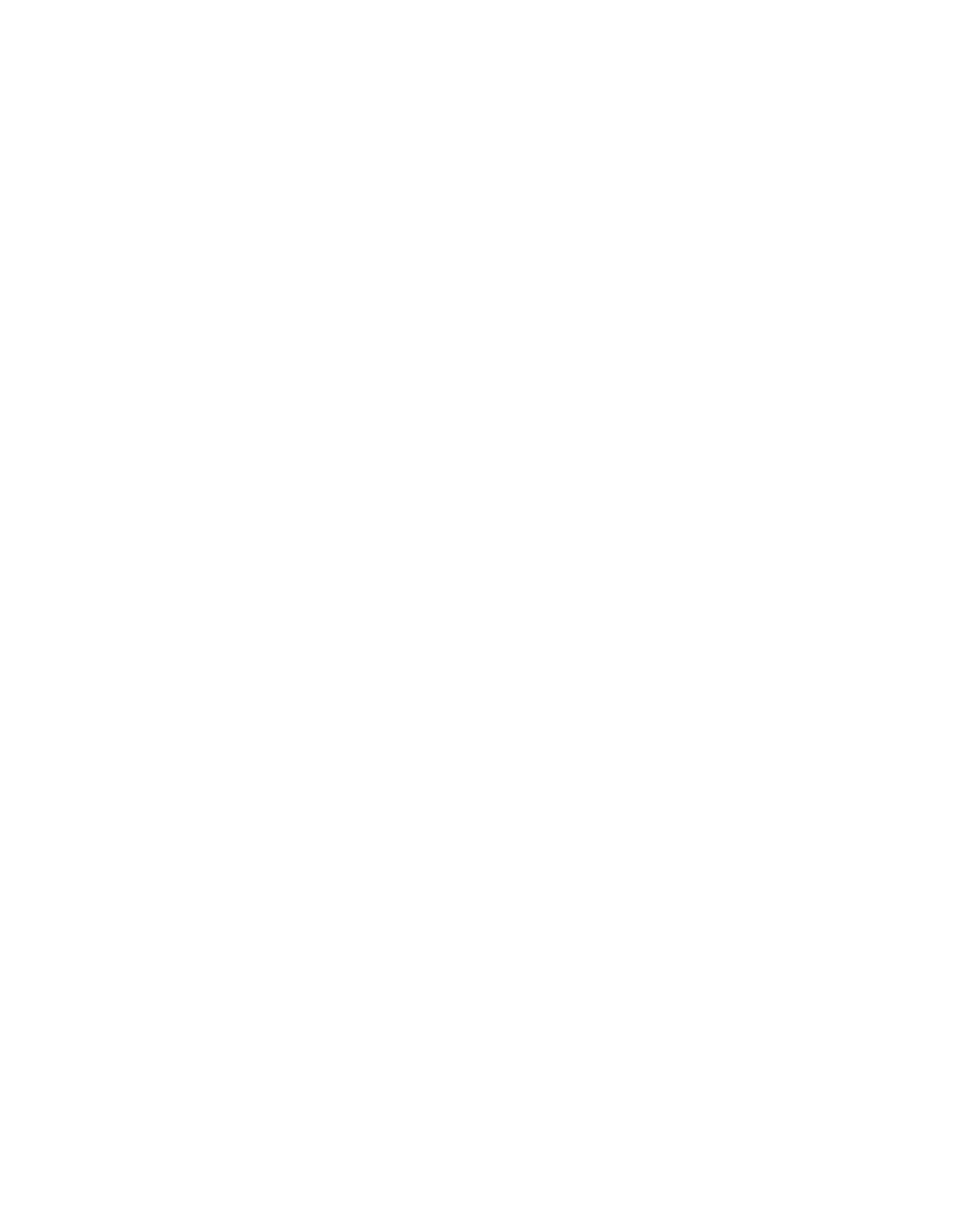**The Relationship between Knowledge of HIV and HCV, Health Education, and Risk and Harm-Reducing Behaviours among Canadian Federal Inmates**

Dianne Zakaria

Jennie Mae Thompson

&

Frederic Borgatta

Correctional Service of Canada

July 2010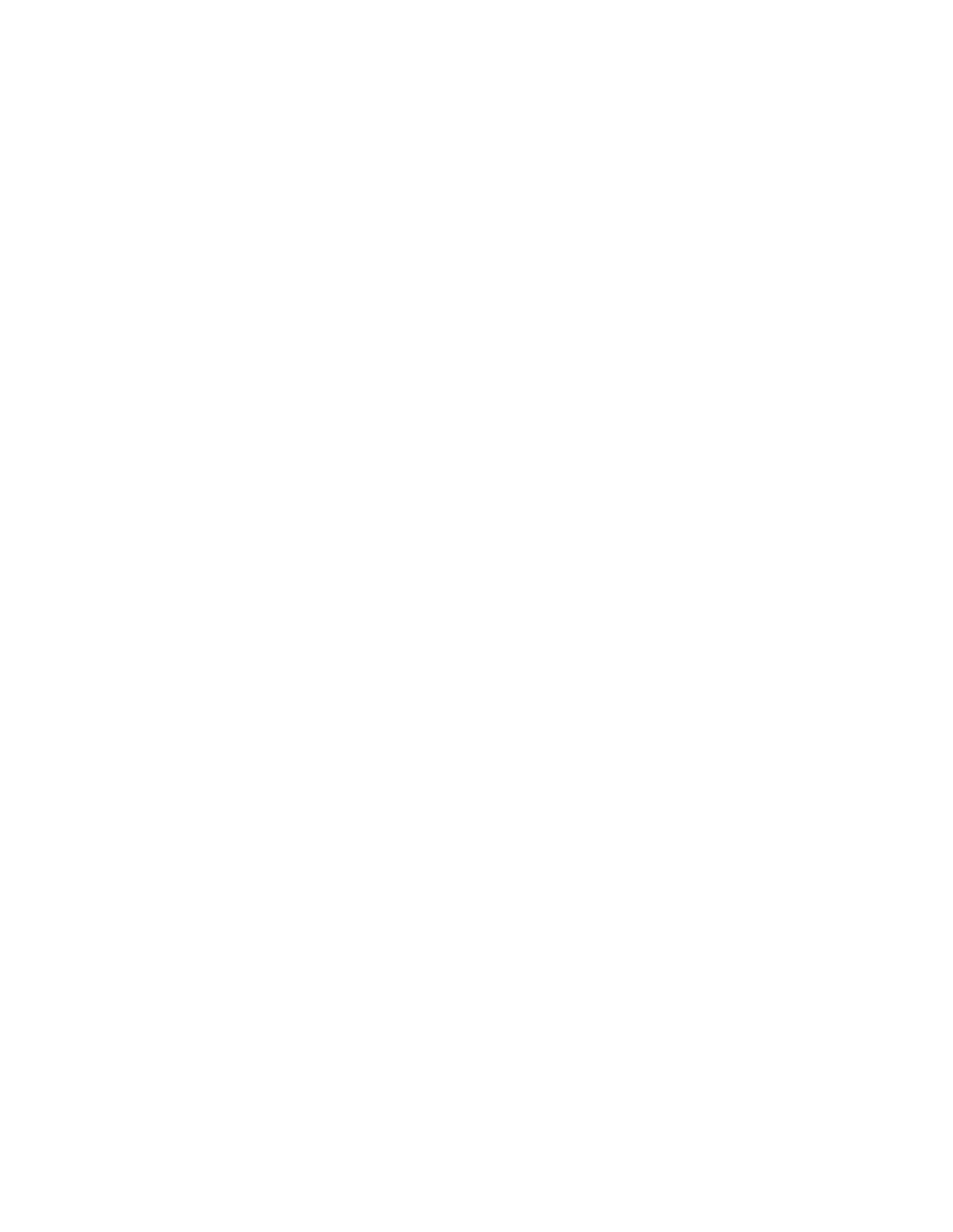## **Acknowledgements**

<span id="page-4-0"></span>The authors would like to thank the National Inmate Infectious Diseases and Risk Behaviours Survey Working Group for their guidance and insightful feedback throughout questionnaire design and report development (Jacqueline Arthur, Katherine Dinner, Marie-Line Gilbert, Emily Henry, Gayatri Jayaraman, Rhonda Kropp, Tammy Maheral, Marissa McGuire, Mary Beth Pongrac, Jonathan Smith, Greg Springer, and Jill Tarasuk). The support, cooperation and dedication of the National Senior Project Manager (Heather Lockwood), the Regional Survey Coordinators (Kimberley Andreassen, Michelle Beyko, Teresa Garrahan, David Lewis, and Hélène Racicot) and institutional survey coordinators (Tim Ankers, Cathy Ball, Bob Barkley, Louise Barriage, Gaston Bélanger, Réjean Bérard, Diane Bergeron, Sherry Blakeney, Laura Bodvarsen, Lori Boss-Greenhow, Michèle Boutin, Celeste Bowes-Koep, Randall Breaton, Pam Briar, Marsha Brown, Bev Bruce, Joan Christianson, Pénélope Cossette, Shelley Crawford, Solange Cyr, Johanne Demètre, Micheline Désilets, Penny Drury, Mary Ann Dundas, Annette Dupuis, France Duquet, Claire Erkan, Donna Fillmore, Linda Fumerton, Debbie Fury, Lyne Giroux, Carla Grace, Sue Groody, Derek Hutchings, Kevin Jean, Pat Jones, Virginia Jugo, Wally Klein, Dan Larocque, Luc Lavigne, Sylvain Lefebvre, Gail Lévesque, Cherie Maceachern, Daniel Major, Alison Martin, Penny Martin, Dorothy McGregor, Mark Noon-Ward, Tim O'Hara, Enid Oke, Viateur Perreault, Christian Rivest, Johanne Roy, Eva Sabir, Holly Samuels, Suzanne Scott, Dale Shackleford, Marg Smith, Natalie Soroka, Stéphanie Fournier , Jeff Strange, Paul Taylor, Tana Taylor, Brenda Tilander-Masse, Liza Trohan, Darlene Turk, Mario Veilleux, Vicki Vervynck, Katherine Visser, Lorena Watson, Marilyn Winters, and Carol Young) were integral to survey implementation and data collection. Finally, none of this work would have been possible without the participation of Correctional Service of Canada management, federal penitentiary staff and inmates.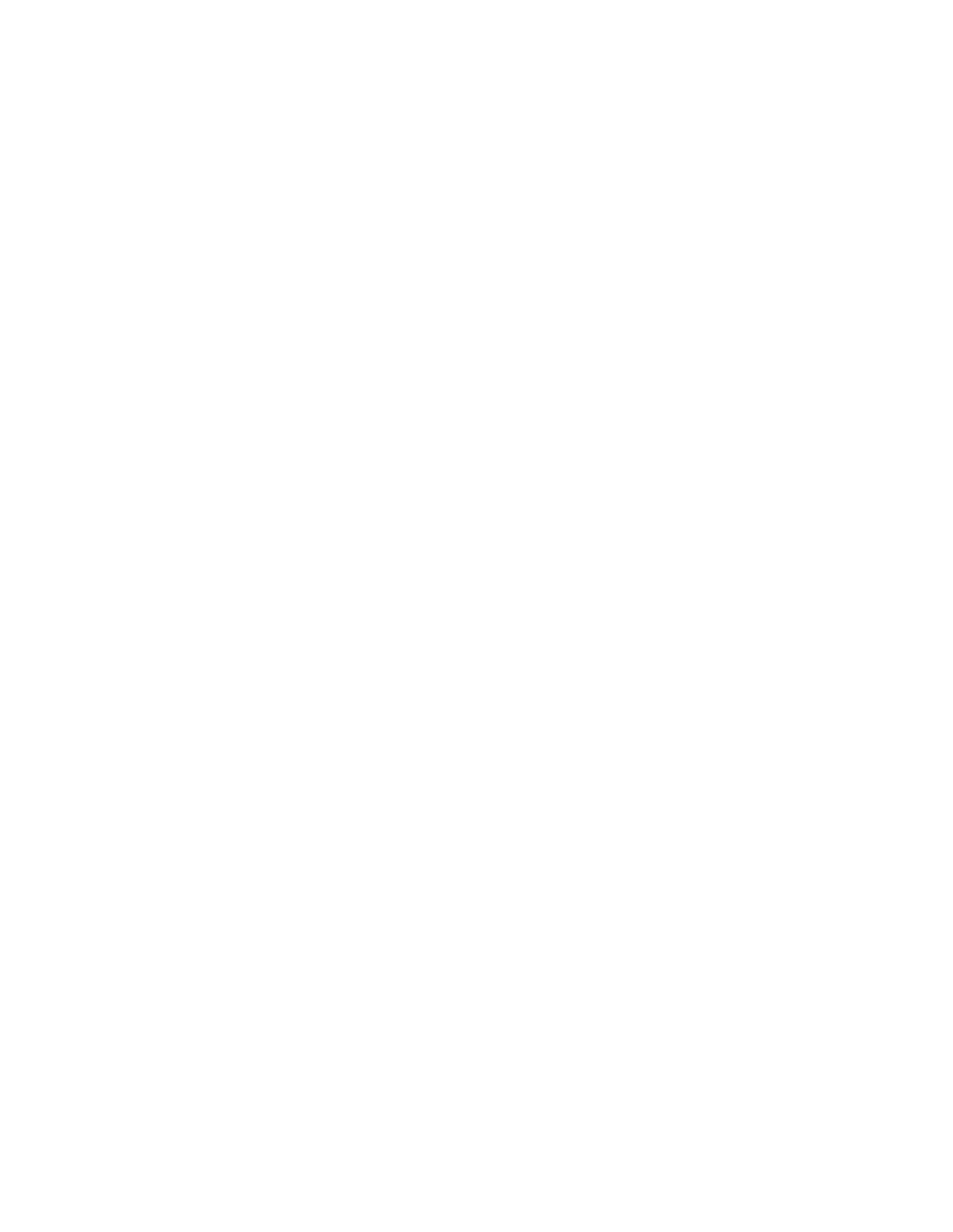## **Executive Summary**

<span id="page-6-0"></span>For inmates to make informed decisions about risk-behaviours, such as injection drug use and unprotected sex, they require knowledge about infectious disease transmission and prevention. Previous research suggests that greater human immunodeficiency virus (HIV) knowledge does not necessarily translate into less HIV risk-behaviours, but similar research examining the relationship between hepatitis C virus (HCV) knowledge and risk-behaviours is lacking. Moreover, past research has not extensively examined harm-reducing behaviours, such as bleaching injecting equipment, and no studies were identified which examined the association between knowledge and behaviour in the Canadian correctional context.

To address these deficiencies in the literature, in 2007 the Correctional Service of Canada (CSC) conducted the National Inmate Infectious Diseases and Risk Behaviours Survey (NIIDRBS), a self-administered paper questionnaire completed by a large sample of Canadian federal inmates  $(n = 3,370)$ . This report presents NIIDRBS data on Canadian federal inmates' knowledge of HIV and HCV; the association between health education program attendance and knowledge; and, the association between knowledge and risk and harm-reducing behaviours.

Overall knowledge was higher for HIV than HCV. On average, inmates correctly answered 80% (95% CI: 79, 80) of the HIV questions compared to 69% (95% CI: 68, 70) of the HCV questions. Inmates were most knowledgeable regarding the major modes of transmission for both HIV ( $M =$ 85%, 95% CI: 84, 85) and HCV (M = 83%, 95% CI: 82, 84). For HCV, however, knowledge of transmission through casual contact ( $M = 62\%$ , 95% CI: 61, 64), prevention ( $M = 63\%$ , 95% CI: 62, 65), and testing and treatment ( $M = 60\%$ , 95% CI: 58, 61) were lower.

The most substantial association between health education program attendance and knowledge was noted among women. Specifically, women attendees correctly answered, on average, 78% (95% CI: 77, 80) of the HCV questions compared to 68% (95% CI: 64, 71) for women nonattendees.

Contrary to previously published research, there were instances where greater knowledge was associated with safer behaviour. First, inmates aware of the HIV-risk associated with injecting drugs with needles previously used by others were less likely to report injecting drugs during the past six months in prison compared to inmates who were unaware of the risk (14% vs. 22%,  $\chi^2(1)$ ,  $n = 2,922$  = 5.84,  $p < 0.05$ ). Second, among males who injected drugs during the past six months in prison, those aware of the HCV-risk were more likely to have last injected with a needle cleaned with bleach compared to those unaware of the risk (73% vs. 46%,  $\chi^2(1, n = 265)$ )  $= 9.00$ ,  $p < 0.05$ ). Third, among males ever pierced on a CSC prison range, those aware of the HCV-risk were twice as likely to report consistently using piercing equipment cleaned with bleach compared to those unaware of the risk  $(63\% \text{ vs. } 31\%, \chi^2(1, \text{n} = 306) = 8.15, \text{ p} < 0.05)$ . Finally, among currently sexually active women, those aware of the HIV-risk were less likely to report unprotected anal sex with women during the past six months in prison compared to those who were unaware of the risk (37% vs. 71%,  $\chi^2(1, n = 55) = 5.57$ , p < 0.05). Further, those aware of the HCV-risk were less likely to report unprotected vaginal sex with women compared to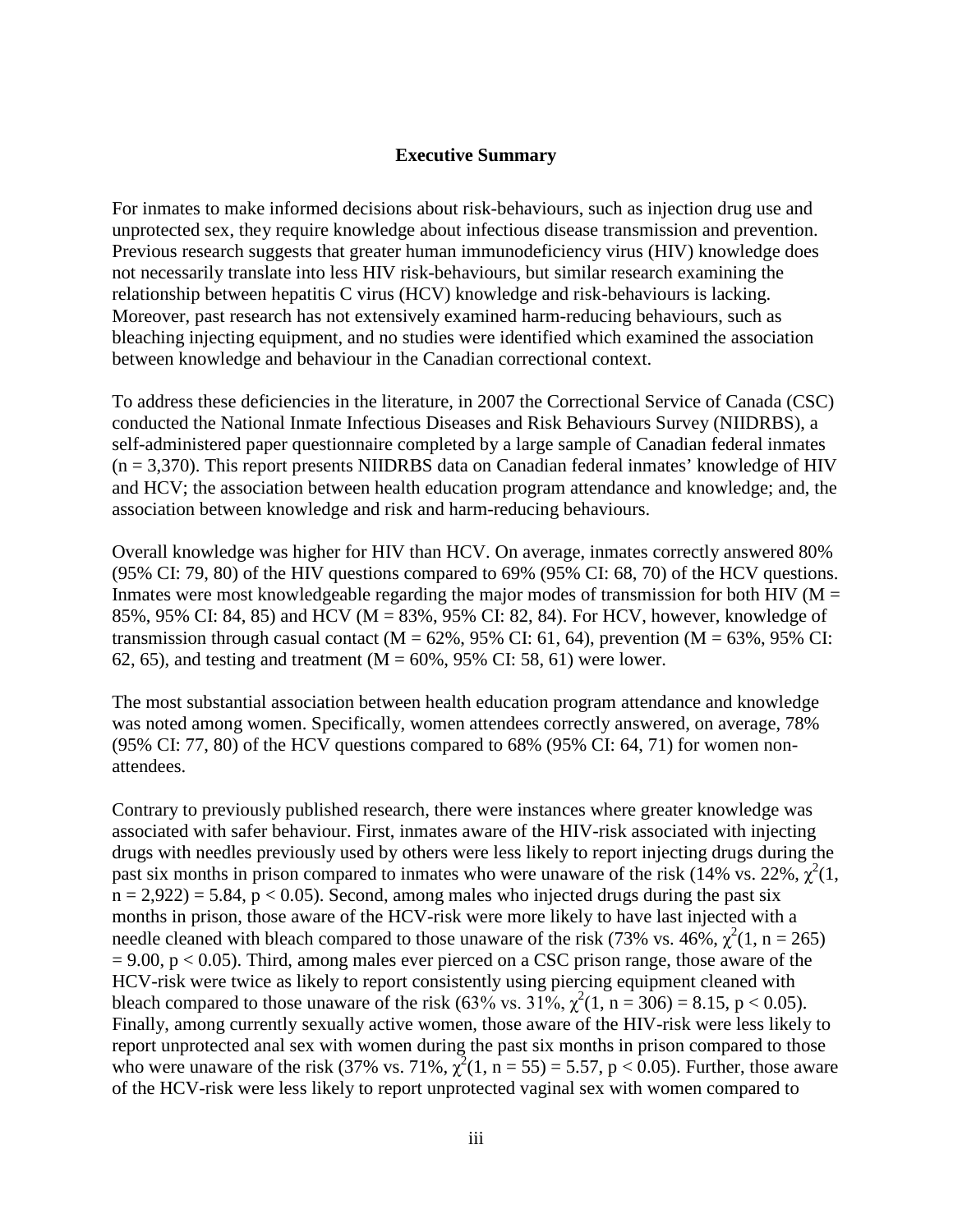those unaware of the risk (67% vs. 91%,  $\chi^2$  (1, n = 59) = 5.30, p < 0.05). Thus, greater knowledge may not consistently reduce the occurrence of a risk-behaviour, but it may increase an inmate's tendency to use harm reduction items should he or she engage in the risk-behaviour.

The NIIDRBS provided insight into the associations between knowledge of HIV/HCV, health education, and behaviour, but the cross-sectional survey design limited rigorous evaluation of these relationships, particularly with respect to causal effects. An intervention study<sup>[1](#page-7-0)</sup>, which captures information about knowledge and behaviour over time, including after release into the community, could provide more accurate information about the impact of health education on knowledge and knowledge on behaviour. Such research should explore why inmates continue to engage in risk-behaviours, despite adequate knowledge.

<span id="page-7-0"></span><sup>&</sup>lt;sup>1</sup> An investigation involving intentional change in some aspect of the status of subjects (e.g., introduction of a prevention program), or designed to test a hypothesized relationship (Last, 1995).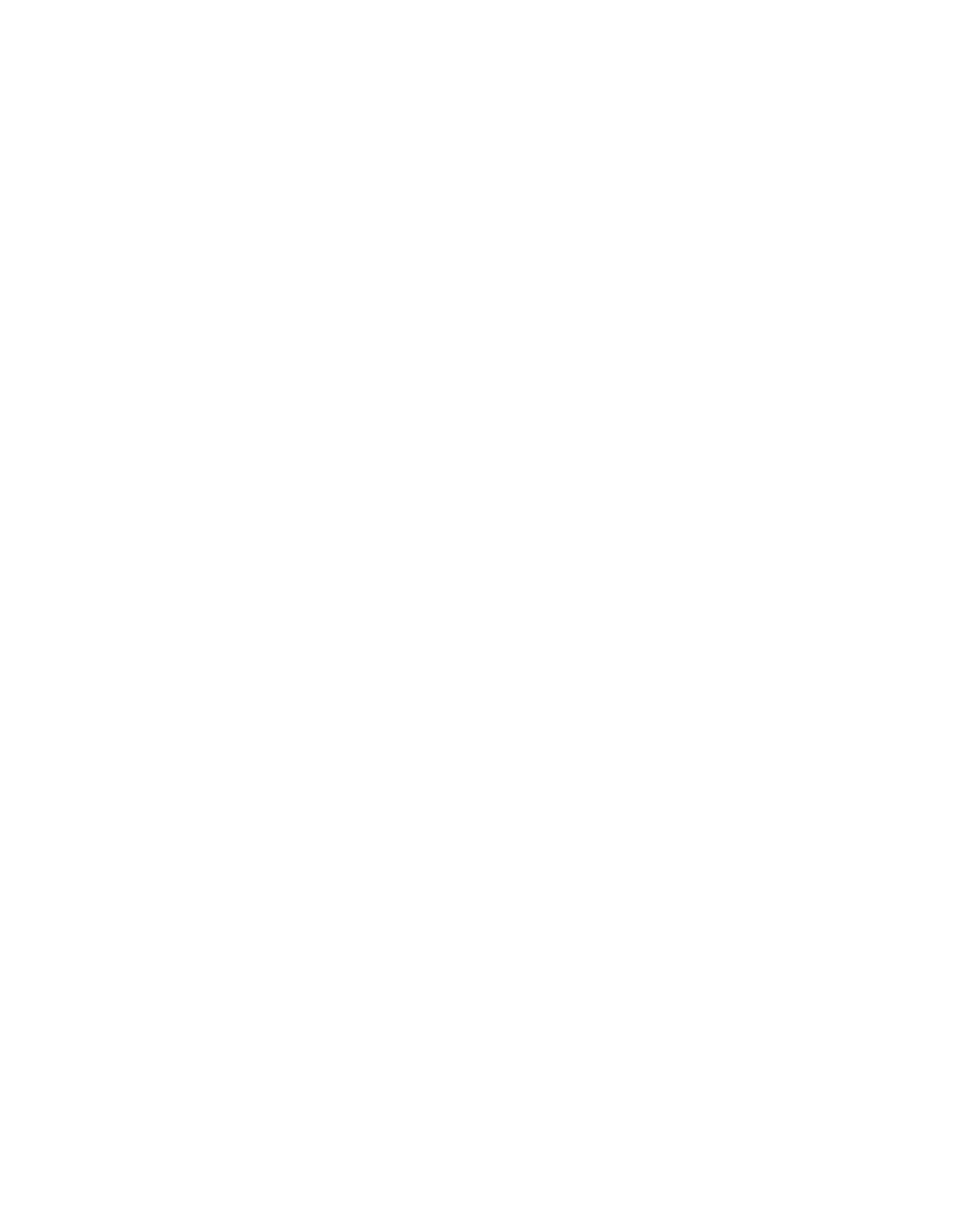# **Table of Contents**

<span id="page-9-0"></span>

| Relationship between Health Education Program Attendance and Knowledge 11 |
|---------------------------------------------------------------------------|
|                                                                           |
|                                                                           |
|                                                                           |
|                                                                           |
|                                                                           |
|                                                                           |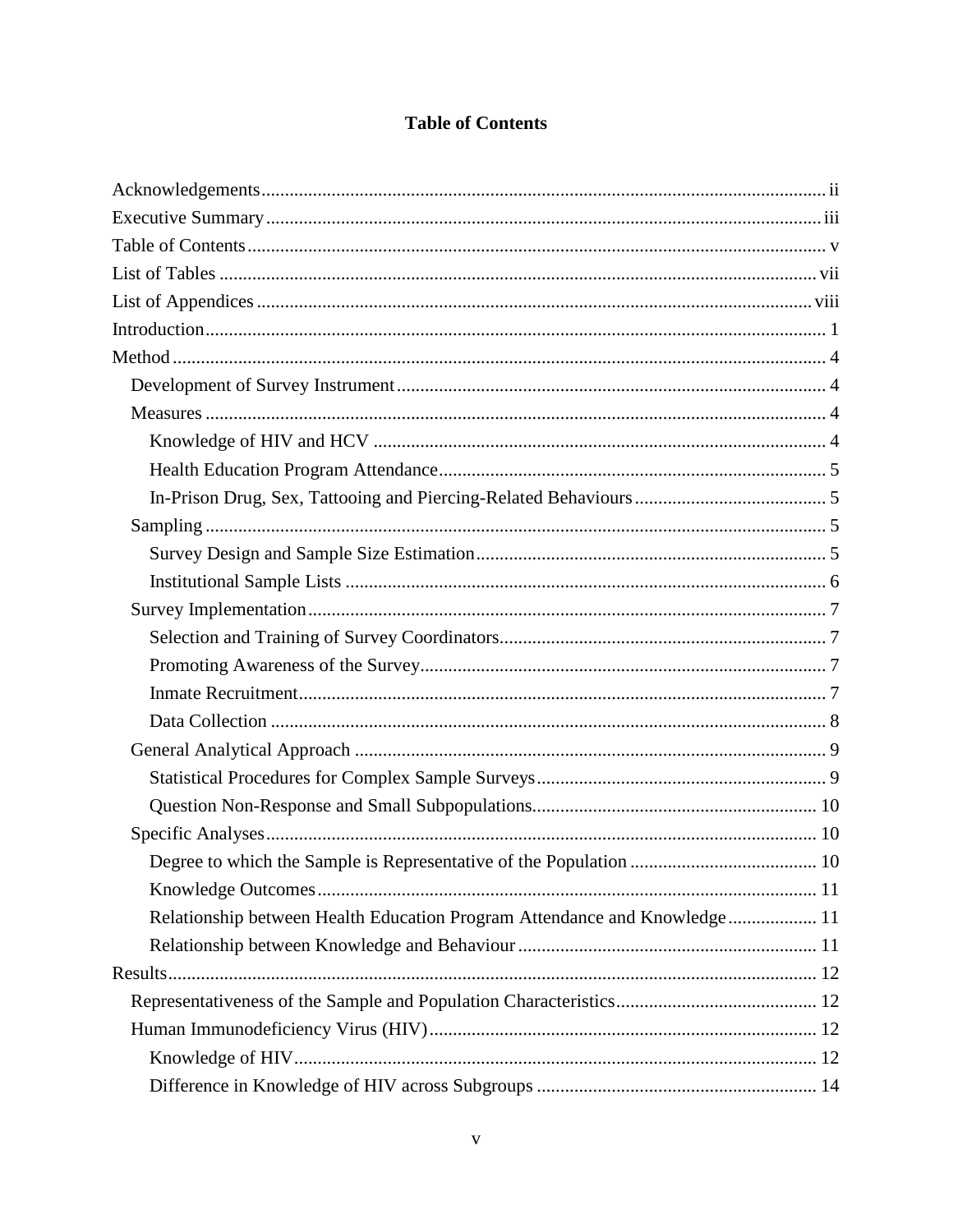| Difference in Knowledge of HIV by Aboriginal Self-Identification 14                        |  |
|--------------------------------------------------------------------------------------------|--|
| Difference in Knowledge of HIV by Health Education Program Attendance 15                   |  |
|                                                                                            |  |
|                                                                                            |  |
|                                                                                            |  |
|                                                                                            |  |
|                                                                                            |  |
|                                                                                            |  |
|                                                                                            |  |
|                                                                                            |  |
| Difference in Knowledge of HCV by Aboriginal Self-Identification  21                       |  |
| Difference in Knowledge of HCV by Health Education Program Attendance  22                  |  |
|                                                                                            |  |
|                                                                                            |  |
|                                                                                            |  |
|                                                                                            |  |
|                                                                                            |  |
| The Relationships between Gender, Aboriginal Self-Identification, Health Education Program |  |
|                                                                                            |  |
|                                                                                            |  |
|                                                                                            |  |
|                                                                                            |  |
|                                                                                            |  |
|                                                                                            |  |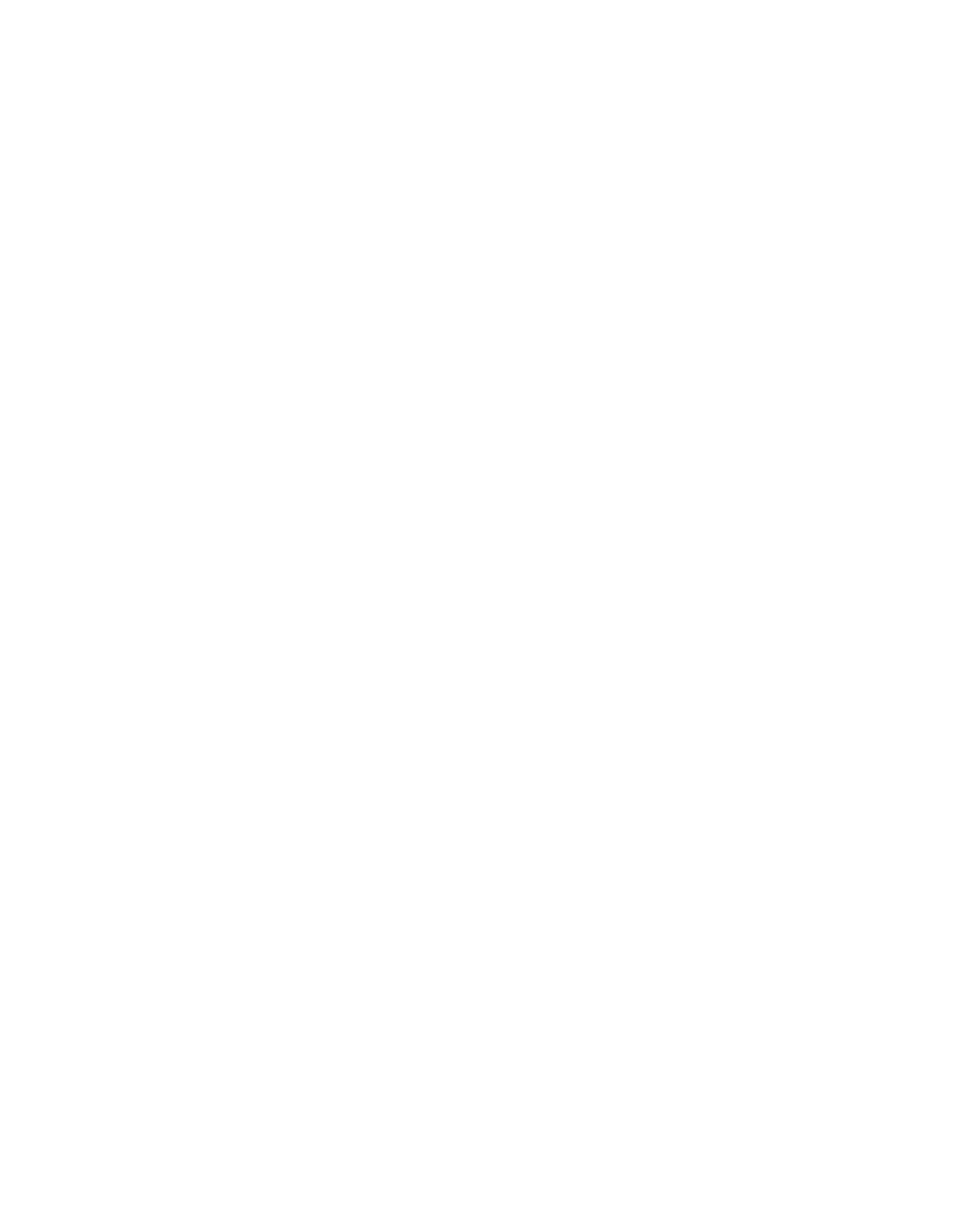# **List of Tables**

<span id="page-12-0"></span>

| Table 1 Average Knowledge Scores for HIV among Canadian Federal Inmates  12                 |
|---------------------------------------------------------------------------------------------|
| Table 2 Distribution of Overall Knowledge Scores for HIV among Canadian Federal Inmates. 13 |
| Table 3 Average Knowledge Scores for HIV among Canadian Federal Inmates by Aboriginal       |
|                                                                                             |
| Table 4 Average Knowledge Scores for HIV among Canadian Federal Inmates by Health           |
|                                                                                             |
| Table 5 Percent of Canadian Federal Inmates Reporting Injecting Behaviours by Knowledge of  |
|                                                                                             |
| Table 6 Percent of Canadian Federal Inmates Reporting Sexual Behaviours by Knowledge of     |
|                                                                                             |
| Table 7 Percent of Canadian Federal Inmates Reporting Sexual Behaviours by Knowledge of     |
|                                                                                             |
| Table 8 Average Knowledge Scores for HCV among Canadian Federal Inmates 19                  |
| Table 9 Distribution of Overall Knowledge Scores for HCV among Canadian Federal Inmates 20  |
| Table 10 Average Knowledge Scores for HCV among Canadian Federal Inmates by Aboriginal      |
|                                                                                             |
| Table 11 Average Knowledge Scores for HCV among Canadian Federal Inmates by Health          |
|                                                                                             |
| Table 12 Percent of Canadian Federal Inmates Reporting Injecting Behaviour by Knowledge of  |
|                                                                                             |
| Table 13 Percent of Canadian Federal Inmates Reporting Tattooing/Piercing Behaviours by     |
|                                                                                             |
| Table 14 Percent of Canadian Federal Inmates Reporting Sexual Behaviours by Knowledge of    |
|                                                                                             |
|                                                                                             |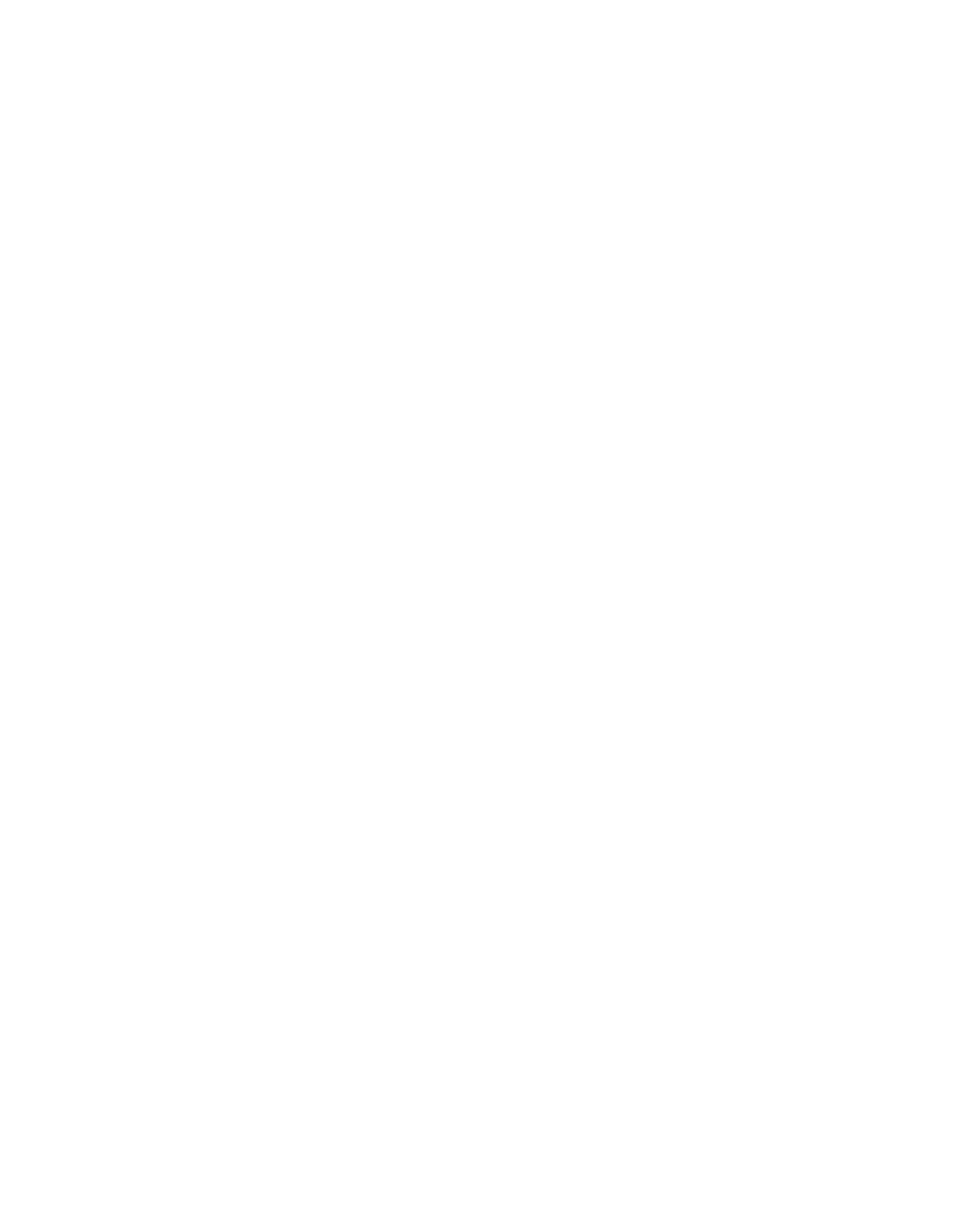# **List of Appendices**

<span id="page-14-0"></span>

| Appendix A: American Studies Examining the Knowledge of HIV and the Impact of Health    |
|-----------------------------------------------------------------------------------------|
|                                                                                         |
| Appendix B: Knowledge of Transmission of HIV and HCV Among Canadian Federal Women       |
|                                                                                         |
|                                                                                         |
|                                                                                         |
|                                                                                         |
| Appendix F: Percent of Canadian Federal Inmates Correctly Answering Knowledge of HIV    |
|                                                                                         |
| Appendix G: Percent of Canadian Federal Inmates Correctly Answering Knowledge of HIV    |
|                                                                                         |
| Appendix H: Percent of Canadian Federal Inmates Correctly Answering Knowledge of HIV    |
|                                                                                         |
| Appendix I: Percent of Canadian Federal Inmates Correctly Answering Knowledge of HCV    |
|                                                                                         |
| Appendix J: Percent of Canadian Federal Inmates Correctly Answering Knowledge of HCV    |
|                                                                                         |
| Appendix K: Percent of Canadian Federal Inmates Correctly Answering Knowledge of HCV    |
|                                                                                         |
| Appendix L: Knowledge of HIV Among the Canadian Population and Aboriginal Peoples in    |
|                                                                                         |
| Appendix M: a Comparison of the Percent of Canadian Federal Inmates Correctly Answering |
|                                                                                         |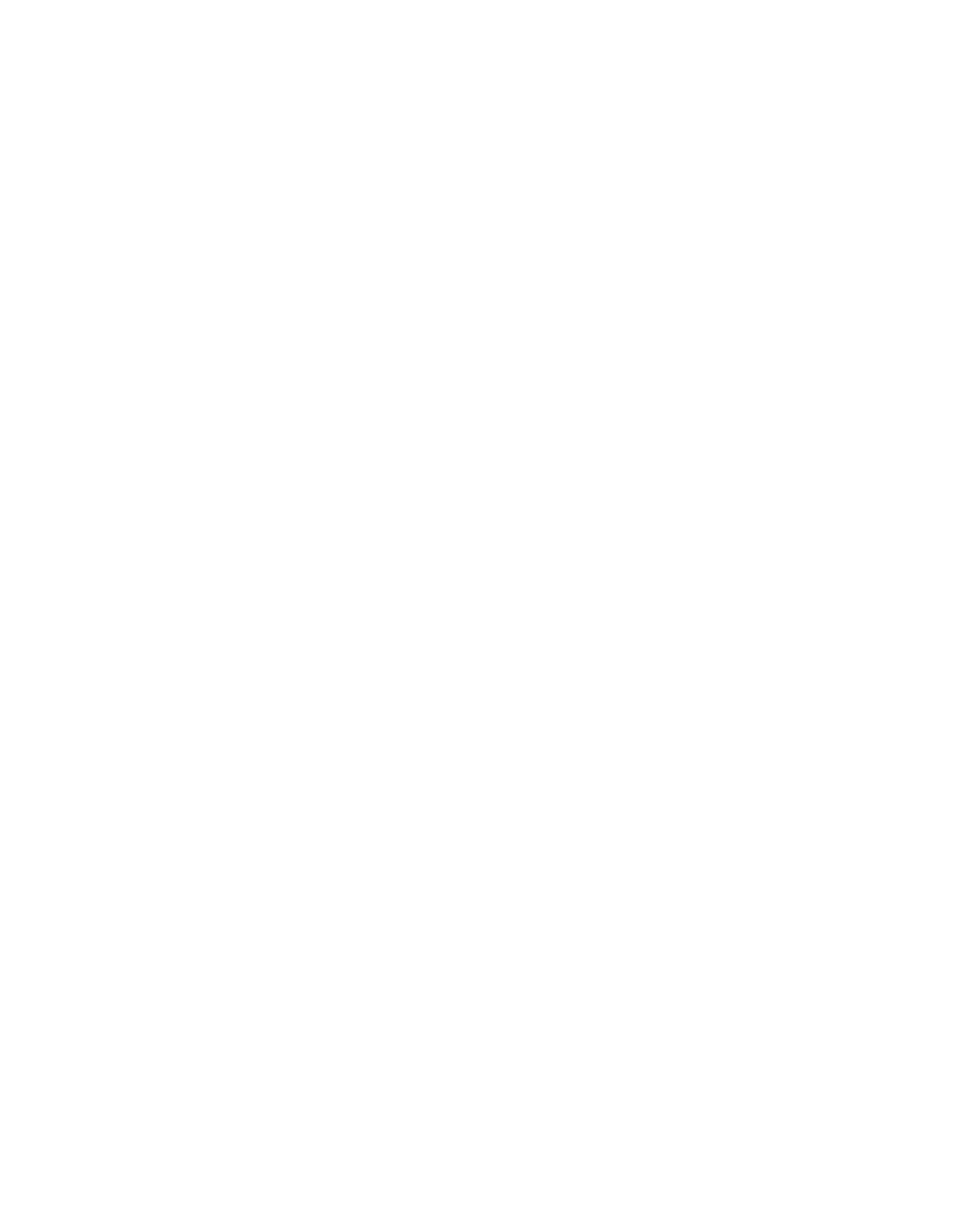## **Introduction**

<span id="page-16-0"></span>For inmates to make informed decisions about risk-behaviours, such as injection drug use and unprotected sex, they require knowledge regarding how infectious diseases are transmitted and prevented. Such knowledge is particularly important in penal environments where an elevated prevalence of bloodborne and sexually transmitted infections (CIDPC, PHAC & CSC, 2008; De, Connor, Bouchard & Sutherland, 2004; Ford et al., 2000; PHAC, 2005; UNAIDS, 2006; Zou, Tepper & Giulivi, 2001) increases the risk of transmission should inmates engage in these risky behaviours. For example, studies involving Canadian federal inmates have estimated the overall seroprevalence<sup>[2](#page-16-1)</sup> of human immunodeficiency virus (HIV) at 2% and hepatitis C virus (HCV) at 26% to 33% (De et al., 2004; Ford et al., 2000). Conversely, the prevalence of HIV is estimated at 0.3% in the Canadian adult population (15-49 years old) (UNAIDS, 2006), and the prevalence of HCV is estimated at 0.8% in the Canadian population as a whole (Zou et al., 2001).

In terms of quantifying knowledge of infectious diseases and exploring the relationships between knowledge, health education programs, and behaviour, the most frequently studied infection in incarcerated adults is HIV. Though inmate knowledge of HIV may be poor in certain countries, such as the Philippines (Simbulan, Aguilar, Flanigan & Cu-Uvin, 2001), U.S. studies suggest relatively high levels of knowledge; comparatively small increases after health education interventions; and, that women may gain more knowledge than men through health education interventions (Belenko, Shedlin, & Chaple, 2005; Bryan, Robbins, Ruiz, & O'Neill, 2006; Grinstead, Faigeles, & Zack, 1997; Ross, Harzke, Scott, McCann, & Kelley, 2006; Scott, Harzke, Mizwa, Pugh, & Ross, 2004) (see Appendix A).

In the Canadian correctional context, qualitative research conducted in 2001/2002 examined knowledge of HIV and HCV transmission among federal women inmates (Prisoners' HIV/AIDS Support Action Network, 2003). Overall, women had greater knowledge of HIV than HCV, and several knowledge deficiencies were identified for both viruses (see Appendix B). For example, 29% and 43% of the women were unaware that HIV and HCV, respectively, could be transmitted by sharing injection equipment. An earlier study involving a small sample ( $n = 39$ ) of Ontario federal inmates in 1995 indicated that 100% were aware that a person can get the

 $\overline{a}$ 

<span id="page-16-1"></span><sup>&</sup>lt;sup>2</sup> Prevalence based on biological testing.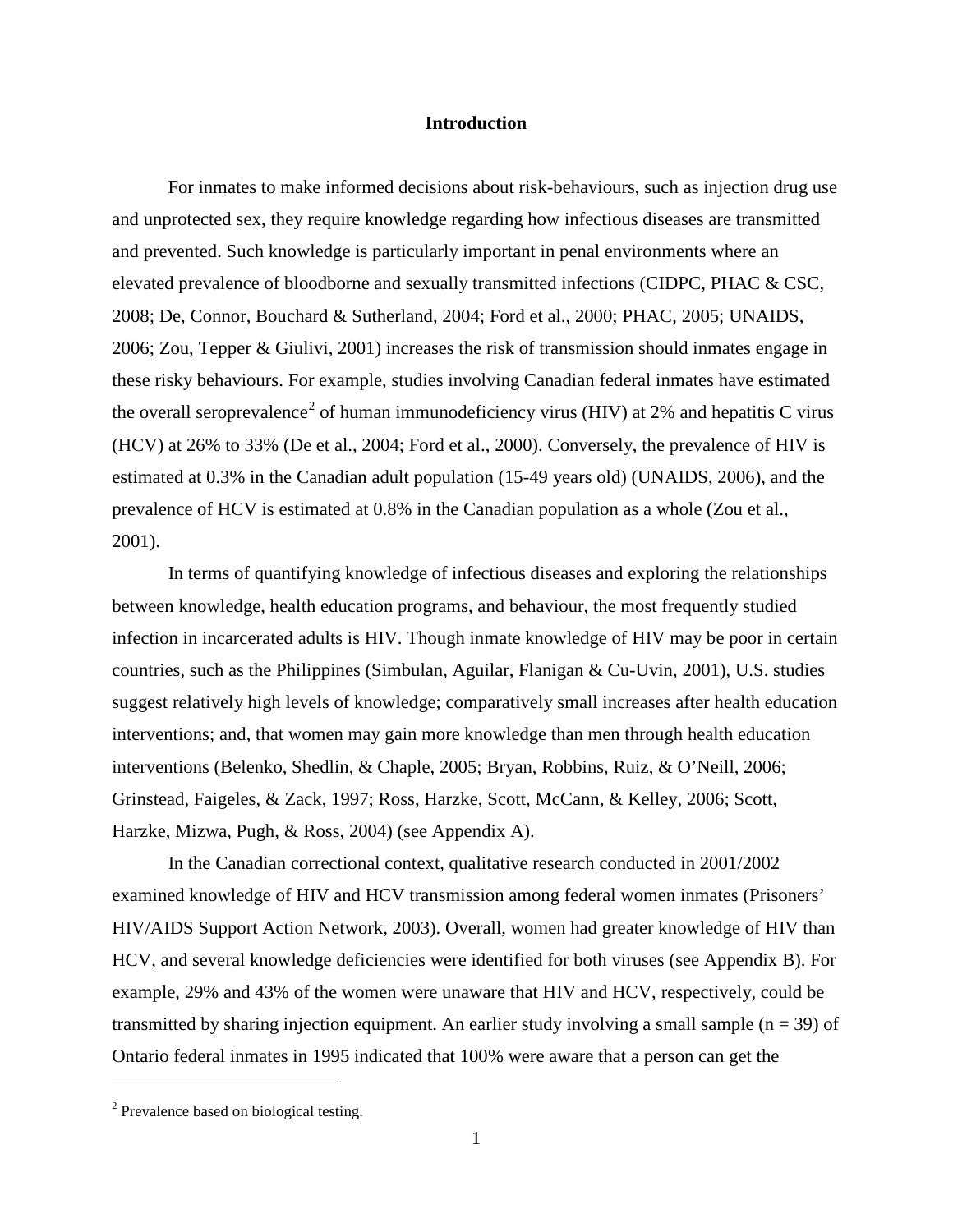acquired immune deficiency syndrome (AIDS) virus if they share unclean needles with someone who has the AIDS virus; 82% were aware that you can't get AIDS from being coughed or sneezed on by someone who has the AIDS virus; and, 82% were aware there is no cure for AIDS. The most popular sources of information reported by the inmates were mass media (97%), books or pamphlets (87%), family and friends (74%), health care providers (46%), community organizations (33%) and participation in a research study (10%) (Calzavara, Myers, Millson, Schlossberg, & Burchell, 1997).

Although health education programs can improve the infectious disease knowledge of offenders, greater knowledge may not result in safer behaviour. In a Chinese study of incarcerated female intravenous heroin users, Lee (2005) found no association between knowing that "people can get AIDS through the shared use of injection equipment" and sharing needles. Similarly, in a Greek study of randomly selected male inmates, knowledge of HIV transmission and prevention did not differ importantly between offenders who injected drugs and those who did not (Koulierakis, Power, Gnardellis, & Agrafiotis, 2003).

Further, some studies have even demonstrated greater knowledge of HIV among offenders engaged in risky behaviour. Among women offenders in an urban county jail in Texas, U.S., those reporting prostitution during the 12 months prior to incarceration had greater knowledge of HIV compared to those not reporting prostitution (Alarid & Marquart, 1999). Among Connecticut prison inmates, higher rates of needle use and needle sharing occurred among those with greater knowledge of HIV (Bryan, Robbins, Ruiz, & O'Neill, 2006). Finally, in a study of male inmates in three Louisiana State prisons, greater knowledge of HIV transmission risks was associated with an increased likelihood of injecting drugs and/or having anal sex with men (Moseley & Tewksbury, 2006). The authors hypothesized that inmates may choose to knowingly participate in high-risk behaviours because they believe the risk worthwhile or because behaviours associated with the risk are extremely difficult to change. In addition, Moseley and Tewksbury (2006) suggested that inmates may be knowledgeable about riskbehaviours as a result of engaging in them. Similarly, inmates choosing not to engage in risky behaviour may believe it is less important to be educated about the behaviour.

Thus, previous research suggests that greater HIV knowledge does not necessarily translate into less HIV risk-behaviours, but similar research examining the relationship between HCV knowledge and risk-behaviours is lacking. Moreover, past research has not extensively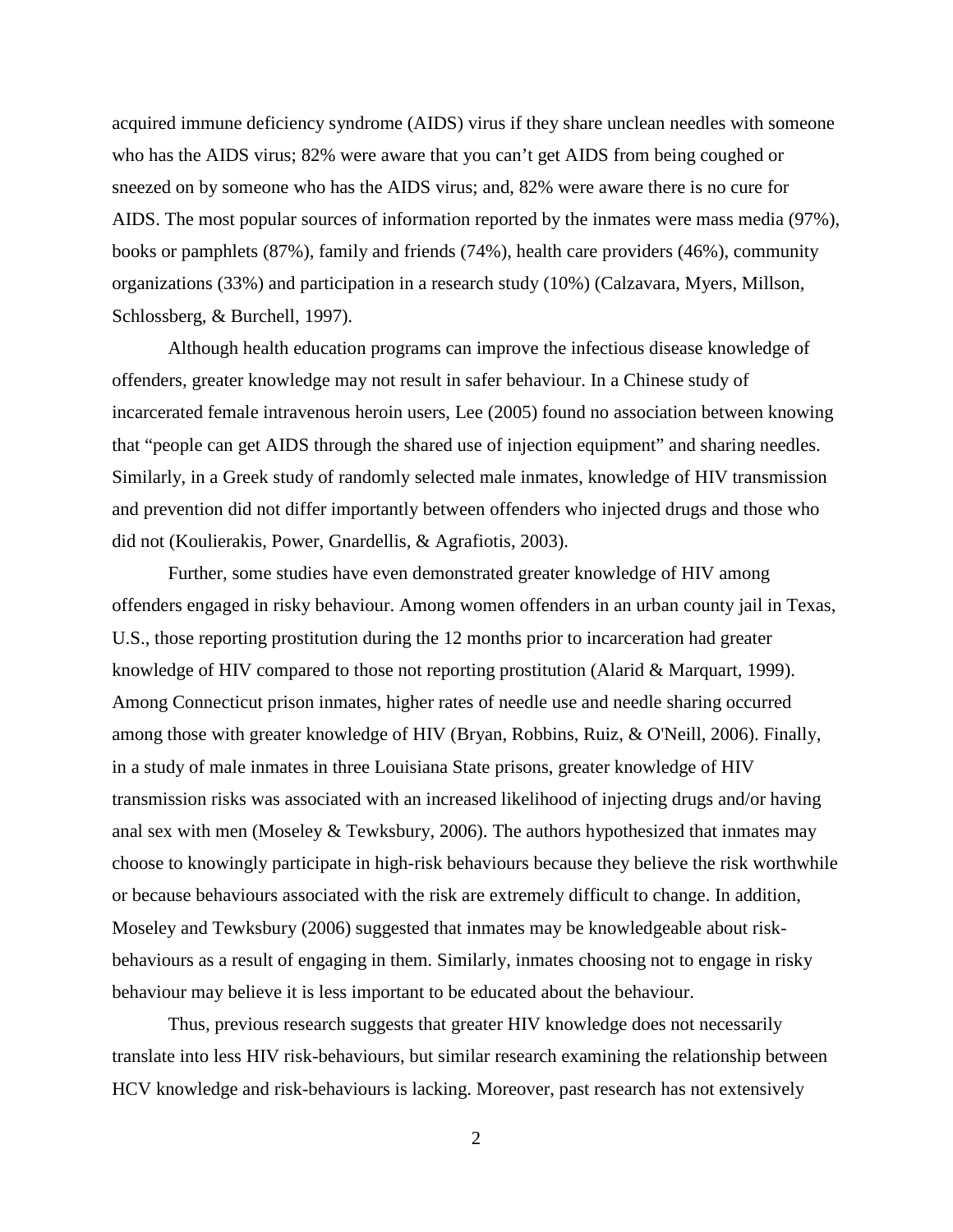examined harm-reducing behaviours, such as bleaching injecting equipment, and no studies were identified which examined the association between knowledge and behaviour in the Canadian correctional context.

To address these and other deficiencies in the literature, in 2007 the Correctional Service of Canada (CSC) conducted the National Inmate Infectious Diseases and Risk Behaviours Survey (NIIDRBS), a self-administered paper questionnaire completed by a large sample of Canadian federal inmates. This report presents NIIDRBS data on Canadian federal inmates' knowledge of HIV and HCV; the association between health education program attendance and knowledge; and, the association between knowledge and risk and harm-reducing behaviours. Such information will help inform CSC's health policy and programming decisions.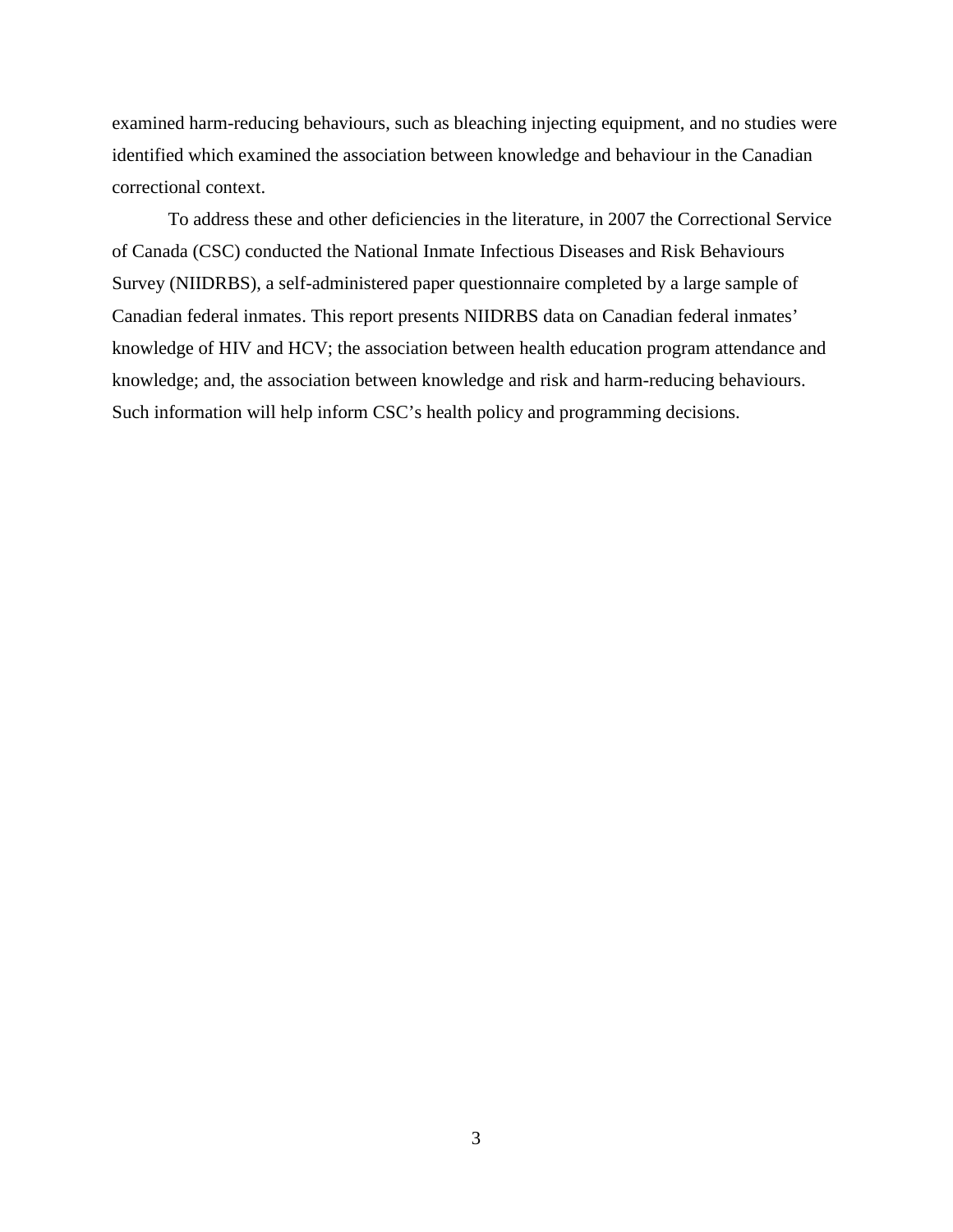#### **Method**

## <span id="page-19-1"></span><span id="page-19-0"></span>**Development of Survey Instrument**

To obtain the data to meet the study objectives, a project team drawn from several federal government departments<sup>[3](#page-19-4)</sup> opted to use a self-administered paper and pencil questionnaire (Zakaria, Thompson, & Borgatta, 2009) as the data collection instrument. Questionnaire development included consultations with inmates in five different penitentiaries, including a women's facility and an Aboriginal inmate group, through focus groups. To maximize comprehension, the questions did not exceed a Grade 8 literacy level. Further, inmates could choose between the English or French version of the questionnaire.

The final questionnaire was 50 pages long and took inmates approximately 45 to 55 minutes to complete. The questionnaire captured information on risk-behaviours associated with the spread of blood-borne and sexually transmitted infections; inmate testing and treatment for HIV and HCV infections; inmate knowledge of HIV and HCV; and, inmate awareness and use of health education and harm reduction programs.

Prior to data collection, Health Canada's Research Ethics Board reviewed and approved the survey methodology.

## <span id="page-19-2"></span>**Measures**

 $\overline{a}$ 

NIIDRBS sections relevant to this report include: knowledge of HIV and HCV, health education program attendance, and in-prison risk and harm-reducing behaviours.

## **Knowledge of HIV and HCV**

<span id="page-19-3"></span>The questionnaire asked inmates fourteen questions on each of HIV and HCV (see Appendices F and I for specific questions and answers). The questions covered four knowledge sub-domains: major modes of transmission, casual contact transmission, prevention, and testing and treatment. Inmates responded to each question by choosing one of "yes", "no", or "don't know". By coding a correct answer as "aware" and an incorrect or "don't know" answer as "unaware", we obtained a simple dichotomous variable called 'awareness' to facilitate analysis.

<span id="page-19-4"></span><sup>&</sup>lt;sup>3</sup> CSC Research Branch, CSC Public Health Branch, and the Public Health Agency of Canada HIV/AIDS Policy, Coordination and Programs Division and Community Acquired Infections Division.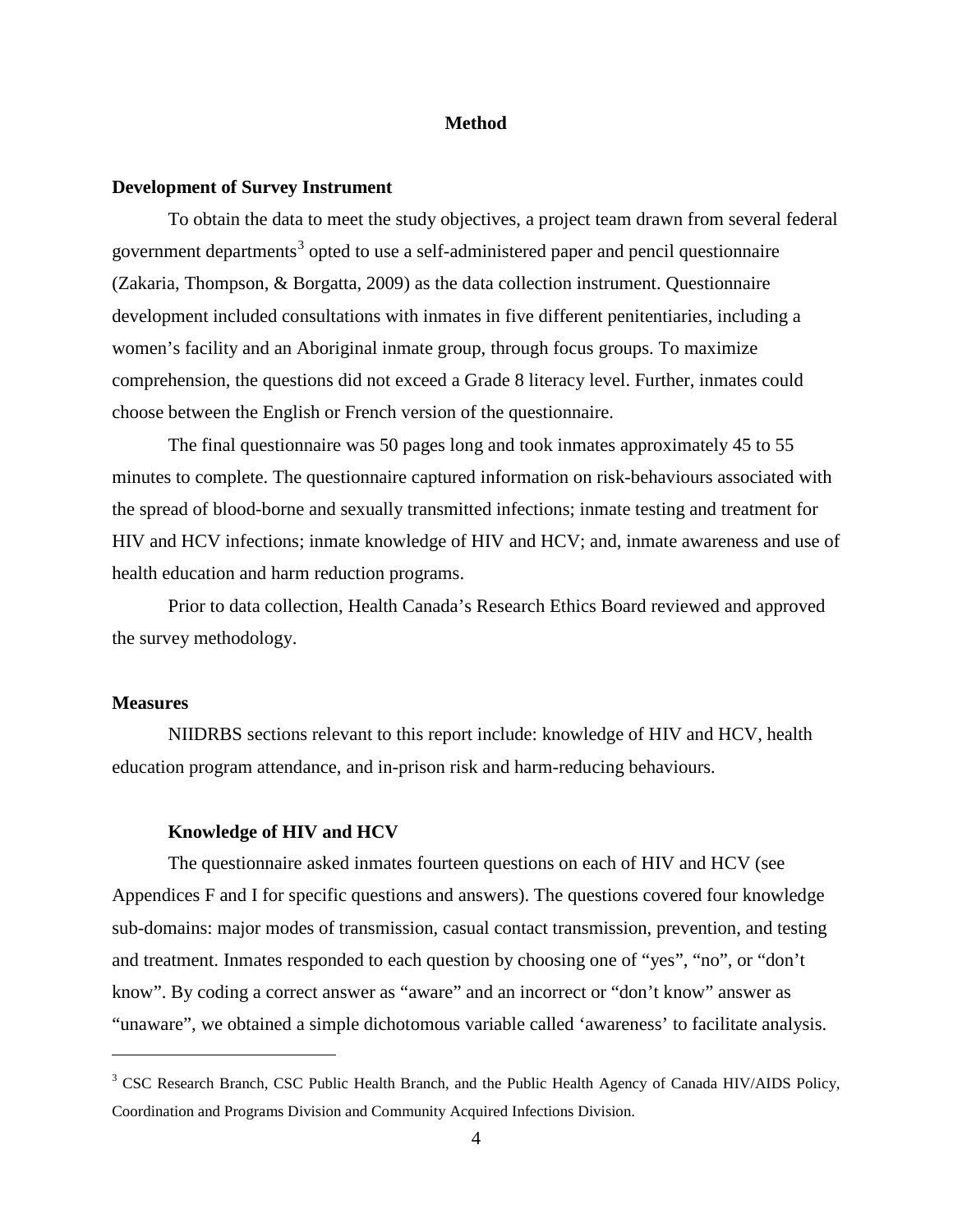For each of HIV and HCV, overall and sub-domain scores were calculated for each inmate. The overall score was the proportion of 14 questions correctly answered. The sub-domain score was the proportion of sub-domain items correctly answered.

## **Health Education Program Attendance**

<span id="page-20-0"></span>Inmates reported whether they had participated in the following: Reception Awareness Program, Choosing Health in Prisons, The National HIV/AIDS Peer Education and Counselling Program, Circles of Knowledge Keepers, and *Chee Mamuk* (see Appendix C for a brief description of these health education programs). All of these programs provide information about infectious diseases. Response options ("yes", "no", "don't know") were used to classify inmates as "attending" or "not attending" a health education program. Inmates reporting participation ("yes") in any of these programs were classified as "attending." Inmates reporting not participating ("no") in all of these programs were classified as "not attending." All other inmates were considered to be missing this information.

## **In-Prison Drug, Sex, Tattooing and Piercing-Related Behaviours**

<span id="page-20-1"></span>Inmates reported their in-prison drug- and sex-related behaviours since November 2006 or, if admitted thereafter, since admission to prison for their current sentence. In addition, inmates reported lifetime tattooing and piercing behaviours on a CSC prison range. Drug-related behaviours included: non-injection drug use; injection drug use; and, the cleaning and sharing of needles and other injection equipment. Sex-related behaviours included: any sex (oral, vaginal, or anal); multiple sex partners; unprotected sex; using someone else's sex toy; and, having sex with a partner who has HIV, HCV, a sexually transmitted infection, or an unknown infection status. Tattooing and piercing behaviours included: sharing of tattooing equipment and/or ink; sharing of piercing equipment; and, the cleaning of tattooing and/or piercing equipment. For a detailed link between these behaviours and the NIIDRBS, see Appendix D.

## <span id="page-20-3"></span><span id="page-20-2"></span>**Sampling**

### **Survey Design and Sample Size Estimation**

The sample frame was all inmates in federal penitentiaries, numbering approximately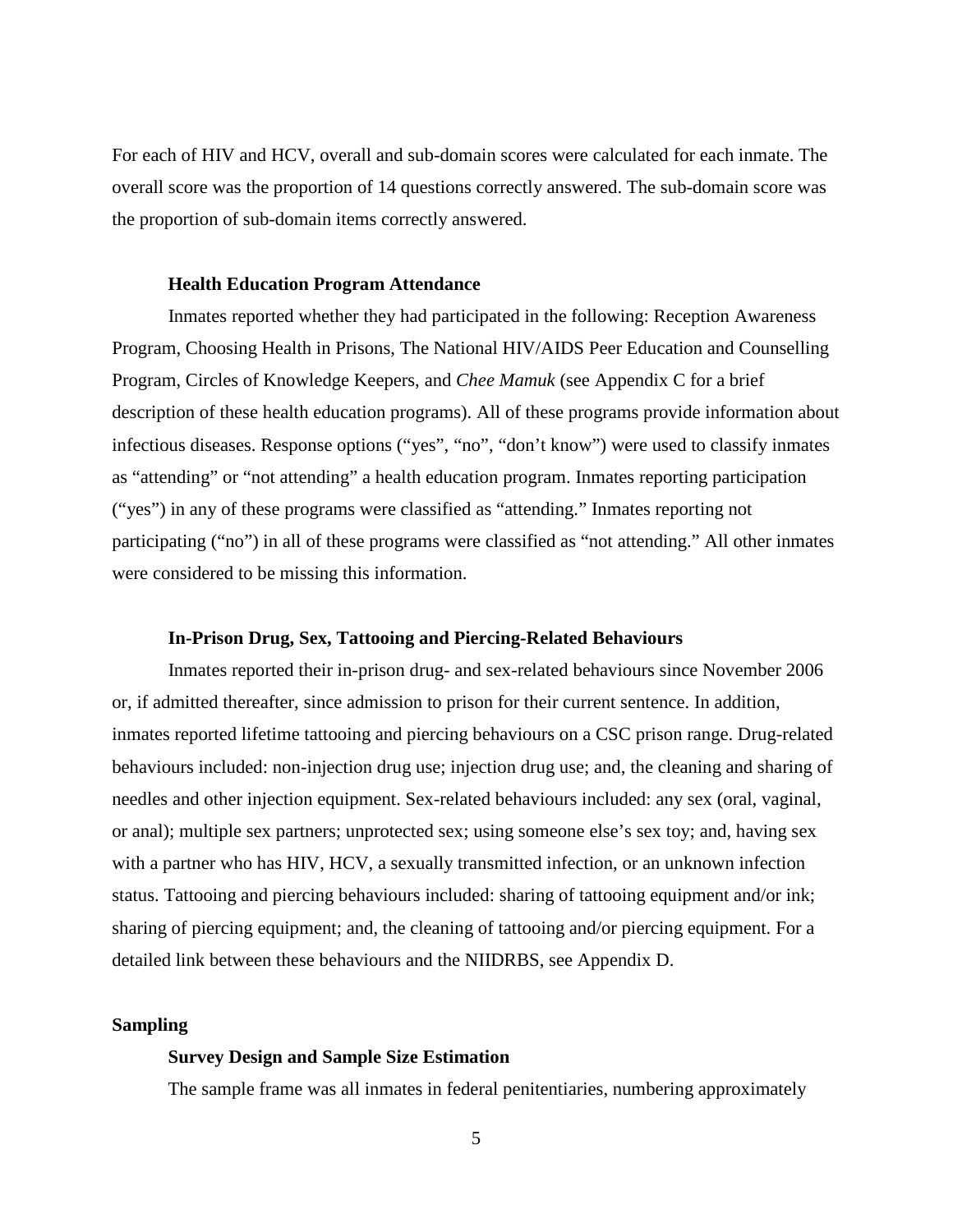13,749 just prior to the time of the survey (March, 2007). Excluded from the frame were inmates unable to understand, orally or in writing, English or French (less than 0.5% of the inmate population). Each penitentiary served as a stratum, the size of which varied from stratum to stratum. For each male penitentiary, a sample size was calculated to ensure estimated proportions had a small margin of error ( $\pm$ 5%), 8 times out of 10 [ $\alpha$  = 0.20 (two-tailed),  $\sigma$ <sup>2</sup> = 0.25, finite population correction factor applied] (Cochran, 1977, p. 75). If the estimated sample size for a specific institution was 80% or more of the institution's population, the whole population of the institution was invited to participate. This occurred with small penitentiary populations so the extra survey cost was minimal. Given the small number  $(N = 479)$  of women inmates, all were invited to participate. The final sample size estimate for the entire federal population, including both men and women, was 4,981 inmates.

## **Institutional Sample Lists**

<span id="page-21-0"></span>For each male penitentiary, simple random sampling without replacement from the sample frame generated a primary list. Two or more replacement lists (secondary lists) helped maintain required sample sizes in the event an inmate refused to participate in the study or was not in the institution. Lists sorted by Aboriginal self-identification, primary official language (English or French), and aggregate sentence length facilitated substitutions. If an inmate on the primary list declined to participate or was not in the penitentiary for any reason, another inmate from the secondary list with the same characteristics could substitute for the originally sampled inmate.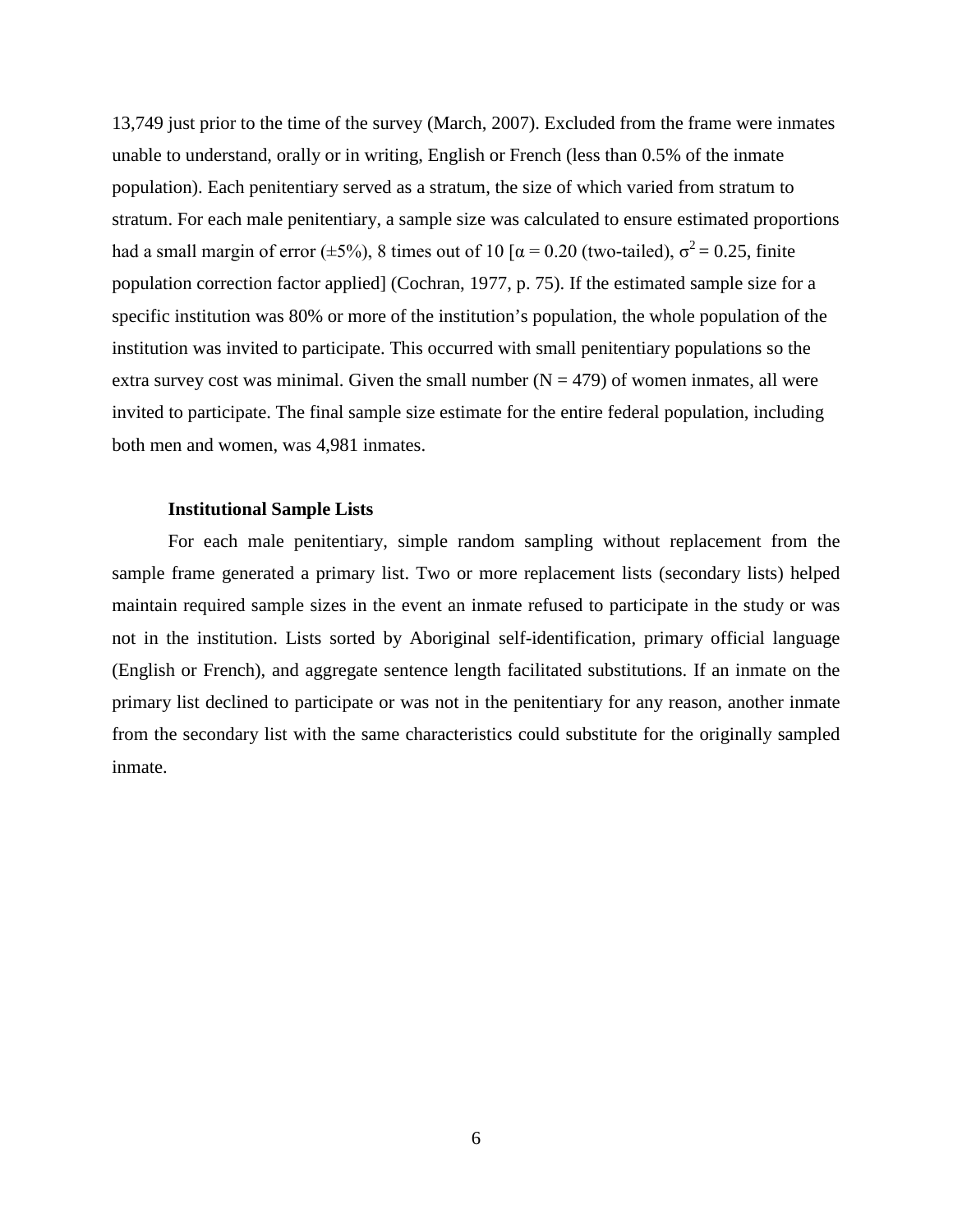## <span id="page-22-1"></span><span id="page-22-0"></span>**Survey Implementation**

## **Selection and Training of Survey Coordinators**

Regional (Atlantic, Quebec, Ontario, Prairies, and Pacific) survey coordinators were nominated by the Assistant Deputy Commissioners for Institutional Operations. In addition, each institution's warden nominated an institutional survey coordinator. Regional coordinators acted as liaisons with institutional coordinators and held weekly teleconferences with the Research Branch to resolve logistical issues during survey implementation. The Research Branch prepared an extensive survey training manual for the coordinators and conducted face-to-face training sessions to encourage survey ownership and standardize approaches and messaging.

### **Promoting Awareness of the Survey**

<span id="page-22-2"></span>Regional Management Committees, wardens, security staff and unions were briefed regarding the survey and indicated their support. To raise awareness in institutions about the survey, a general communication and frequently asked questions were sent to all CSC employees, and posters announcing the survey were posted in all institutions (Zakaria et al., 2009). These posters emphasized the voluntary nature of the survey; guaranteed participants anonymity and confidentiality; and, reinforced that the overall purpose of the survey was to improve inmate health. Wardens also assisted by informing institutional management committees, inmate committees and local unions.

### **Inmate Recruitment**

<span id="page-22-3"></span>Institutional coordinators received lists of eligible inmates two to three weeks prior to the scheduled data collection period. Before inmates were approached, both primary and secondary lists were reviewed by an institution's Warden or his/her designate to identify security risks. Inmates deemed security risks were either excluded from further consideration or remained eligible to complete the questionnaire in their cell.

Institutional survey coordinators invited inmates on the sample list to participate in the study and to sign a consent form if they agreed (Zakaria et al., 2009). For efficiency, group information sessions were organized with eligible inmates to describe the survey and review the consent form. Consent, however, was not obtained in a group setting but privately from each inmate. Inmates in segregation were recruited individually. Educational attainment information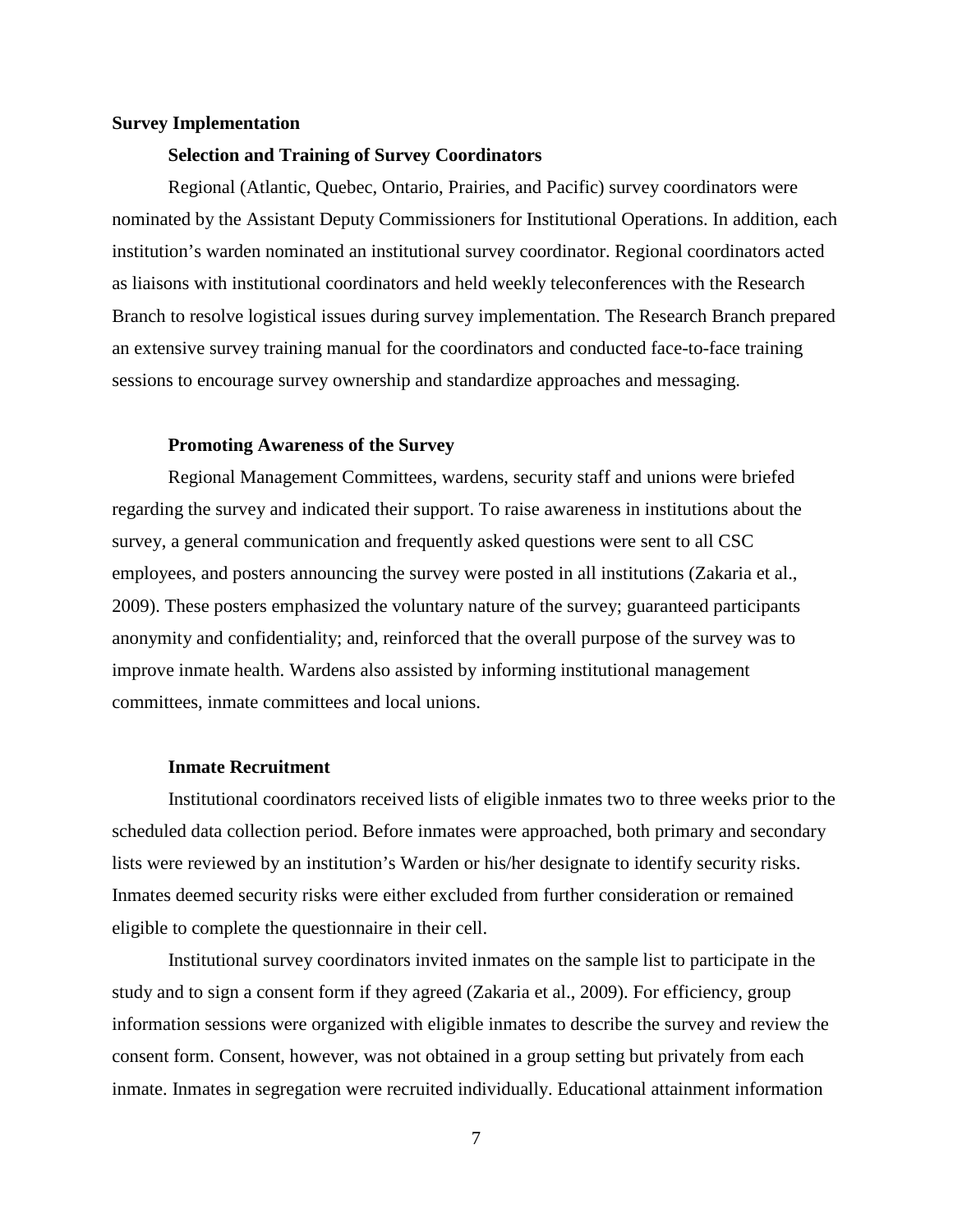and experiences interacting with an inmate were used to decide whether to ask an inmate if he/she would like assistance completing the questionnaire. A small version (13.9 cm by 21.6 cm) of the survey poster was left with each inmate approached for participation (Zakaria et al., 2009).

After scheduling was complete, CSC Security reviewed the list of inmates scheduled to complete the survey in a group setting to ensure compatibility among inmates scheduled for the same group session. Thereafter, each inmate was informed of when and where they were to complete the questionnaire and were reminded the day before. Recruitment activities continued, as necessary, until the end of the data collection period for a specific institution. This allowed replacement of inmates who were unable to complete the questionnaire for any reason.

## **Data Collection**

<span id="page-23-0"></span>From May 22 to July 6, 2007, a private firm administered the questionnaire in each institution to those inmates with a signed consent form. The survey coordinator was responsible for organizing inmates for the day and time the survey contractor arrived to distribute questionnaires. Since the contractor did not have the sample list and inmates were specifically instructed not to put their name or the name of anyone else on the questionnaire, it was impossible to link the consent form with the completed questionnaire. In this manner, inmates could be assured of their anonymity and confidentiality.

Each inmate completed a self-administered questionnaire: behind a privacy screen when completed in a group setting; in his/her cell if in segregation; or through private one-on-one interviews if an inmate requested assistance. All participating inmates received the answers to the questionnaire's HIV and HCV knowledge questions after data collection was complete within their institution (Zakaria et al., 2009).

Several factors limit inmate recruitment and survey completion in the correctional environment including the transfer of inmates between institutions, the departure of inmates at warrant expiry, and inmates on conditional leave during the survey period. In total, 3,370 inmates (3,006 men, 351 women, 13 transgendered) completed a questionnaire. Operational issues limited the majority of facilities from maintaining detailed records of the total number of inmates asked to participate; however, 13 institutions, accounting for approximately 27% of the total federal inmate population at the time of the survey, provided adequate detail to estimate a survey consent and response rate. Across these 13 institutions, which included inmates residing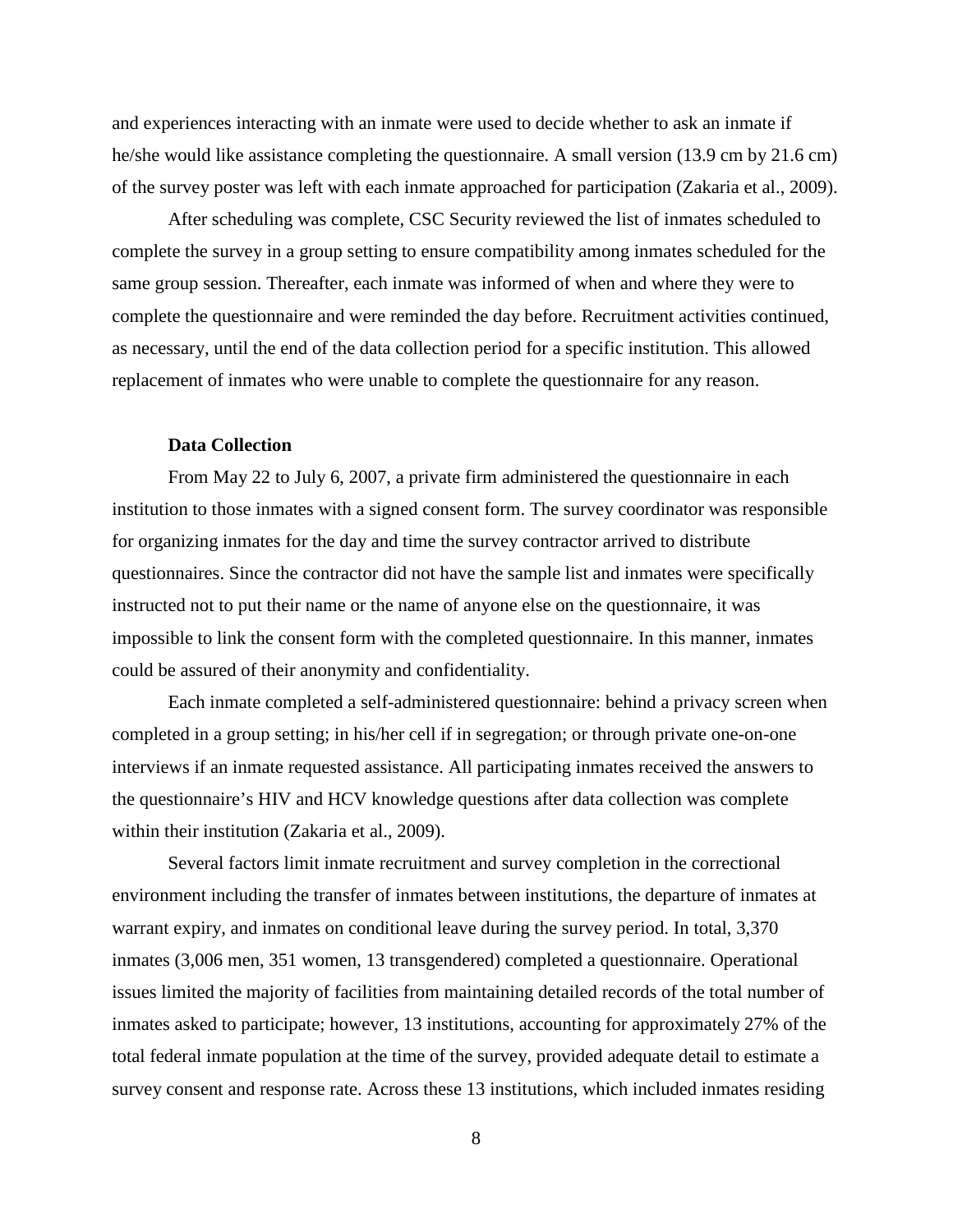in minimum to maximum security levels, 1,687 inmates were asked to participate, 996 consented (consent rate  $= 59\%$ ) and 811 completed a questionnaire (response rate  $= 48\%$ ). In comparison, the 1995 National Inmate Survey reported a response rate of 64.2% [response rate = number who completed a questionnaire/(number who completed a questionnaire + number who refused)]. If inmate illnesses, releases, and transfers are included in the denominator, however, the response rate declines to 59.7% (Price Waterhouse, 1996, derived from Exhibit 1.3 on p.12). The difference in the response rates across the two surveys could be due to several factors, such as a change in the inmate profile over time or the greater sensitive content of the NIIDRBS.

The contractor retained all completed questionnaires and provided a database of anonymous survey records in August 2007. Preliminary analyses to test the integrity of the data were conducted in the fall and winter of 2007/08. The contractor destroyed all completed questionnaires in June 2008 after all data integrity issues were resolved.

## <span id="page-24-1"></span><span id="page-24-0"></span>**General Analytical Approach**

## **Statistical Procedures for Complex Sample Surveys**

Typically, statistical procedures assume data were obtained through a simple random sample. Under such circumstances each inmate in the sample represents one inmate from the population and estimates derived from the sample relate to the population. In the NIIDRBS, inmates were randomly selected, but the sampling fraction was not consistent across institutions ranging from approximately 8% to 94%. Consequently, each inmate in the sample represented anywhere from about 1 to 13 inmates. Analyzing the NIIDRBS data as if it were obtained through simple random sampling (i.e., each inmate in the sample represents one inmate in the population) would produce incorrect population estimates and variances (Lee & Forthofer, 2006). All statistical estimates shown in this report acknowledge the NIIDRBS' complex sample design by incorporating weights that convey the number of inmates in the population represented by each inmate in the sample. The inverse of the institution's sampling fraction formed the weight for a record. Thus, estimates presented in this report relate to the Canadian federal inmate population. In addition, provision of estimated population sizes in the tables allows derivation of the number of inmates reporting a specific characteristic. Such information is of administrative value.

All analyses used  $SAS^{\circledcirc}$  9.1 or 9.2 survey procedures (SAS Institute Inc., 2004, 2008)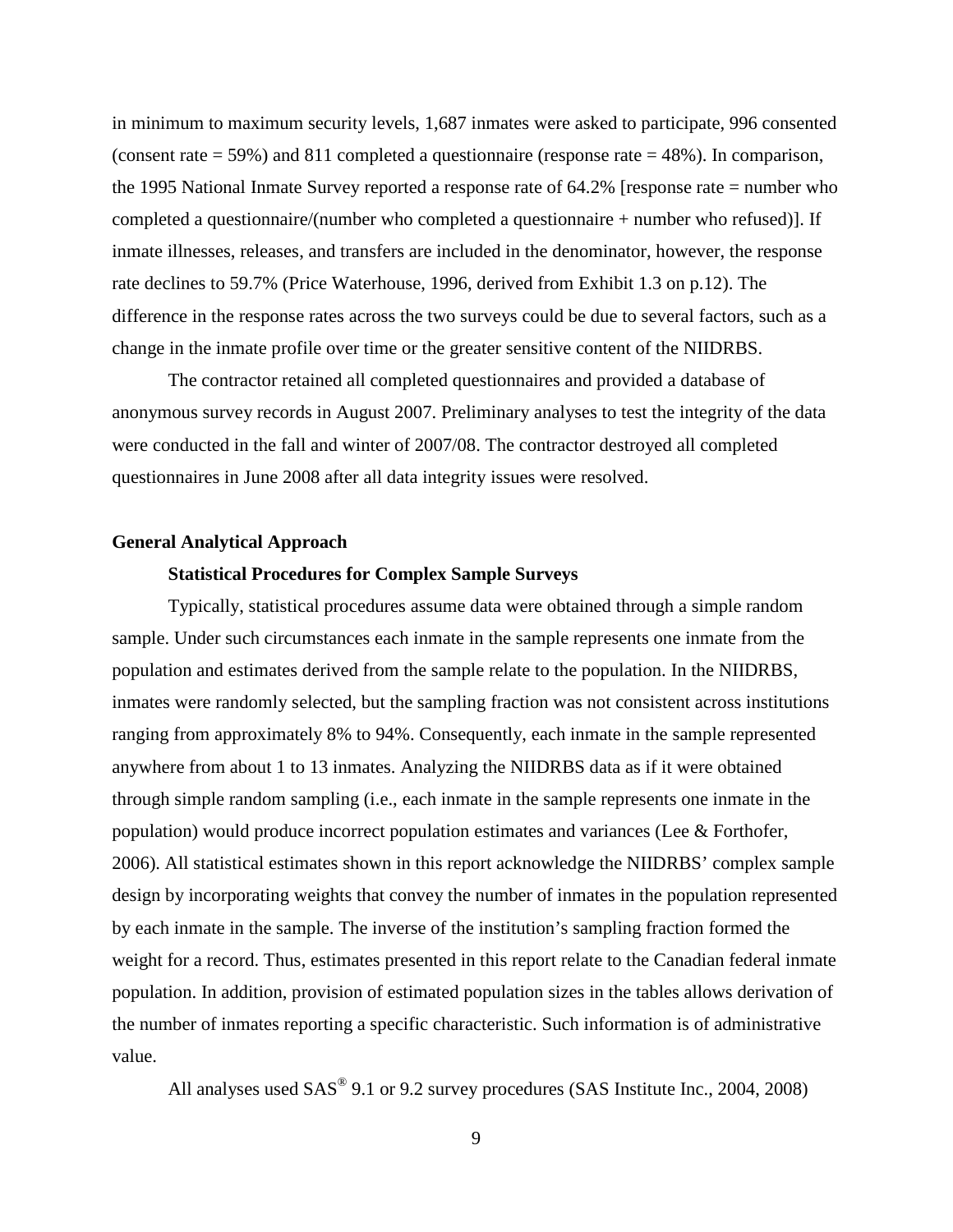that take the complex sampling design into account. Inferences to the population use common decision criteria (e.g., two-tailed alpha of 0.05). To calculate the variance of an estimate, Taylor series (linearization)<sup>[4](#page-25-3)</sup> with the finite population correction factor. Each point estimate reported here comes with a two-sided 95% confidence interval using the Student's t-distribution. For bivariate analyses, we used the Rao-Scott chi-square test<sup>[5](#page-25-4)</sup> for association if the data were categorical and the Wald F statistic<sup>[6](#page-25-5)</sup> for continuous data.

Due to the large sample sizes involved in many of the comparisons, statistical significance will often occur with differences of questionable importance. To highlight differences that are both statistically significant and practically important, attention is focussed on differences exceeding 10%.

#### **Question Non-Response and Small Subpopulations**

<span id="page-25-0"></span>Question non-response is a limitation of most self-report surveys that probe personal or private matters such as sexual behaviour. Although sophisticated procedures exist for addressing low response rates on certain questions, this report used an approach similar to other studies found in the survey literature: on any given question we assume that non-responders and responders share similar characteristics. Tables shown in the report note those analyses using questions where the item non-response rate varied between 20% and 50% (based on the weighted distribution) to alert the reader to this issue. Furthermore, when item non-response exceeded 50%, we chose to suppress the reporting of estimates. For reasons of confidentiality and privacy, we do not report estimates where there are fewer than five inmates sharing a characteristic. Finally, due to their small number  $(n = 13)$ , results for the transgendered are not presented in this report.

## <span id="page-25-2"></span><span id="page-25-1"></span>**Specific Analyses**

## **Degree to which the Sample is Representative of the Population**

To evaluate the extent to which the sample is representative of the inmate population, we compared sample estimates of sociodemographic and incarceration characteristics with estimates obtained from Canadian federal inmate administrative data.

<sup>&</sup>lt;sup>4</sup> See SAS Institute Inc. (2004, p. 166) for details and related references.

<span id="page-25-4"></span><span id="page-25-3"></span> $<sup>5</sup>$  See SAS Institute Inc. (2004, p. 4216) for details and related references.</sup>

<span id="page-25-5"></span><sup>6</sup> See SAS Institute Inc. (2008, p. 6558) for details.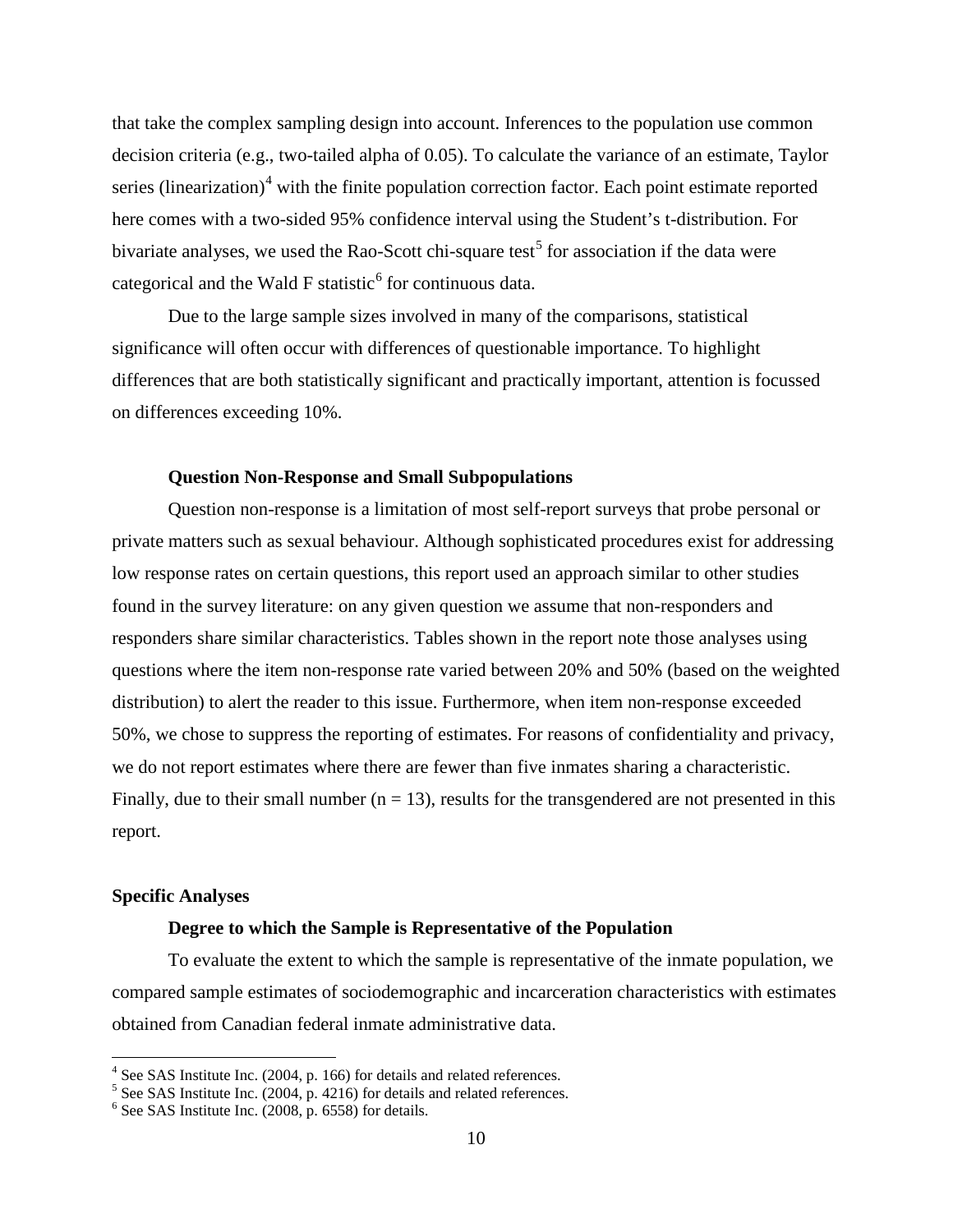## **Knowledge Outcomes**

<span id="page-26-0"></span>To quantify knowledge, the proportion of inmates correctly answering each of the 28 questions was calculated. Average overall and sub-domain knowledge scores were also derived separately for HIV and HCV. Estimates are presented for all inmates, separately for men and women, and by Aboriginal self-identification for each gender. An examination of knowledge outcomes by gender and Aboriginal self-identification allows CSC to respond to the unique needs of women and Aboriginal inmates.

## **Relationship between Health Education Program Attendance and Knowledge**

<span id="page-26-1"></span>To assess the relationship between health education program attendance and knowledge, knowledge outcomes were compared between "attendees" and "non-attendees" separately for men and women.

## **Relationship between Knowledge and Behaviour**

<span id="page-26-2"></span>The relationship between knowledge and behaviour was assessed by comparing behaviours between inmates who were "aware" of key HIV/HCV transmission facts and inmates who were "unaware". For example, sexual risk-behaviours were compared between inmates who knew HIV could be transmitted through oral sex and inmates who did not know.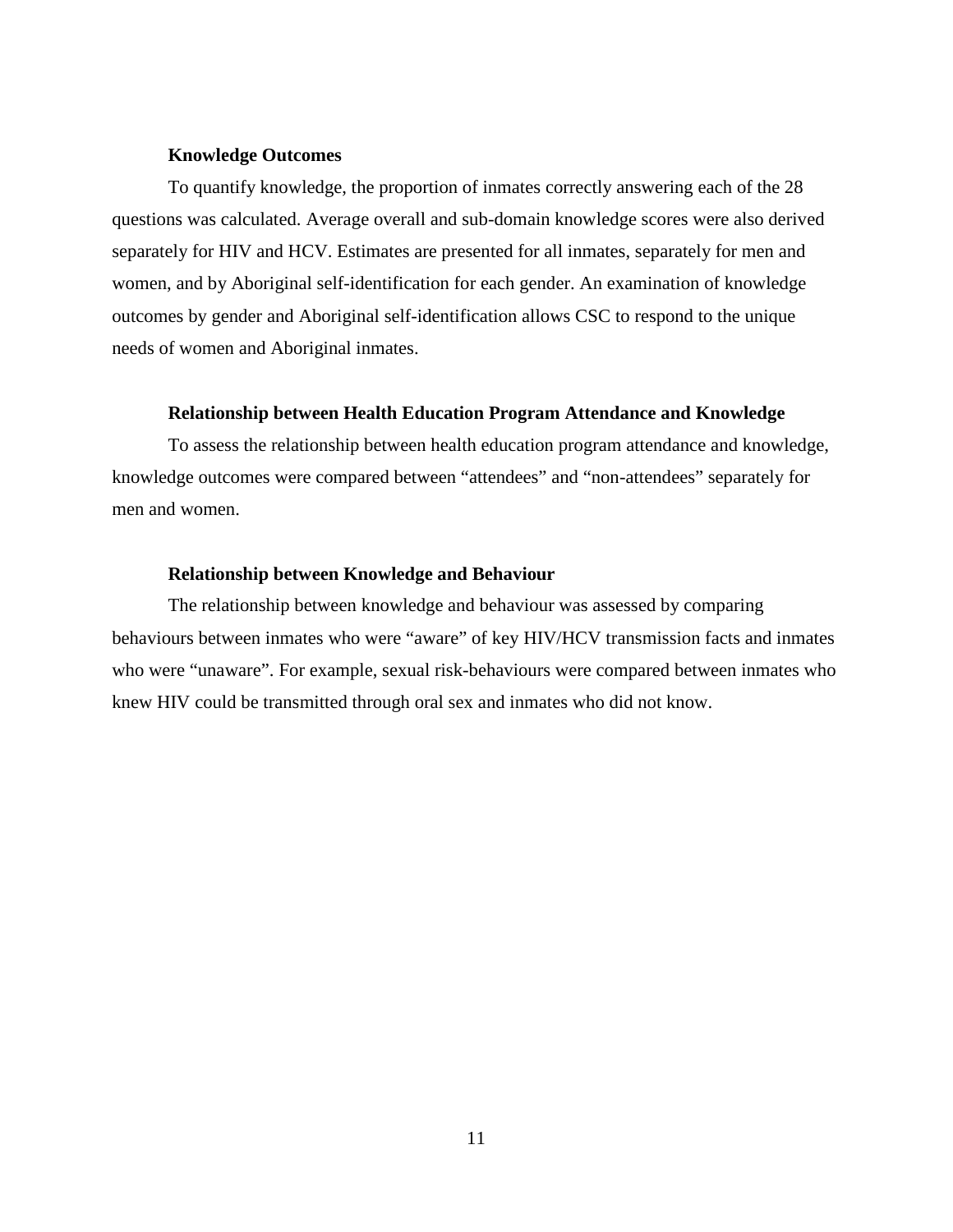#### **Results**

## <span id="page-27-1"></span><span id="page-27-0"></span>**Representativeness of the Sample and Population Characteristics**

Canadian federal inmate population characteristics were comparable across data sources indicating the sample was representative of the population (see Appendix E). Based on the NIIDRBS, the majority of inmates were English speaking (78%, 95% CI: 77, 79), non-Aboriginal people (79%, 95% CI: 77, 80), born in Canada (89%, 95% CI: 88, 91), who had a high school diploma or greater at the time of the survey (54%, 95% CI: 52, 56), and were not in committed relationships (69%, 95% CI: 68, 71). Gender differences existed. On average, males were older (38 versus 34 years,  $F(1, 3192) = 106.64$ ,  $p < 0.05$ ), had served a longer duration of their current sentence (4.8 vs. 2.2 years,  $F(1, 2,975) = 274.15$ ,  $p < 0.05$ ), and were less likely to be Aboriginal (21% vs. 36%,  $\chi^2(1, n = 3,234) = 94.37$ , p < 0.05) compared to women.

## <span id="page-27-3"></span><span id="page-27-2"></span>**Human Immunodeficiency Virus (HIV)**

#### **Knowledge of HIV**

On average, inmates correctly answered 80% (95% CI: 79, 80) of the HIV questions (see Table 1) and 72% (95% CI: 70, 73) of inmates correctly answered more than 75% of the questions (see Table 2).

<span id="page-27-4"></span>

| `able |  |
|-------|--|
|-------|--|

| $\tilde{}$<br>$\tilde{}$          |       | $\tilde{}$                         |     |                                 |           |                                    |               |  |
|-----------------------------------|-------|------------------------------------|-----|---------------------------------|-----------|------------------------------------|---------------|--|
|                                   |       | Men<br>$(n=3,006)$<br>$(N=13,222)$ |     | Women<br>$(n=351)$<br>$(N=479)$ |           | All<br>$(n=3,357)$<br>$(N=13,701)$ |               |  |
|                                   | n     | $% (95\% CI)$                      | n   | $% (95\% CI)$                   | F(1,3004) | n                                  | $\%$ (95% CI) |  |
| Major modes of transmission score | 2,727 | 85 (84, 85)                        | 322 | 84 (83, 86)                     | 0.03      | 3.049                              | 85 (84, 85)   |  |
| Casual contact transmission score | 2,727 | 80(79, 82)                         | 322 | 87 (86, 89)                     | $41.62*$  | 3.049                              | 81 (80, 82)   |  |
| Prevention score                  | 2.727 | 77 (76, 78)                        | 322 | 80 (79, 81)                     | 12.93*    | 3.049                              | 77(76, 77)    |  |
| Overall knowledge score           | 2.727 | 80(79, 80)                         | 322 | 83 (82, 84)                     | $17.54*$  | 3.049                              | 80(79, 80)    |  |

*Average Knowledge Scores for HIV among Canadian Federal Inmates*

*Note.* HIV = human immunodeficiency virus;  $n =$  sample size;  $N =$  estimated population size.  $*_{p}$  < 0.05.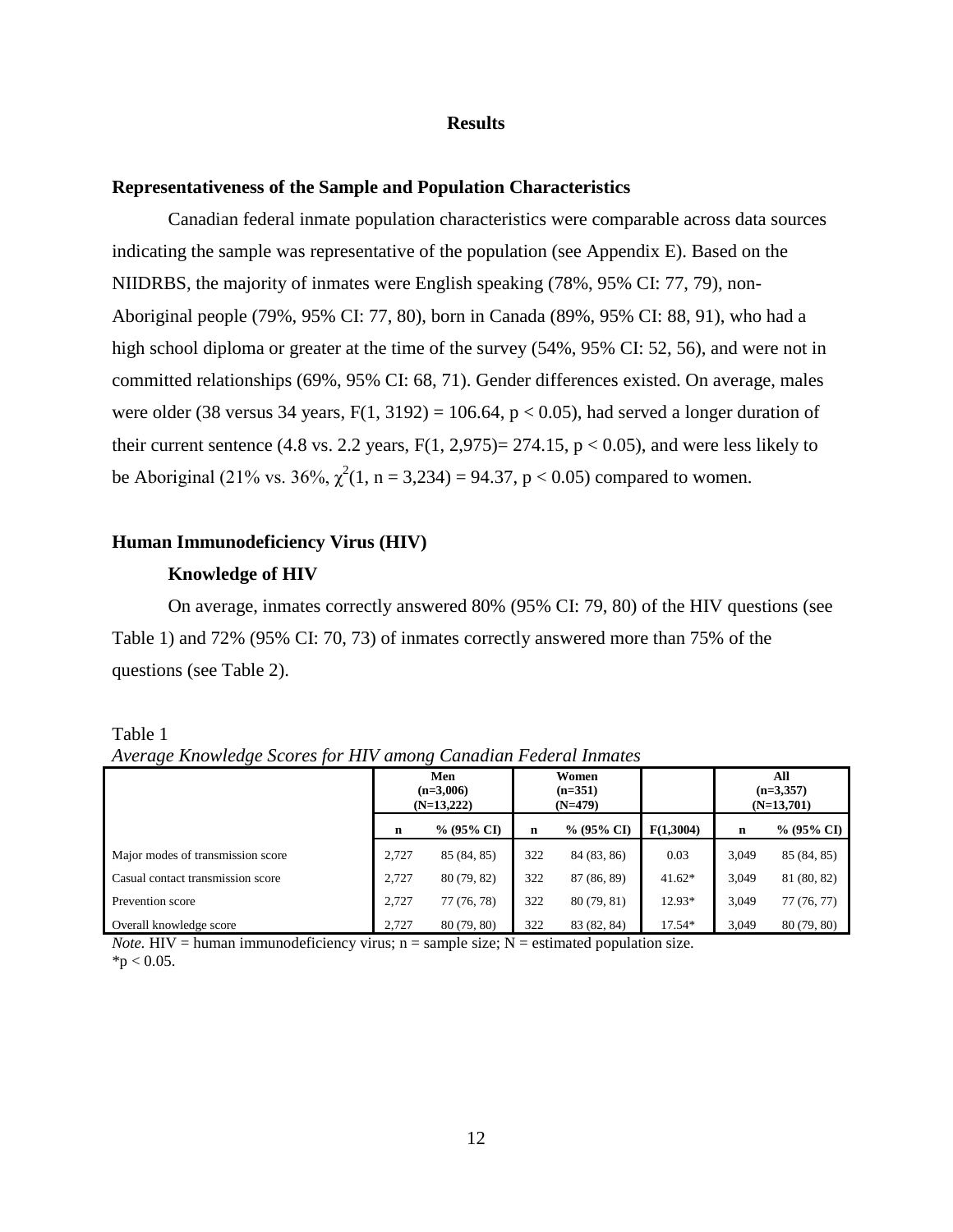|                                           |       | Men<br>$(n=3,006)$<br>$(N=13,222)$ |     | Women<br>$(n=351)$<br>$(N=479)$ |       | All<br>$(n=3,357)$<br>$(N=13,701)$ |
|-------------------------------------------|-------|------------------------------------|-----|---------------------------------|-------|------------------------------------|
| Percentage of inmates correctly answering | n     | $\%$ (95% CI)                      | n   | $% (95\% CI)$                   | n     | $% (95\% CI)$                      |
| $0\%$ to 25% of questions                 | 147   | 5(4,6)                             | 16  | 5(4, 6)                         | 163   | 5(4,6)                             |
| $>25\%$ to 50% of questions               | 203   | 7(6, 8)                            | 14  | 4(3, 5)                         | 217   | 7(6, 8)                            |
| $>50\%$ to 75% of questions               | 433   | 17(15, 18)                         | 34  | 11(9, 13)                       | 467   | 16(15, 18)                         |
| $>75\%$ to 100% of questions              | 1.944 | 71 (70, 73)                        | 258 | 81 (78, 83)                     | 2,202 | 72(70, 73)                         |

<span id="page-28-0"></span>Table 2 *Distribution of Overall Knowledge Scores for HIV among Canadian Federal Inmates*

*Note.* Distributions significantly differed by gender  $(\chi^2(3, n = 3,049) = 32.06, p < 0.05)$ . HIV = human immunodeficiency virus;  $n =$  sample size;  $N =$  estimated population size.

Knowledge of HIV varied slightly across sub-domains, but more substantially across individual questions. With respect to sub-domains, inmates were most knowledgeable regarding the major modes of HIV transmission ( $M = 85\%$ , 95% CI: 84, 85) and least knowledgeable regarding HIV prevention ( $M = 77\%$ , 95% CI: 76, 77) (see Table 1). In regards to individual questions, inmates were least aware of "a female condom that can be used by women to protect themselves from getting HIV during sexual intercourse"; only 61% (95% CI: 59, 63) of inmates correctly answered this question. Conversely, inmates were most aware of the risk "of getting HIV if a person shoots up with a needle used by someone else"; 92% (95% CI: 91, 93) of inmates correctly answered this question (see Appendix F).

Additional knowledge deficiencies of concern included:

- 1) 25% (95% CI: 23, 26) of inmates are unaware it is "possible to get HIV from oral sex";
- 2) 19% (95% CI: 18, 21) of inmates are unaware that withdrawal during sexual intercourse cannot prevent HIV transmission; and,
- 3) 21% (95% CI: 20, 23) of inmates are unaware there is no cure for HIV.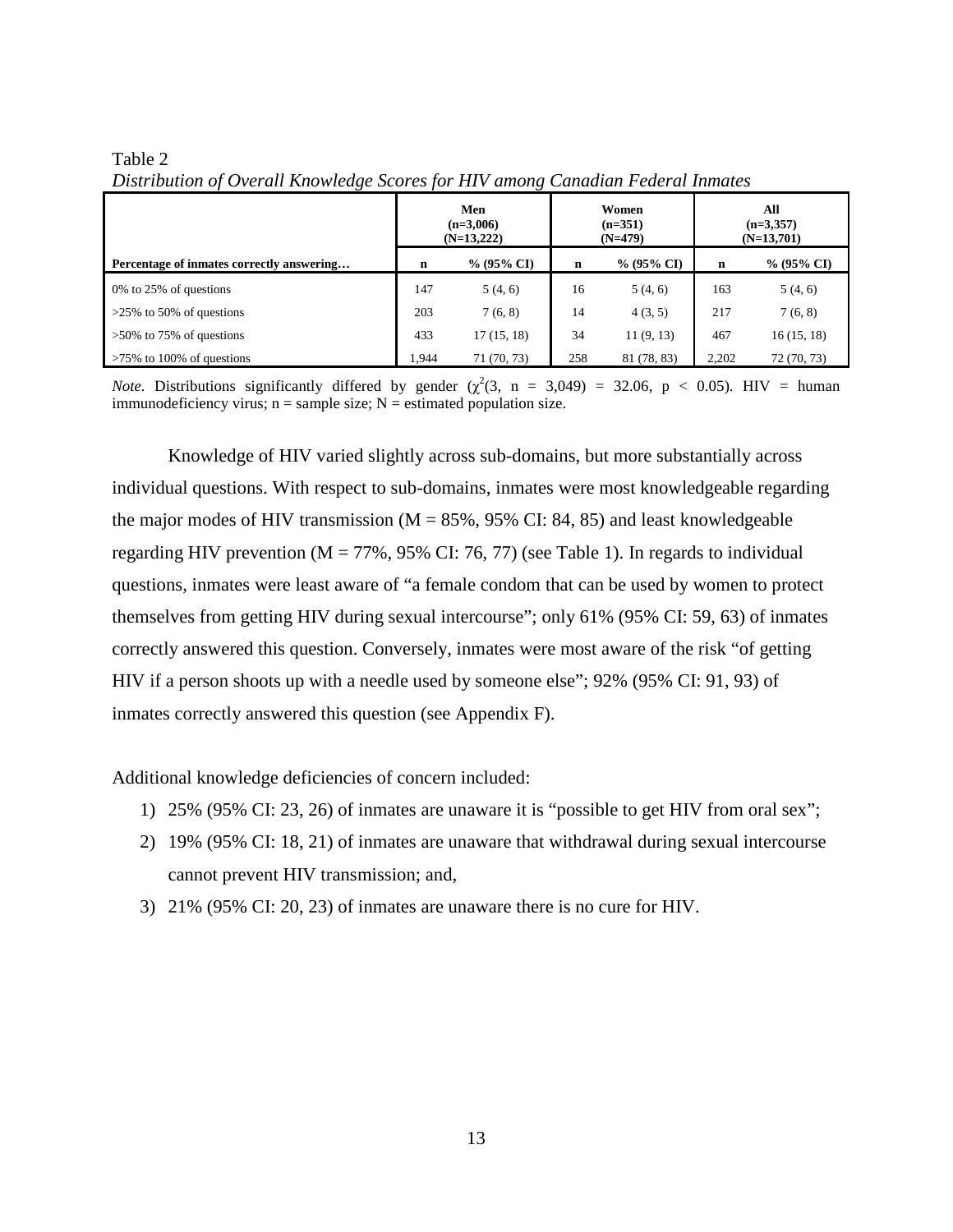# <span id="page-29-0"></span>**Difference in Knowledge of HIV across Subgroups** *Difference in Knowledge of HIV by Gender*

<span id="page-29-1"></span>Women were slightly more informed than men with respect to HIV overall, transmission through casual contact and prevention (see Table 1). The proportion of inmates correctly answering specific items significantly differed between men and women 10 times out of 14, with women generally scoring slightly higher than men (see Appendix F). There was only one item, however, where the gender differential was greater than 10%: 78% (95% CI: 75, 80) of women compared to 60% (95% CI: 58, 62) of men were aware of "a female condom that can be used by women to protect themselves from getting HIV during sexual intercourse"  $\left(\chi^2(1, n=3,021)\right)$  = 79.44,  $p < 0.05$ ).

## *Difference in Knowledge of HIV by Aboriginal Self-Identification*

<span id="page-29-2"></span>Although some statistically significant differences existed, average overall and subdomain HIV scores did not differ importantly by Aboriginal self-identification (see Table 3). Similarly, when comparing Aboriginal and non-Aboriginal inmates on specific questions, differences in the percentages of inmates answering correctly never exceeded 10% (see Appendix G). The largest difference existed between non-Aboriginal and Aboriginal women: 85% (95% CI: 82, 87) of non-Aboriginal women knew that Vaseline or baby oil did not augment a condom's protection against HIV compared to 75% (95% CI: 71, 79) of Aboriginal women ( $\chi^2$  $(1, n = 309) = 11.14, p < 0.05)$ .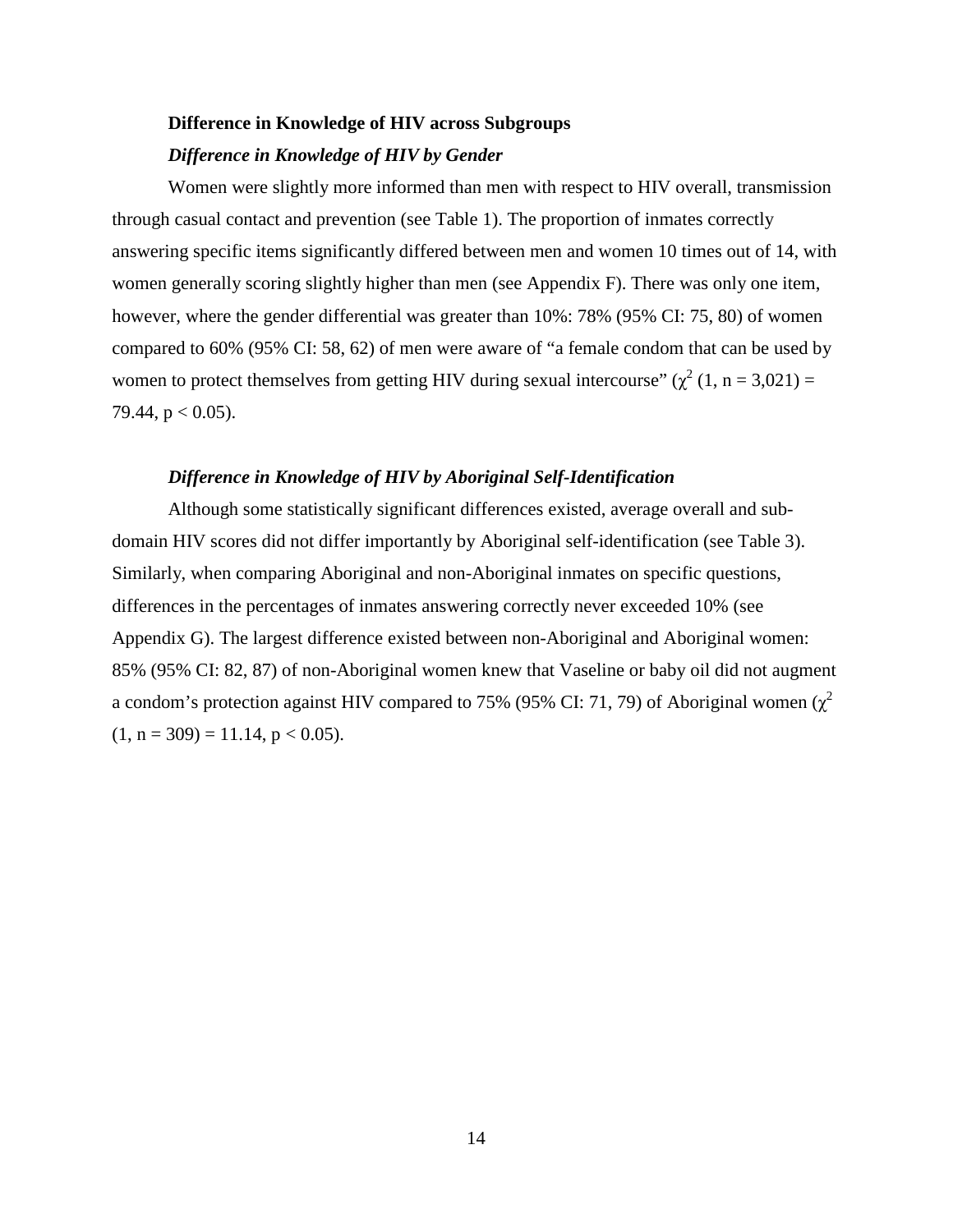## <span id="page-30-1"></span>Table 3

Major modes of transmission score

Casual contact transmission score

Overall<br>knowledge score

*Identification* **Men Women Non-Aboriginal (n=2,281) (N=10,480) Aboriginal (n=612) (N=2,742) Non-Aboriginal (n=212) (N=309) Aboriginal (n=129) (N=170)**

**n % (95% CI) n % (95% CI) F(1, 2923) n % (95% CI) n % (95% CI) F(1, 2923)**

2,106 85 (84, 86) 546 84 (82, 86) 0.25 197 87 (85, 88) 119 81 (78, 83) 7.79\*

2,106 81 (79, 82) 546 80 (77, 83) 0.37 197 88 (86, 90) 119 85 (82, 87) 3.29

|                       | Average Knowledge Scores for HIV among Canadian Federal Inmates by Aboriginal Self- |  |  |  |  |  |
|-----------------------|-------------------------------------------------------------------------------------|--|--|--|--|--|
| <i>Identification</i> |                                                                                     |  |  |  |  |  |

*Note.* HIV = human immunodeficiency virus;  $n =$  sample size;  $N =$  estimated population size.  $*$ p < 0.05.

## *Difference in Knowledge of HIV by Health Education Program Attendance*

Prevention score 2,106 77 (76, 78) 546 74 (72, 77) 4.85\* 197 82 (80, 83) 119 77 (75, 80) 5.78\*

knowledge score 2,106 80 (79, 81) 546 78 (76, 80) 2.66 197 84 (83, 86) 119 80 (78, 83) 6.14\*

<span id="page-30-0"></span>Forty-three percent of inmates (42% of men and 70% of women) reported attending at least one of the health education programs offered by CSC. Inmates who attended at least one health education program generally had significantly higher overall and sub-domain HIV scores compared to inmates not attending any of the health education programs (see Table 4). Differences in the average scores, however, never exceeded 10%.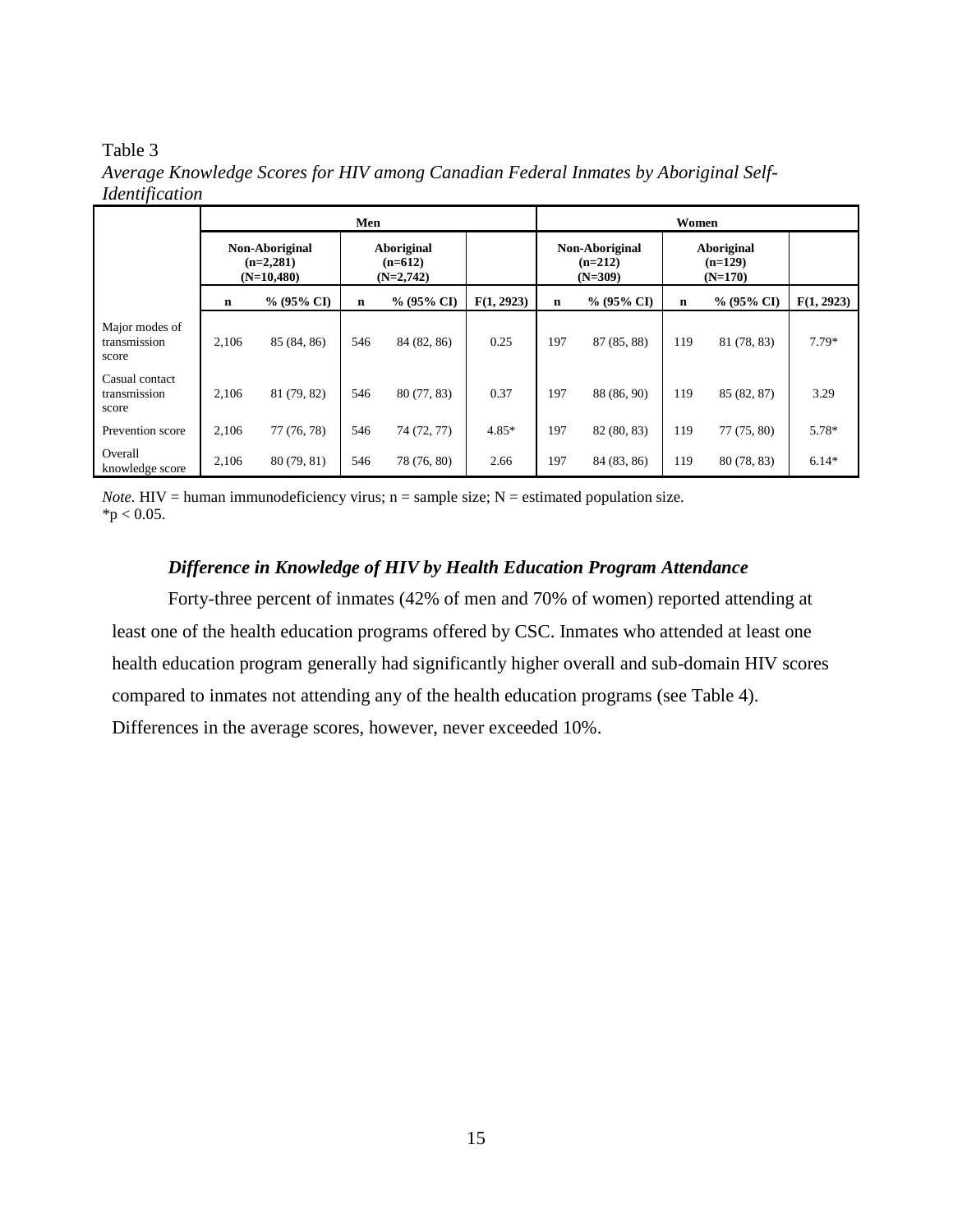#### <span id="page-31-0"></span>Table 4

|                                         |                                          |               | Men                              | <b>Health Education Program Attendance</b> | Women<br><b>Health Education Program Attendance</b> |             |               |             |                               |            |                                         |  |
|-----------------------------------------|------------------------------------------|---------------|----------------------------------|--------------------------------------------|-----------------------------------------------------|-------------|---------------|-------------|-------------------------------|------------|-----------------------------------------|--|
|                                         | <b>Yes</b><br>$(n=1,046)$<br>$(N=5,541)$ |               | No<br>$(n=1,426)$<br>$(N=7,681)$ |                                            |                                                     |             |               |             | Yes<br>$(n=219)$<br>$(N=338)$ |            | N <sub>0</sub><br>$(n=86)$<br>$(N=142)$ |  |
|                                         | $\mathbf n$                              | $\%$ (95% CI) | $\mathbf n$                      | $% (95\% CI)$                              | F(1, 2598)                                          | $\mathbf n$ | $\%$ (95% CI) | $\mathbf n$ | $% (95\% CI)$                 | F(1, 2598) |                                         |  |
| Major modes of<br>transmission<br>score | 1,006                                    | 88 (86, 89)   | 1,346                            | 83 (82, 85)                                | $17.19*$                                            | 211         | 86 (84, 88)   | 81          | 85 (82, 89)                   | 0.11       |                                         |  |
| Casual contact<br>transmission<br>score | 1,006                                    | 84 (82, 86)   | 1,346                            | 78 (76, 80)                                | $21.14*$                                            | 211         | 91 (90, 92)   | 81          | 82 (78, 86)                   | 12.90*     |                                         |  |
| Prevention<br>score                     | 1,006                                    | 80 (78, 81)   | 1,346                            | 75 (74, 77)                                | $15.73*$                                            | 211         | 83 (82, 84)   | 81          | 78 (74, 81)                   | $5.61*$    |                                         |  |
| Overall<br>knowledge<br>score           | 1,006                                    | 83 (81, 84)   | 1,346                            | 78 (77, 79)                                | 24.37*                                              | 211         | 86 (85, 87)   | 81          | 80 (77, 84)                   | $8.07*$    |                                         |  |

*Average Knowledge Scores for HIV among Canadian Federal Inmates by Health Education Program Attendance*

*Note.* HIV = human immunodeficiency virus;  $n =$  sample size;  $N =$  estimated population size.  $*_{p}$  < 0.05.

Similarly, when comparing health education program attendees and non-attendees on individual questions, statistically significant differences in favour of attendees existed for 7 of 14 items among men and 10 of 14 items among women (see Appendix H). Differences in the percentage of attendees and non-attendees correctly answering a question, however, exceeded 10% for only three items, all among women. First, 87% (95% CI: 85, 89) of women attendees knew HIV was not spread in swimming pools or hot tubs compared to 73% (95% CI: 67, 79) of non-attendees  $(\chi^2(1, n = 287) = 22.46, p < 0.05)$ . Second, 96% (95% CI: 95, 97) of women attendees knew HIV was not spread through food compared to 85% (95% CI: 81, 90) of nonattendees  $(\chi^2(1, n = 288) = 30.67, p < 0.05)$ . Last, 86% (95% CI: 84, 89) of women attendees knew there is no medication to cure HIV compared to 75% (95% CI: 69, 80) of non-attendees  $(\chi^2(1, n = 287) = 13.16, p < 0.05)$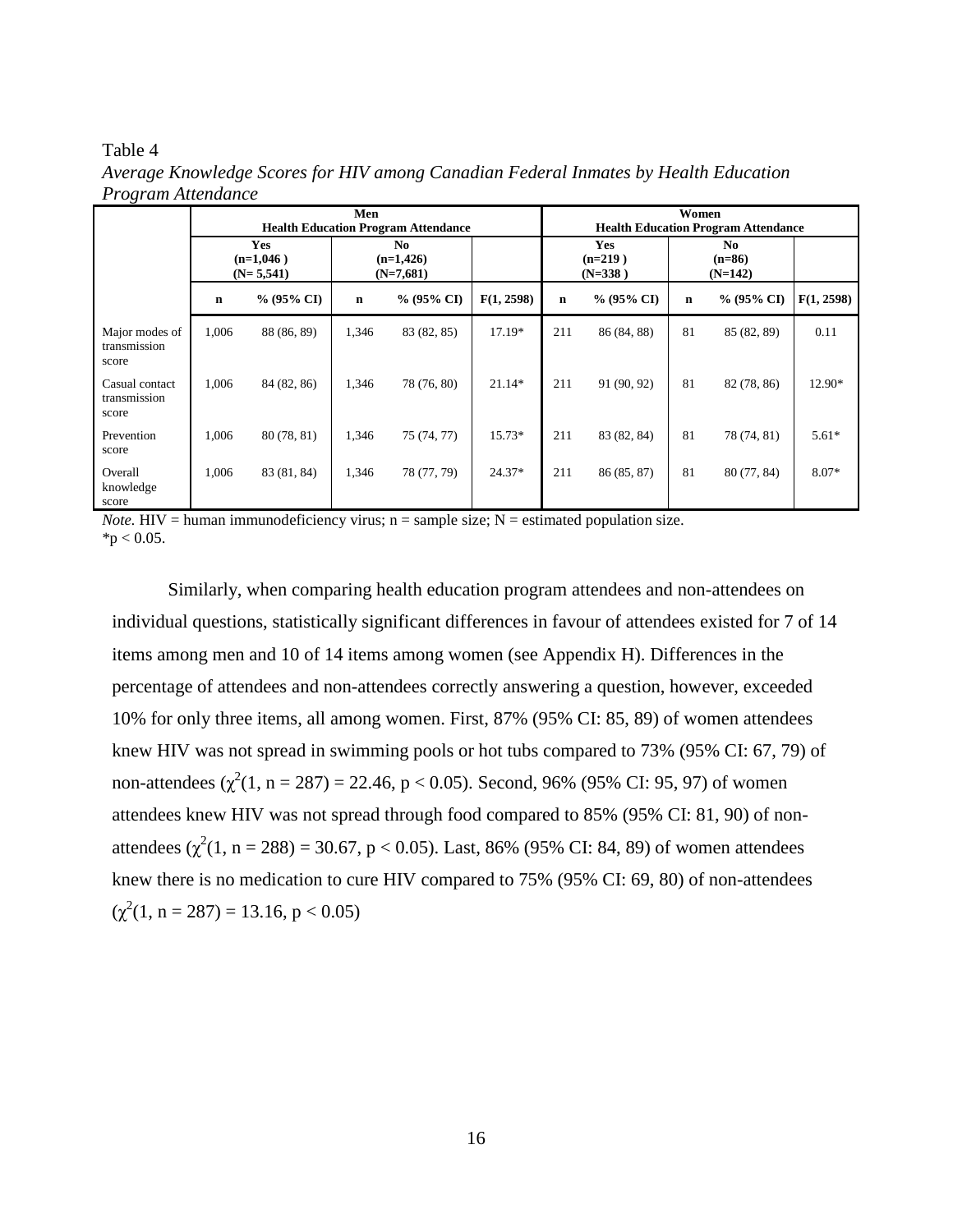## <span id="page-32-0"></span>**Relationship between Knowledge of HIV and Risk-Behaviours**

## *Injecting with a Needle after Someone Else Used It*

<span id="page-32-1"></span>Inmates aware of the HIV-risk related to injecting drugs with needles previously used by others were less likely to report injecting drugs during the past six months in prison compared to inmates who were unaware (14% vs. 22%,  $\chi$ 2 (1, n = 2,922) = 5.84, p < 0.05). Both men and women demonstrated this pattern (see Table 5). Among men who injected drugs, however, knowledge of this risk did not significantly relate to needle sharing or cleaning during the past six months in prison. Sample sizes were too small to assess these relationships in women.

#### <span id="page-32-2"></span>Table 5

*Percent of Canadian Federal Inmates Reporting Injecting Behaviours by Knowledge of HIV Transmission through Needles*

| Knowledge: Is there a risk of getting HIV if a person shoots up with a needle used by someone else? [yes] |             |                                      |             |                                            |              |                                 |                          |                                        |            |             |
|-----------------------------------------------------------------------------------------------------------|-------------|--------------------------------------|-------------|--------------------------------------------|--------------|---------------------------------|--------------------------|----------------------------------------|------------|-------------|
|                                                                                                           |             |                                      | Men         |                                            |              |                                 |                          | Women                                  |            |             |
| Percent of inmates reporting<br>behaviour during the past<br>six months in prison                         |             | Aware<br>$(n=2,480)$<br>$(N=12,168)$ |             | <b>Unaware</b><br>$(n=222)$<br>$(N=1,054)$ |              | Aware<br>$(n=297)$<br>$(N=454)$ |                          | <b>Unaware</b><br>$(n=17)$<br>$(N=26)$ |            |             |
|                                                                                                           | $\mathbf n$ | % (95% CI)                           | $\mathbf n$ | % (95% CI)                                 | $\chi^2$ (1) | n                               | $% (95\% CI)$            | $\mathbf n$                            | % (95% CI) | $\chi^2(1)$ |
| Injection drug use                                                                                        | 312         | 15(13, 16)                           | 40          | 21 (16, 27)                                | $4.86*$      | 36                              | 12(10, 14)               | 5                                      | 36(22, 50) | $16.32*$    |
| Among inmates who inject<br>drugs:                                                                        |             |                                      |             |                                            |              |                                 |                          |                                        |            |             |
| Used someone else's needle<br>after they used it                                                          | 154         | 57 (52, 63)                          | 14          | 46(30, 63)                                 | 1.20         | 14                              | 44 (34, 53)              | $\ddagger$                             | $\ddagger$ |             |
| Shared needle with<br>HIV+/HCV+/infection<br>status unknown person                                        | 99          | 40(34, 45)                           | 9           | 30(15, 46)                                 | 0.83         | 9                               | 29 <sup>1</sup> (22, 37) | $^\ddag$                               | $\ddagger$ |             |
| Needle cleaned with bleach<br>before last injection                                                       | 163         | $72^{\frac{1}{2}}(67, 77)$           | 16          | 57 <sup>1</sup> (39, 75)                   | 2.04         | 15                              | $64^{\dagger}$ (54, 74)  | İ                                      | ‡¶         |             |

*Note.* HIV = human immunodeficiency virus;  $n =$  sample size;  $N =$  estimated population size; HCV = hepatitis C virus. ‡ Suppressed because fewer than five inmates reported the characteristic. ¶ Greater than 20% to 50% missing data (based on weighted distribution).

 $*$ p < 0.05.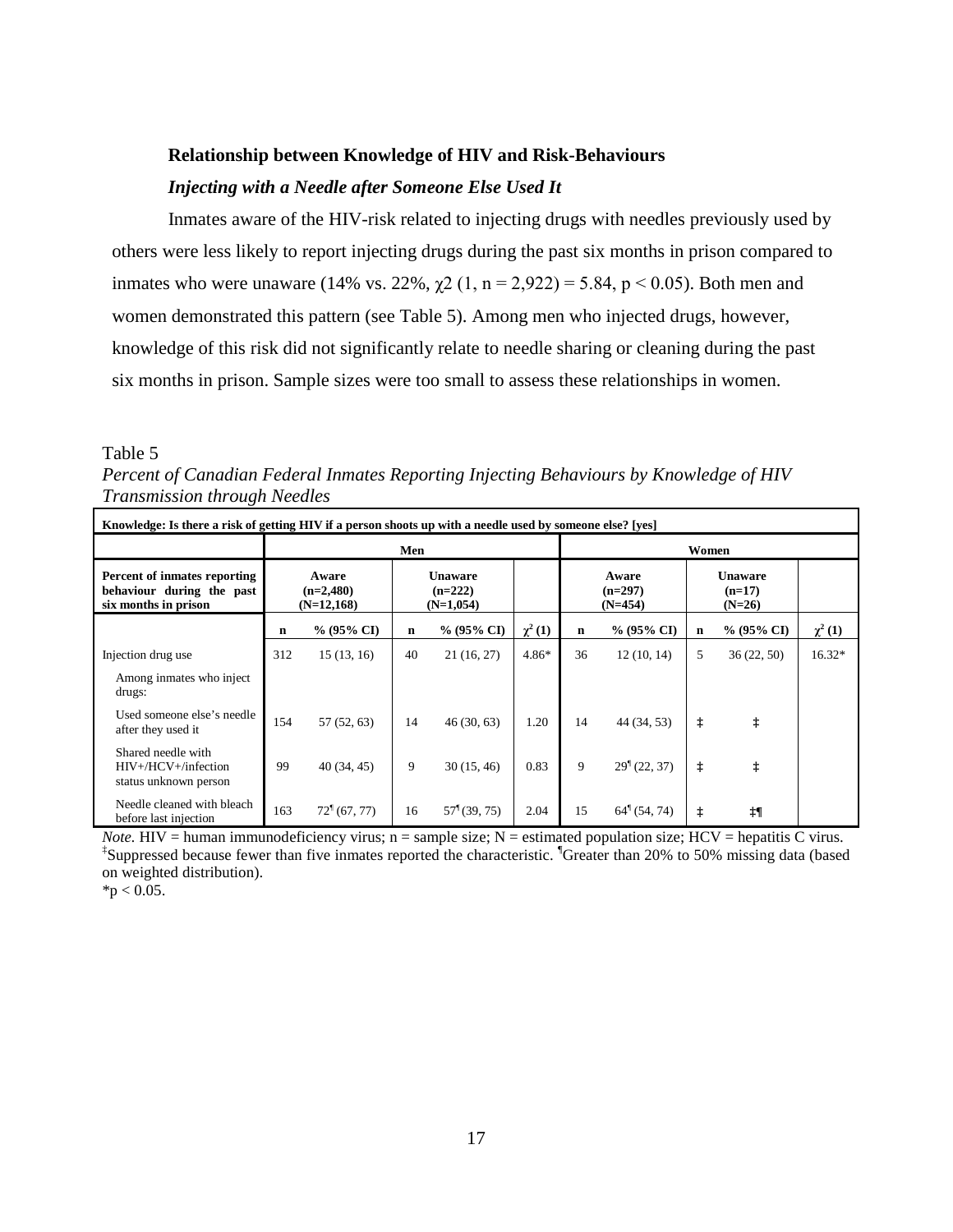## *Unprotected Oral Sex*

<span id="page-33-0"></span>Among inmates reporting sex during the past six months in prison, the proportion reporting unprotected oral sex with females was generally high for both men and women and unrelated to knowledge of the HIV-risk (see Table 6). Due to missing data, estimates related to sex with male partners are suppressed.

#### <span id="page-33-2"></span>Table 6

*Percent of Canadian Federal Inmates Reporting Sexual Behaviours by Knowledge of HIV Transmission through Oral Sex*

| Knowledge: Is it possible to get HIV from oral sex? [yes]                                   |     |                                     |             |                                            |                                                                            |    |                            |    |                         |             |
|---------------------------------------------------------------------------------------------|-----|-------------------------------------|-------------|--------------------------------------------|----------------------------------------------------------------------------|----|----------------------------|----|-------------------------|-------------|
|                                                                                             |     |                                     |             | Men<br>Women                               |                                                                            |    |                            |    |                         |             |
| <b>Percent of inmates</b><br>reporting behaviour during<br>the past six months in<br>prison |     | Aware<br>$(n=2,035)$<br>$(N=9,943)$ |             | <b>Unaware</b><br>$(n=670)$<br>$(N=3,279)$ | <b>Unaware</b><br>Aware<br>$(n=244)$<br>$(n=72)$<br>$(N=370)$<br>$(N=110)$ |    |                            |    |                         |             |
|                                                                                             | n   | $% (95\% CI)$                       | $\mathbf n$ | $% (95\% CI)$                              | $\chi^2(1)$                                                                | n  | $% (95\% CI)$              | n  | $% (95\% CI)$           | $\chi^2(1)$ |
| Any sex (oral, vaginal, anal)<br>Among inmates having<br>sex:                               | 322 | 15(14, 17)                          | 123         | 18(15, 21)                                 | 2.41                                                                       | 67 | 30(27, 33)                 | 19 | 28(22, 34)              | 0.23        |
| Unprotected oral sex with<br>women                                                          | 124 | $72^{\frac{1}{3}}(65, 79)$          | ş           | ş                                          |                                                                            | 44 | $91^{\frac{1}{1}}(87, 96)$ | 12 | $100^{\frac{1}{2}}$ (-) |             |

*Note.* Estimates of 100% have no variance. The  $\chi^2$  is not calculable with empty cells. HIV = human immunodeficiency virus;  $n =$  sample size;  $N =$  estimated population size.

<sup>1</sup>Greater than 20% to 50% missing data (based on weighted distribution). <sup>§</sup>Suppressed because greater than 50% missing data (based on weighted distribution).

 $*$ p < 0.05.

## *Unprotected Anal Sex*

<span id="page-33-1"></span>Among women reporting sex during the past six months in prison, those aware of the HIV-risk related to unprotected anal sex were less likely to engage in the behaviour with other women compared to those unaware of the risk (37% vs. 71%,  $\chi^2(1, n = 55) = 5.57$ , p < 0.05). Missing data precluded an evaluation of this relationship among men. Further, due to missing data, estimates related to sex with male partners are suppressed.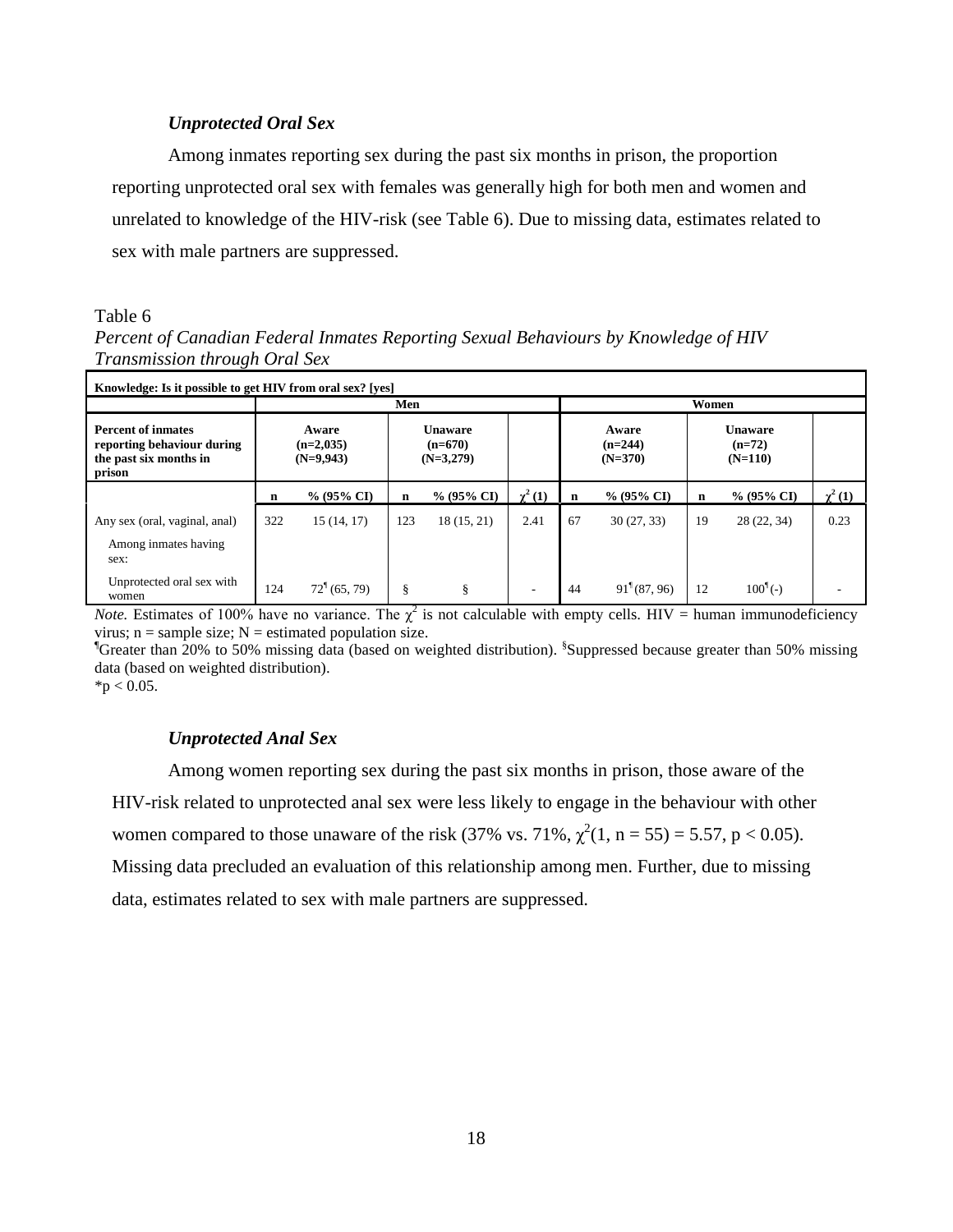## <span id="page-34-2"></span>Table 7

## *Percent of Canadian Federal Inmates Reporting Sexual Behaviours by Knowledge of HIV Transmission through Anal Sex*

| Knowledge: Is there a risk of getting HIV if a person has unprotected anal sex? [yes] |                                                                                    |                    |                    |            |                 |                                 |                       |                                        |                            |                    |  |
|---------------------------------------------------------------------------------------|------------------------------------------------------------------------------------|--------------------|--------------------|------------|-----------------|---------------------------------|-----------------------|----------------------------------------|----------------------------|--------------------|--|
|                                                                                       |                                                                                    |                    | Men                |            | Women           |                                 |                       |                                        |                            |                    |  |
| Percent of inmates reporting<br>behaviour during the past six<br>months in prison     | <b>Unaware</b><br>Aware<br>$(n=327)$<br>$(n=2,385)$<br>$(N=11,629)$<br>$(N=1,593)$ |                    |                    |            |                 | Aware<br>$(n=271)$<br>$(N=408)$ |                       | <b>Unaware</b><br>$(n=48)$<br>$(N=71)$ |                            |                    |  |
|                                                                                       | n                                                                                  | $% (95\% CI)$      | $% (95\% CI)$<br>n |            | ${\bf X}^2$ (1) | n                               | $% (95\% CI)$         | n                                      | $% (95\% CI)$              | $\mathbf{X}^2$ (1) |  |
| Any sex (oral, vaginal, anal)                                                         | 376                                                                                | 16(14, 17)         | 66                 | 20(16, 25) | 3.18            | 74                              | 29(26, 32)            | 15                                     | 35(27, 43)                 | 1.36               |  |
| Among inmates having sex:                                                             |                                                                                    |                    |                    |            |                 |                                 |                       |                                        |                            |                    |  |
| Unprotected anal sex with<br>women                                                    | 78                                                                                 | $40^{\{}$ (33, 47) | ş                  | ş          | ۰               | 17                              | $37^{\circ}$ (29, 45) | 6                                      | $71^{\frac{6}{3}}(50, 91)$ | $5.57*$            |  |

*Note.*  $HIV =$  human immunodeficiency virus;  $n =$  sample size;  $N =$  estimated population size.

<sup>1</sup>Greater than 20% to 50% missing data (based on weighted distribution). <sup>§</sup>Suppressed because greater than 50% missing data (based on weighted distribution).

 $*p < 0.05$ .

## <span id="page-34-1"></span><span id="page-34-0"></span>**Hepatitis C Virus (HCV)**

## **Knowledge of HCV**

On average, inmates correctly answered 69% (95% CI: 68, 70) of the HCV questions (see Table 8) and 52% (95% CI: 50, 54) of inmates correctly answered more than 75% of the questions (see Table 9).

## <span id="page-34-3"></span>Table 8

*Average Knowledge Scores for HCV among Canadian Federal Inmates*

|                                   | Men<br>$(n=3,006)$<br>$(N=13,222)$ |               |             | Women<br>$(n=351)$<br>$(N=479)$ |           |             | All<br>$(n=3,357)$<br>$(N=13,701)$ |
|-----------------------------------|------------------------------------|---------------|-------------|---------------------------------|-----------|-------------|------------------------------------|
|                                   | n                                  | $\%$ (95% CI) | $\mathbf n$ | $% (95\% CI)$                   | F(1,2975) | $\mathbf n$ | $% (95\% CI)$                      |
| Major modes of transmission score | 2.702                              | 83 (82, 84)   | 317         | 83 (82, 85)                     | 0.14      | 3.019       | 83 (82, 84)                        |
| Casual contact transmission score | 2.702                              | 62(61, 64)    | 317         | 74 (72, 77)                     | $77.55*$  | 3.019       | 62(61, 64)                         |
| Prevention score                  | 2.702                              | 63(62, 65)    | 317         | 67(64, 69)                      | $5.25*$   | 3,019       | 63(62, 65)                         |
| Testing and treatment score       | 2.702                              | 59 (58, 61)   | 317         | 65(63, 67)                      | 17.39*    | 3.019       | 60(58, 61)                         |
| Overall knowledge score           | 2.702                              | 69 (68, 70)   | 317         | 74 (73, 76)                     | $28.16*$  | 3,019       | 69 (68, 70)                        |

*Note.*  $HCV =$  hepatitis C virus;  $n =$  sample size;  $N =$  estimated population size.  $*$ p < 0.05.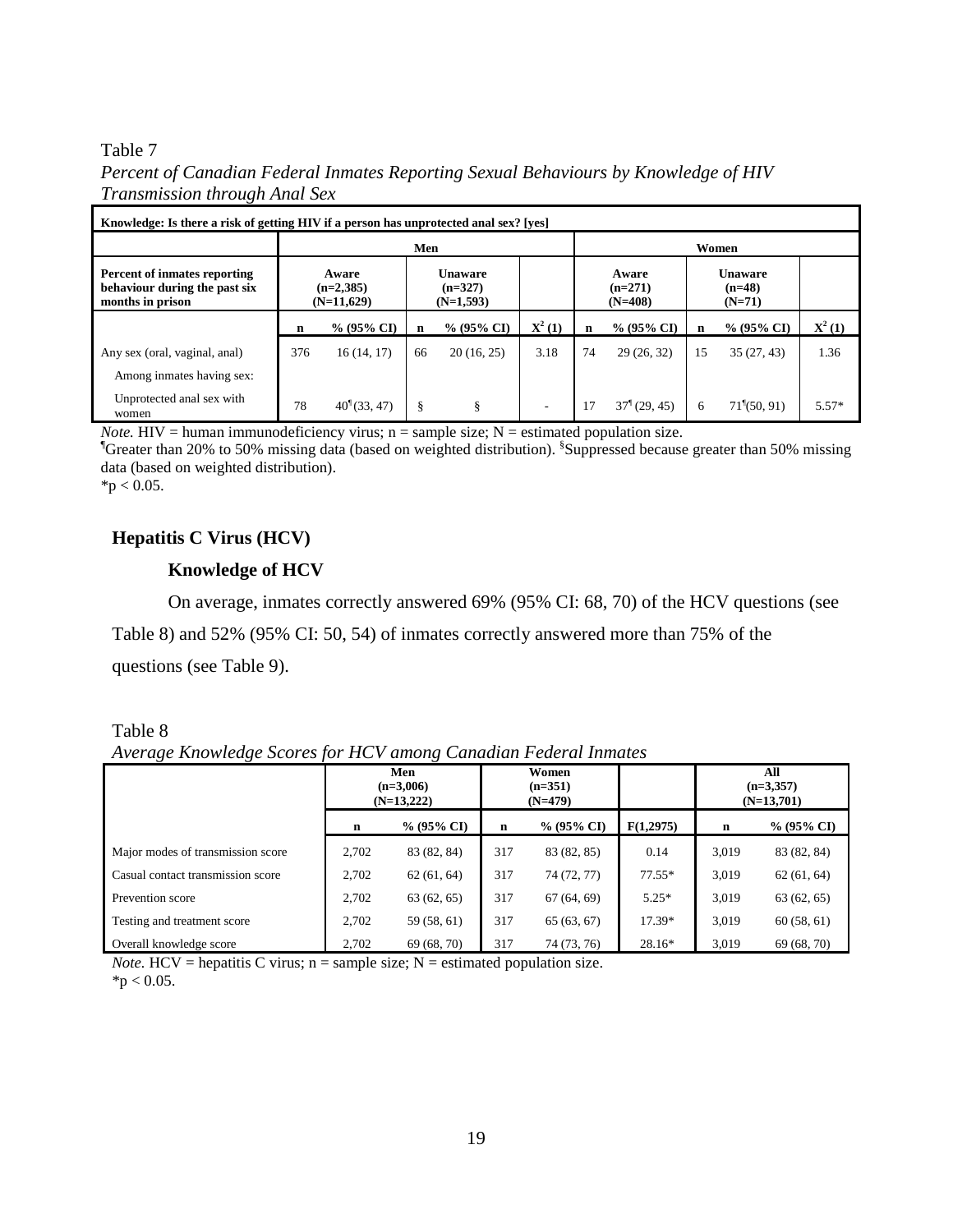|                                              |             | Men<br>$(n=3,006)$<br>$(N=13,222)$ |     | Women<br>$(n=351)$<br>$(N=479)$ | All<br>$(n=3,357)$<br>$(N=13,701)$ |               |
|----------------------------------------------|-------------|------------------------------------|-----|---------------------------------|------------------------------------|---------------|
| Percentage of inmates correctly<br>answering | $\mathbf n$ | $% (95\% CI)$                      | n   | $% (95\% CI)$                   | n                                  | $% (95\% CI)$ |
| $0\%$ to 25% of questions                    | 219         | 8(7, 9)                            | 20  | 6(5, 8)                         | 239                                | 8(7, 9)       |
| $>25\%$ to 50% of questions                  | 451         | 16(15, 18)                         | 33  | 10(9, 12)                       | 484                                | 16(15, 17)    |
| $>50\%$ to 75% of questions                  | 665         | 25(23, 26)                         | 58  | 19(16, 21)                      | 723                                | 24(23, 26)    |
| $>75\%$ to 100% of questions                 | 1,367       | 51 (49, 53)                        | 206 | 65(62, 67)                      | 1,573                              | 52(50, 54)    |

<span id="page-35-0"></span>Table 9 *Distribution of Overall Knowledge Scores for HCV among Canadian Federal Inmates*

*Note.* Distributions significantly differed by gender  $(\chi^2(3, n = 3,019) = 41.68, p < 0.05)$ . HCV = hepatitis C virus; n  $=$  sample size;  $N =$  estimated population size.

Knowledge of HCV varied substantially across sub-domains (see Table 8) and individual questions (see Appendix I). With respect to sub-domains, inmates were most knowledgeable regarding the major modes of HCV transmission ( $M = 83\%$ , 95% CI: 82, 84). The remaining average sub-domain scores varied little ranging from 60% (95% CI: 58, 61) for testing and treatment to 63% (95% CI: 62, 65) for prevention. In regards to individual questions, for 8 of 14 items, less than 70% of inmates correctly answered the question. Inmates were least knowledgeable regarding the fact that it is "possible, with the use of medication, to no longer be able to detect hepatitis C in a person's blood"; only 41% (95% CI: 39, 42) of inmates correctly answered this question. Conversely, inmates were most knowledgeable about the HCV-risk associated with "tattooing or piercing" and injecting with "a needle used by someone else"; 91% of inmates (95% CI: 90, 92) correctly answered these questions.

Additional knowledge deficiencies of concern include:

- 1) 32% (95% CI: 30, 33) of inmates are unaware that it is possible to get HCV by borrowing straws and/or crack pipes to snort or smoke cocaine;
- 2) 47% (95% CI: 45, 49) of inmates are unaware there is no vaccine for HCV;
- 3) 25% (95% CI: 24, 27) of inmates are unaware that antibiotics do not protect against HCV; and,
- 4) 38% (95% CI: 36, 40) of inmates are unaware that it is possible to get re-infected with HCV after successful treatment.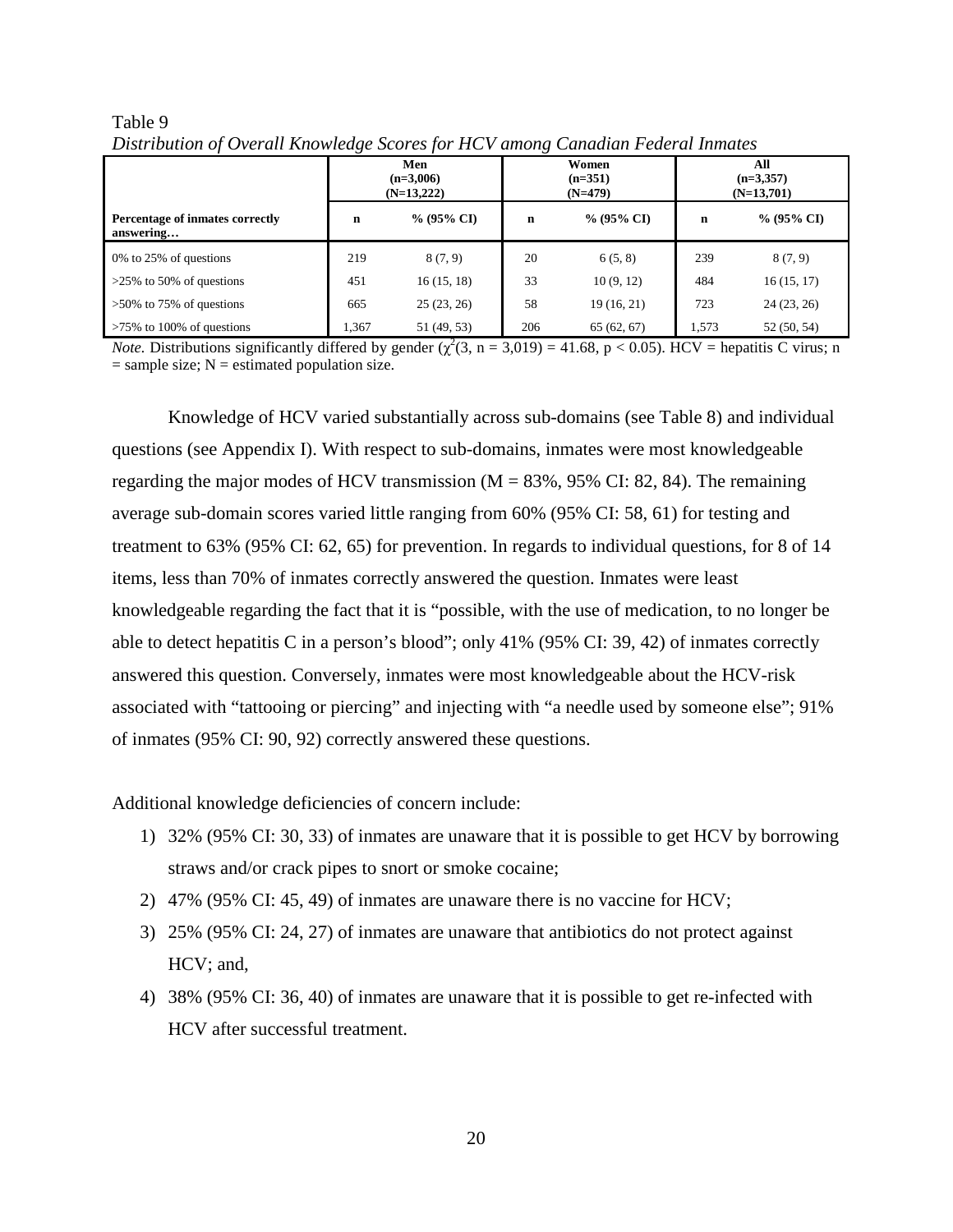## <span id="page-36-0"></span>**Difference in Knowledge of HCV across Subgroups**

## <span id="page-36-1"></span>*Difference in Knowledge of HCV by Gender*

Compared to men, women had slightly higher average scores for overall HCV knowledge and the sub-domains of prevention and testing and treatment (see Table 8). Men and women differed, however, to a greater degree on the casual contact transmission score; on average, women correctly answered 74% (95% CI: 72, 77) of these questions compared to 62% (95% CI: 61, 64) for the men  $(F(1, 2975) = 77.55, p < 0.05)$ .

The proportion of inmates correctly answering specific questions significantly differed between men and women for 10 of the 14 items. For each of the ten items, women consistently scored higher than men (see Appendix I). There were only three items, however, where the gender differential was greater than 10%. All three items asked about transmission through casual contact:

- 1) 79% (95% CI: 77, 82) of women knew HCV is not spread through food compared to 66% (95% CI: 64, 68) of men  $(\chi^2(1, n = 2989) = 45.58, p < 0.05)$ ;
- 2) 79% (95% CI: 77, 82) of women knew HCV is not spread through coughing or sneezing compared to 65% (95% CI: 63, 67) of men ( $\chi^2(1, n = 2986) = 50.33$ , p < 0.05); and,
- 3) 73% (95% CI: 70, 75) of women knew HCV is not spread by sharing drinks compared to 52% (95% CI: 50, 54) of men  $(\chi^2(1, n = 2987) = 93.35, p < 0.05)$ .

## <span id="page-36-2"></span>*Difference in Knowledge of HCV by Aboriginal Self-Identification*

Although some statistically significant differences in average overall and sub-domain scores existed by Aboriginal self-identification, differences never exceeded 10% (see Table 10). Similarly, when comparing Aboriginal and non-Aboriginal inmates on specific questions, significant differences in the percentage of inmates correctly answering a question exceeded 10% on one item (see Appendix J): 62% (95% CI: 59, 66) of non-Aboriginal women were aware there was no vaccine for HCV compared to 50% (95% CI: 45, 54) of Aboriginal women ( $\chi^2(1, n =$  $307$ ) = 12.58, p < 0.05).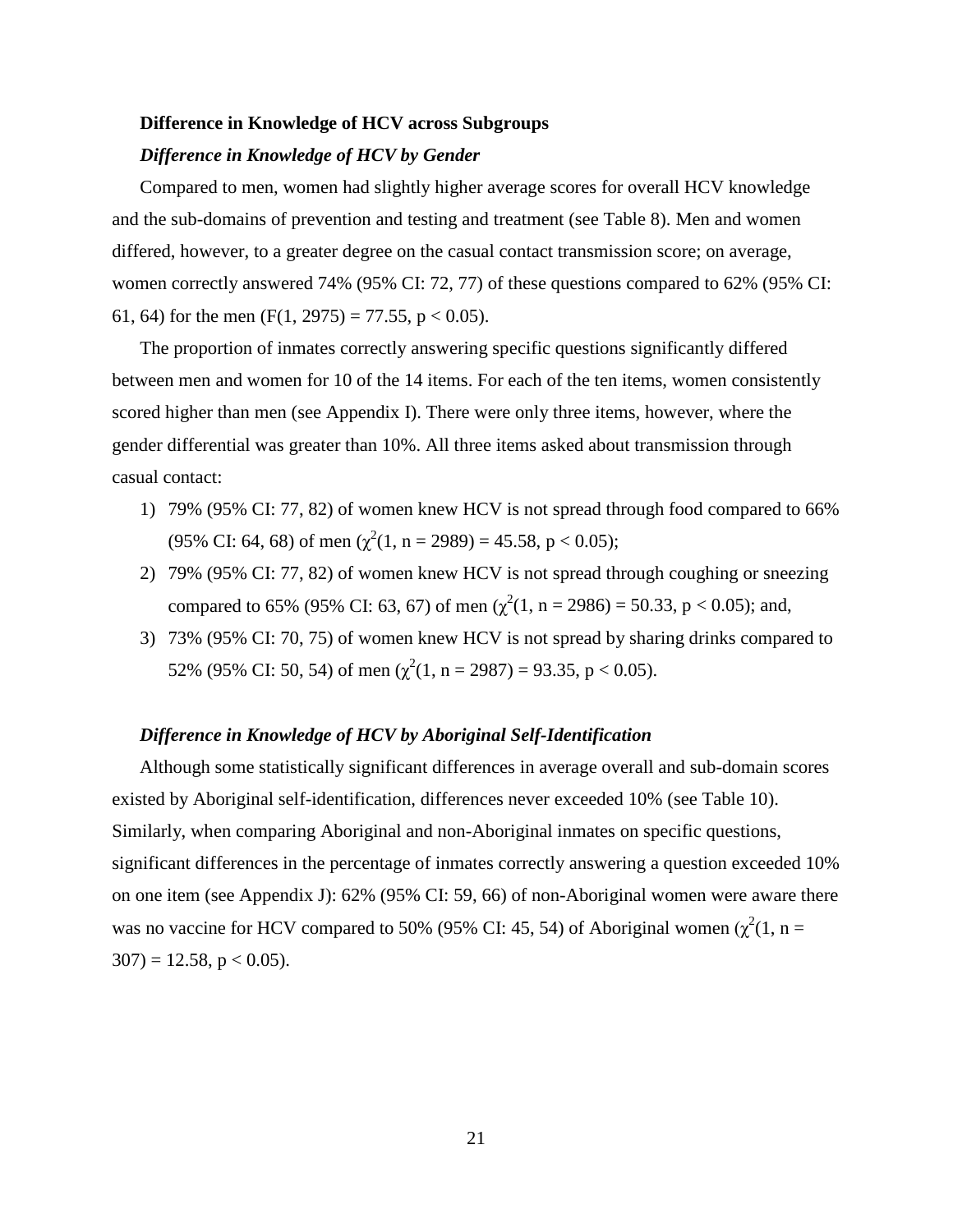#### <span id="page-37-1"></span>Table 10

|                                      |                                               |               | Men                                    |               |            |             |                                          |             | Women                                |            |
|--------------------------------------|-----------------------------------------------|---------------|----------------------------------------|---------------|------------|-------------|------------------------------------------|-------------|--------------------------------------|------------|
|                                      | Non-Aboriginal<br>$(n=2,281)$<br>$(N=10,480)$ |               | Aboriginal<br>$(n=612)$<br>$(N=2,742)$ |               |            |             | Non-Aboriginal<br>$(n=212)$<br>$(N=309)$ |             | Aboriginal<br>$(n=129)$<br>$(N=170)$ |            |
|                                      | n                                             | $% (95\% CI)$ | $\mathbf n$                            | $% (95\% CI)$ | F(1, 2892) | $\mathbf n$ | $% (95\% CI)$                            | $\mathbf n$ | $% (95\% CI)$                        | F(1, 2892) |
| Major modes of<br>transmission score | 2,084                                         | 83 (82, 84)   | 541                                    | 83 (81, 86)   | 0.04       | 194         | 85 (83, 87)                              | 117         | 81 (78, 83)                          | $5.12*$    |
| Casual contact<br>transmission score | 2,084                                         | 62(60, 63)    | 541                                    | 64(61, 68)    | 1.93       | 194         | 76 (73, 78)                              | 117         | 71 (68, 75)                          | 3.06       |
| Prevention score                     | 2,084                                         | 64 (63, 66)   | 541                                    | 59 (56, 63)   | 6.98*      | 194         | 70 (67, 74)                              | 117         | 61(58, 65)                           | $11.27*$   |
| Testing and<br>treatment score       | 2,084                                         | 59 (58, 61)   | 541                                    | 61(58, 64)    | 0.87       | 194         | 66 (64, 69)                              | 117         | 63(60, 66)                           | 1.78       |
| Overall knowledge<br>score           | 2,084                                         | 69 (68, 70)   | 541                                    | 70(67, 72)    | 0.12       | 194         | 76 (74, 78)                              | 117         | 71 (69, 74)                          | $6.55*$    |

*Average Knowledge Scores for HCV among Canadian Federal Inmates by Aboriginal Self-Identification*

<span id="page-37-0"></span>*Note.*  $HCV =$  hepatitis C virus;  $n =$  sample size;  $N =$  estimated population size.  $*$ p < 0.05.

## *Difference in Knowledge of HCV by Health Education Program Attendance*

Inmates who attended at least one health education program had significantly higher overall and sub-domain scores compared to inmates not attending any of the health education programs, but gender differences existed (see Table 11). Among men, none of the statistically significant differences between program attendees and non-attendees exceeded 10%, while for women three out of five did:

- 1) women attendees correctly answered, on average, 79% (95% CI: 76, 81) of the "transmission through casual contact" questions compared to 65% (95% CI: 61, 70) for women non-attendees (F(1, 2569) = 17.02,  $p < 0.05$ );
- 2) women attendees correctly answered, on average, 72% (95% CI: 70, 75) of the "prevention" questions compared to 57% (95% CI: 52, 63) for women non-attendees  $(F(1, 2569) = 17.23, p < 0.05)$ ; and,
- 3) women attendees correctly answered, on average, 69% (95% CI: 66, 71) of the "testing and treatment" questions compared to 58% (95% CI: 54, 63) for women non-attendees  $(F(1, 2569) = 11.35, p < 0.05)$ .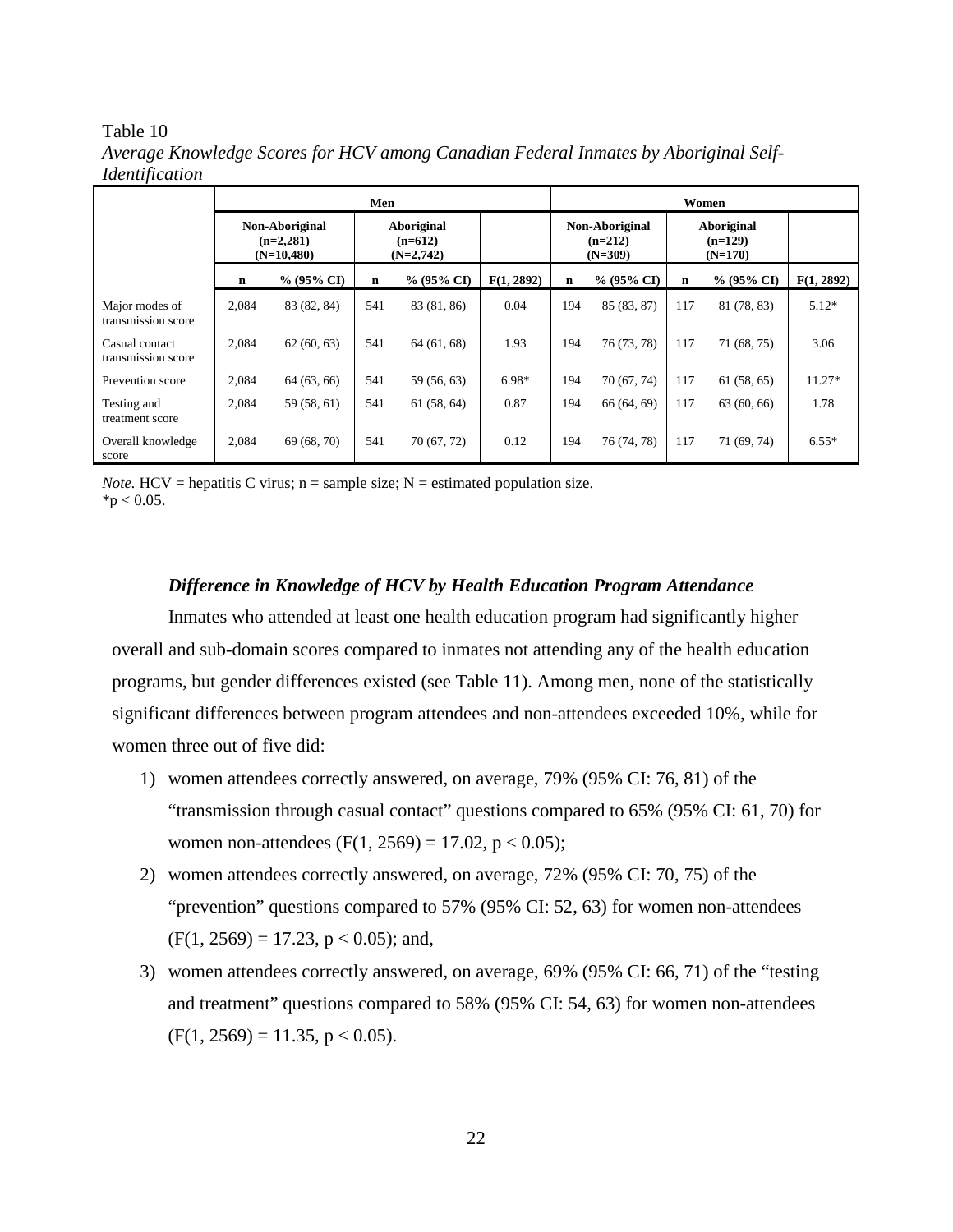### <span id="page-38-2"></span>Table 11

*Average Knowledge Scores for HCV among Canadian Federal Inmates by Health Education Program Attendance*

|                                                    |                                          |               | Men                                          | <b>Health Education Program Attendance</b> |            |             | Women<br><b>Health Education Program Attendance</b> |             |                                         |            |  |  |  |
|----------------------------------------------------|------------------------------------------|---------------|----------------------------------------------|--------------------------------------------|------------|-------------|-----------------------------------------------------|-------------|-----------------------------------------|------------|--|--|--|
|                                                    | <b>Yes</b><br>$(n=1,046)$<br>$(N=5,541)$ |               | N <sub>0</sub><br>$(n=1,426)$<br>$(N=7,681)$ |                                            |            |             | <b>Yes</b><br>$(n=219)$<br>$(N=338)$                |             | N <sub>0</sub><br>$(n=86)$<br>$(N=142)$ |            |  |  |  |
|                                                    | $\mathbf n$                              | $% (95\% CI)$ | $\mathbf n$                                  | $% (95\% CI)$                              | F(1, 2569) | $\mathbf n$ | $\%$ (95% CI)                                       | $\mathbf n$ | $% (95\% CI)$                           | F(1, 2569) |  |  |  |
| Major Modes of<br><b>Transmission Score</b>        | 996                                      | 86 (85, 88)   | 1,331                                        | 81 (80, 83)                                | $20.96*$   | 208         | 87 (85, 88)                                         | 80          | 79 (75, 83)                             | $8.49*$    |  |  |  |
| <b>Casual Contact</b><br><b>Transmission Score</b> | 996                                      | 67(65, 69)    | 1,331                                        | 61(59, 63)                                 | 13.73*     | 208         | 79 (76, 81)                                         | 80          | 65(61, 70)                              | 17.02*     |  |  |  |
| <b>Prevention Score</b>                            | 996                                      | 67(64, 69)    | 1,331                                        | 62(60, 65)                                 | $6.94*$    | 208         | 72 (70, 75)                                         | 80          | 57(52, 63)                              | $17.23*$   |  |  |  |
| Testing and<br><b>Treatment Score</b>              | 996                                      | 64(62, 64)    | 1,331                                        | 58 (56, 60)                                | 13.19*     | 208         | 69 (66, 71)                                         | 80          | 58 (54, 63)                             | $11.35*$   |  |  |  |
| Overall Knowledge<br>Score                         | 996                                      | 73 (72, 75)   | 1,331                                        | 68 (66, 69)                                | $23.41*$   | 208         | 78 (77, 80)                                         | 80          | 68 (64, 71)                             | 19.59*     |  |  |  |

*Note.*  $HCV =$  hepatitis C virus;  $n =$  sample size;  $N =$  estimated population size.  $*$ p < 0.05.

Similarly, when comparing health education program attendees and non-attendees on specific questions, statistically significant differences in favour of attendees existed for 10 of 14 items for both men and women (see Appendix K). Differences in the percentage of attendees and non-attendees correctly answering a question, however, never exceeded 10% among men. Conversely, among women, differences in the percentage of attendees and non-attendees correctly answering a question exceeded 10% for seven items. The largest percentage difference occurred for the question: "Is hepatitis C spread in hot tubs and swimming pools?" Seventy-nine percent (95% CI: 76, 82) of women attendees correctly answered this question compared to 60% (95% CI: 53, 66) of women non-attendees  $(\chi^2(1, n = 280) = 25.34, p < 0.05)$ .

# <span id="page-38-0"></span>**Relationship between Knowledge of HCV and Risk-Behaviours** *Injecting with a Needle after Someone Else Used It*

<span id="page-38-1"></span>Consistent with the previously identified association between knowledge of HIV and injecting drugs (see Table 5), the proportion of males injecting over the past six months in prison was smaller among those aware of the HCV-risk compared to those unaware of the risk (15% vs. 20%). The difference, however, was not statistically significant using a two-tailed test ( $\chi^2(1, n =$  $2,596$ ) = 2.76, p = 0.0968) (see Table 12).

Among men who injected drugs during the past six months in prison, risk awareness was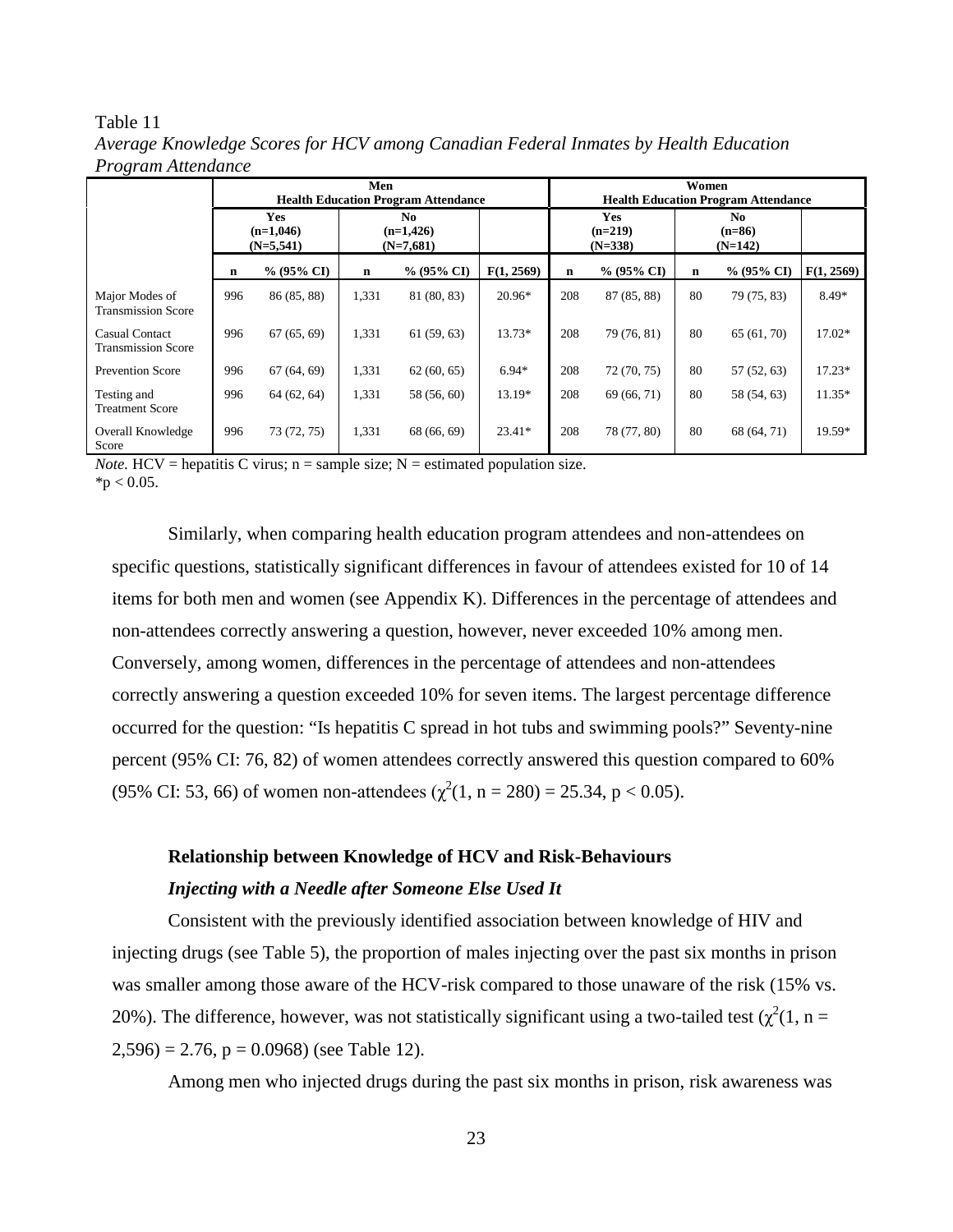significantly associated with injecting behaviour. Fifty-nine percent (95% CI: 53, 64) of those aware of the risk actually used another's needle compared to 36% (95% CI: 22, 50) of those unaware of the risk  $(\chi^2(1, n = 329) = 5.95, p < 0.05)$ . Further, 42% (95% CI: 37, 48) of those aware of the risk shared a needle with someone who was HIV-positive, HCV-positive, or of unknown infection status compared to 14% (95% CI: 4, 24) of those unaware of the risk ( $\chi^2(1, n)$  $= 304$ ) = 9.76, p < 0.05). On the other hand, 73% (95% CI: 67, 78) of those aware of the risk last injected with a needle cleaned with bleach compared to 46% (95% CI: 31, 61) of those unaware of the risk  $(\chi^2(1, n = 265) = 9.00, p < 0.05)$ . Hence, those aware of the risk were more likely to share needles, but they were also more likely to clean their needles with bleach. Small sample sizes precluded assessment of these relationships among women.

#### <span id="page-39-1"></span>Table 12

*Percent of Canadian Federal Inmates Reporting Injecting Behaviour by Knowledge of HCV Transmission through Needles*

| Knowledge: Is there a risk of getting hepatitis C if a person injects with a needle used by someone else? [yes] |             |                                      |                                            |                  |              |                                 |                          |                                 |            |              |
|-----------------------------------------------------------------------------------------------------------------|-------------|--------------------------------------|--------------------------------------------|------------------|--------------|---------------------------------|--------------------------|---------------------------------|------------|--------------|
|                                                                                                                 |             |                                      | Men                                        |                  | Women        |                                 |                          |                                 |            |              |
|                                                                                                                 |             | Aware<br>$(n=2,430)$<br>$(N=12,021)$ | <b>Unaware</b><br>$(n=256)$<br>$(N=1,201)$ |                  |              | Aware<br>$(n=281)$<br>$(N=433)$ |                          | Unaware<br>$(n=30)$<br>$(N=46)$ |            |              |
| <b>Percent of inmates</b><br>reporting behaviour during<br>the past six months in<br>prison                     | $\mathbf n$ | $% (95\% CI)$                        | $\mathbf n$                                | $\%$ (95% CI)    | $\chi^2$ (1) | $\mathbf n$                     | % (95% CI)               | $\mathbf n$                     | % (95% CI) | $\chi^2$ (1) |
| Injection drug use<br>Among inmates who inject<br>drugs:                                                        | 311         | 15(13, 16)                           | 45                                         | 20(15, 24)       | 2.76         | 37                              | 13(11, 15)               | $\ddagger$                      | ţ          |              |
| Used someone else's<br>needle after they used it                                                                | 155         | 59 (53, 64)                          | 14                                         | 36(22, 50)       | $5.95*$      | 14                              | 42(33, 51)               | $\ddagger$                      | ţ          |              |
| Shared needle with<br>$HIV+/HCV+/infection$<br>status unknown person                                            | 105         | 42 (37, 48)                          | 5                                          | 14(4, 24)        | $9.76*$      | 9                               | 28 <sup>1</sup> (21, 35) | $\ddagger$                      | ţ          |              |
| Needle cleaned with bleach<br>before last injection                                                             | 163         | $73^{\frac{1}{2}}(67, 78)$           | 16                                         | $46^{\{}31, 61)$ | $9.00*$      | 15                              | $62^{\dagger}$ (52, 72)  | ‡¶                              | ţ          |              |

*Note.* HCV = hepatitis C virus; n = sample size; N = estimated population size; HIV = human immunodeficiency virus. ‡ Suppressed because fewer than five inmates reported the characteristic. ¶ Greater than 20% to 50% missing data (based on weighted distribution).

<span id="page-39-0"></span> $*$ p < 0.05.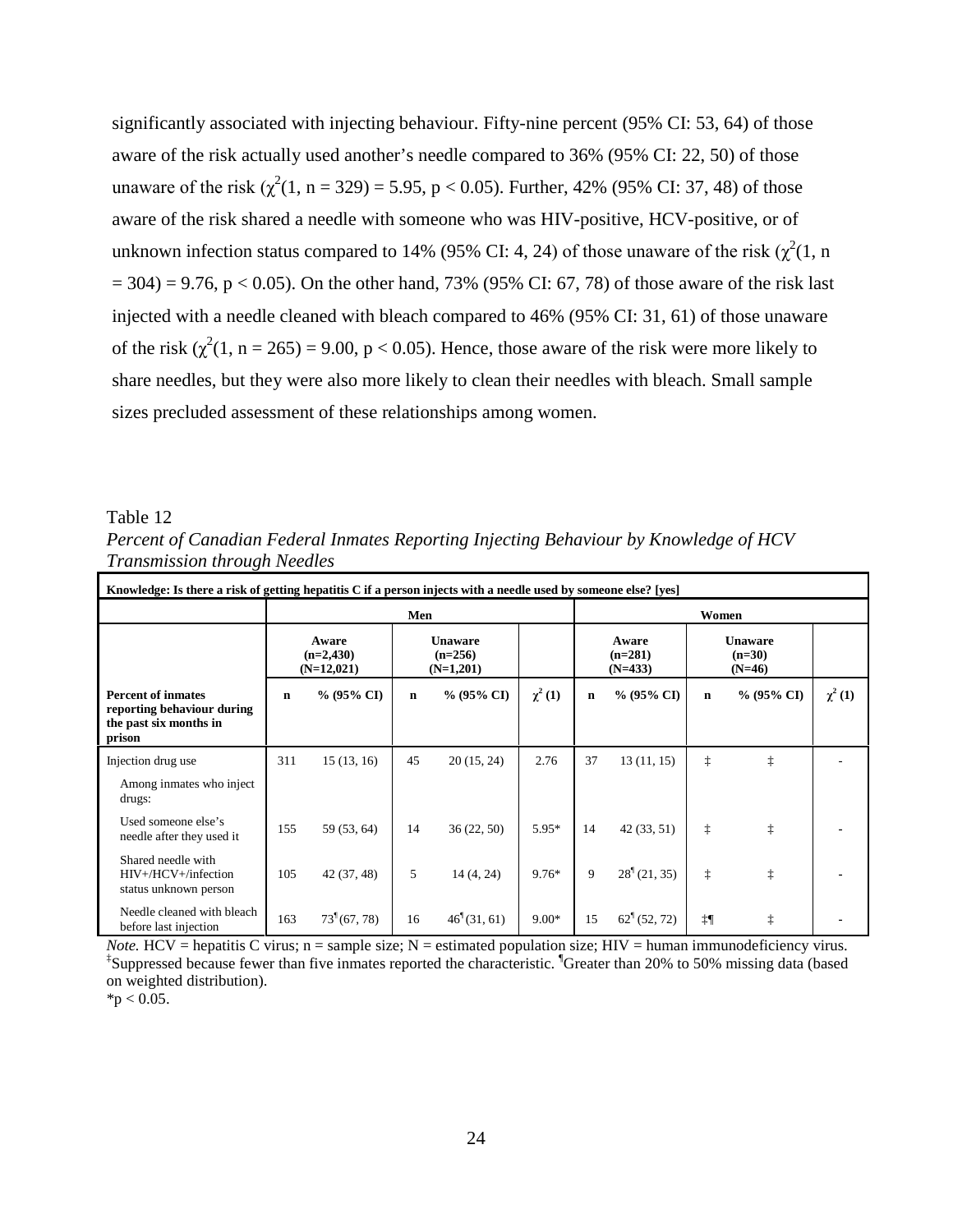## *Tattooing and Piercing*

The proportion of inmates ever tattooed on a CSC prison range did not differ between those aware and unaware of the HCV-risk (39% vs. 35%,  $\chi^2(1, n = 2,888) = 0.73$ , p > 0.05) (see Table 13 for gender-specific estimates). Further, among those ever tattooed on a CSC prison range, the proportion reporting consistent cleaning of tattoo equipment with bleach did not differ between those aware and unaware of the HCV-risk (67% vs. 67%,  $\chi^2(1, n = 1,050) = 0.00, p >$ 0.05).

Similarly, the proportion of men ever pierced on a CSC prison range did not differ between those aware and unaware of the HCV-risk (13% vs. 14%,  $\chi^2(1, n = 2.574) = 0.03$ , p > 0.05) (see Table 13). Among men ever pierced on a CSC prison range, however, the proportion consistently using piercing equipment cleaned with bleach was twice as high for those aware of the HCV-risk compared to those unaware (63% vs. 31%,  $\chi^2(1, n = 306) = 8.15$ , p < 0.05). Small sample sizes prevented an assessment of these relationships among women.

### <span id="page-40-1"></span>Table 13

*Percent of Canadian Federal Inmates Reporting Tattooing/Piercing Behaviours by Knowledge of HCV Risk*

| Knowledge: Is there a risk of getting infected with hepatitis C while getting a tattoo or piercing? [yes] |             |                                      |                                            |               |              |                                 |               |                                        |               |              |
|-----------------------------------------------------------------------------------------------------------|-------------|--------------------------------------|--------------------------------------------|---------------|--------------|---------------------------------|---------------|----------------------------------------|---------------|--------------|
|                                                                                                           |             |                                      | Men                                        |               | Women        |                                 |               |                                        |               |              |
|                                                                                                           |             | Aware<br>$(n=2,447)$<br>$(N=12,069)$ | <b>Unaware</b><br>$(n=241)$<br>$(N=1,153)$ |               |              | Aware<br>$(n=287)$<br>$(N=437)$ |               | <b>Unaware</b><br>$(n=27)$<br>$(N=42)$ |               |              |
| <b>Percent of inmates reporting</b><br>behaviour ever                                                     | $\mathbf n$ | $% (95\% CI)$                        | $\mathbf n$                                | $% (95\% CI)$ | $\chi^2$ (1) | $\mathbf n$                     | $% (95\% CI)$ | n                                      | $% (95\% CI)$ | $\chi^2$ (1) |
| Tattooed on CSC prison range                                                                              | 890         | 39 (37, 41)                          | 82                                         | 35(29, 41)    | 0.90         | 110                             | 39(36, 42)    | 11                                     | 51 (39, 62)   | 2.74         |
| Among inmates tattooed on<br>CSC prison range:                                                            |             |                                      |                                            |               |              |                                 |               |                                        |               |              |
| Tattooing equipment cleaned<br>with bleach each use                                                       | 578         | 67(64, 70)                           | 50                                         | 67(57, 77)    | 0.00         | 79                              | 72 (67, 77)   | $\tau$                                 | 69 (51, 86)   | 0.13         |
| Pierced on CSC prison range                                                                               | 294         | 13(12, 15)                           | 31                                         | 14(9, 18)     | 0.03         | 27                              | 10(8, 11)     | ţ                                      | ţ             |              |
| Among inmates pierced on<br>CSC prison range:                                                             |             |                                      |                                            |               |              |                                 |               |                                        |               |              |
| Piercing equipment cleaned<br>with bleach each use                                                        | 175         | 63 (57, 68)                          | 10                                         | 31 (14, 48)   | $8.15*$      | 16                              | 62 (53, 72)   | ţ                                      | ţ             |              |

<span id="page-40-0"></span>*Note*. HCV = hepatitis C virus; n = sample size; N = estimated population size; CSC = Correctional Service Canada. ‡ Suppressed because fewer than five inmates reported the characteristic.  $*_{p} < 0.05$ .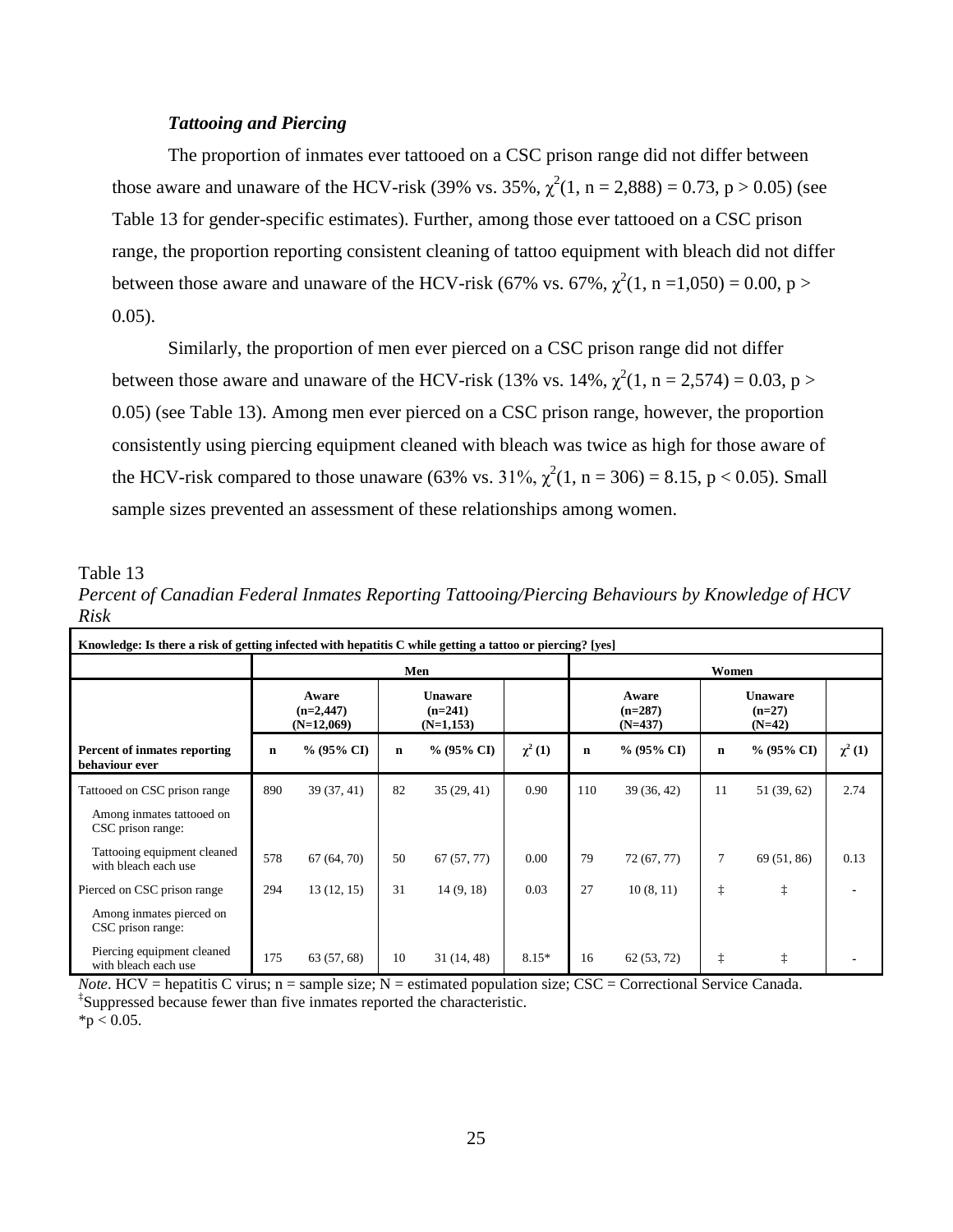## *Unprotected Vaginal Sex*

The proportion of inmates reporting sex during the past six months in prison did not differ between those aware and unaware of the HCV-risk associated with unprotected sexual intercourse (17% vs. 17%,  $\chi^2(1, n = 2,881) = 0.05$ , p > 0.05) (see Table 17 for gender-specific estimates). Further, the majority of sexually active inmates reported unprotected vaginal sex with women. Among sexually active women, however, the proportion reporting unprotected vaginal sex with female partners was significantly lower among those aware of the HCV-risk compared to those unaware of the risk (67% vs. 91%,  $\chi^2(1, n = 59) = 5.30, p < 0.05$ ). This was not the case among sexually active men (72% vs. 83%,  $\chi^2(1, n = 254) = 2.19$ , p > 0.05). Thus, among women, knowledge of HCV transmission through unprotected sexual intercourse was associated with less unprotected sex. Due to missing data, estimates related to sex with male partners are suppressed.

<span id="page-41-0"></span>

| Table 14                                                                            |  |
|-------------------------------------------------------------------------------------|--|
| Percent of Canadian Federal Inmates Reporting Sexual Behaviours by Knowledge of HCV |  |
| <i>Transmission through Sex</i>                                                     |  |

| Knowledge: Is it possible for a person to get hepatitis C if they have unprotected sexual intercourse? [yes] |                                      |                |                                            |                          |             |                                 |                            |                                        |                             |              |
|--------------------------------------------------------------------------------------------------------------|--------------------------------------|----------------|--------------------------------------------|--------------------------|-------------|---------------------------------|----------------------------|----------------------------------------|-----------------------------|--------------|
|                                                                                                              |                                      |                | Men                                        |                          | Women       |                                 |                            |                                        |                             |              |
|                                                                                                              | Aware<br>$(n=2,157)$<br>$(N=10,523)$ |                | <b>Unaware</b><br>$(n=534)$<br>$(N=2,699)$ |                          |             | Aware<br>$(n=248)$<br>$(N=381)$ |                            | <b>Unaware</b><br>$(n=65)$<br>$(N=99)$ |                             |              |
| <b>Percent of inmates</b><br>reporting behaviour during<br>the past six months in<br>prison                  | N                                    | $% (95\% CI)$  | n                                          | $% (95\% CI)$            | $\chi^2(1)$ | $\mathbf n$                     | $% (95\% CI)$              | $\mathbf n$                            | $% (95\% CI)$               | $\chi^2$ (1) |
| Any sex (oral, vaginal, anal)<br>Among inmates having<br>sex:                                                | 356                                  | 16(15, 18)     | 86                                         | 17(13, 20)               | 0.07        | 70                              | 31(27, 34)                 | 17                                     | 28(22, 34)                  | 0.40         |
| Unprotected vaginal sex<br>with women                                                                        | 146                                  | $72^1(66, 78)$ | 40                                         | 83 <sup>1</sup> (73, 93) | 2.19        | 31                              | $67^{\frac{1}{2}}(58, 75)$ | 12                                     | $91^{\frac{6}{3}}(81, 100)$ | $5.30*$      |

Note. HCV = hepatitis C virus;  $n =$  sample size; N = estimated population size. Greater than 20% to 50% missing data (based on weighted distribution).

 $*$ p < 0.05.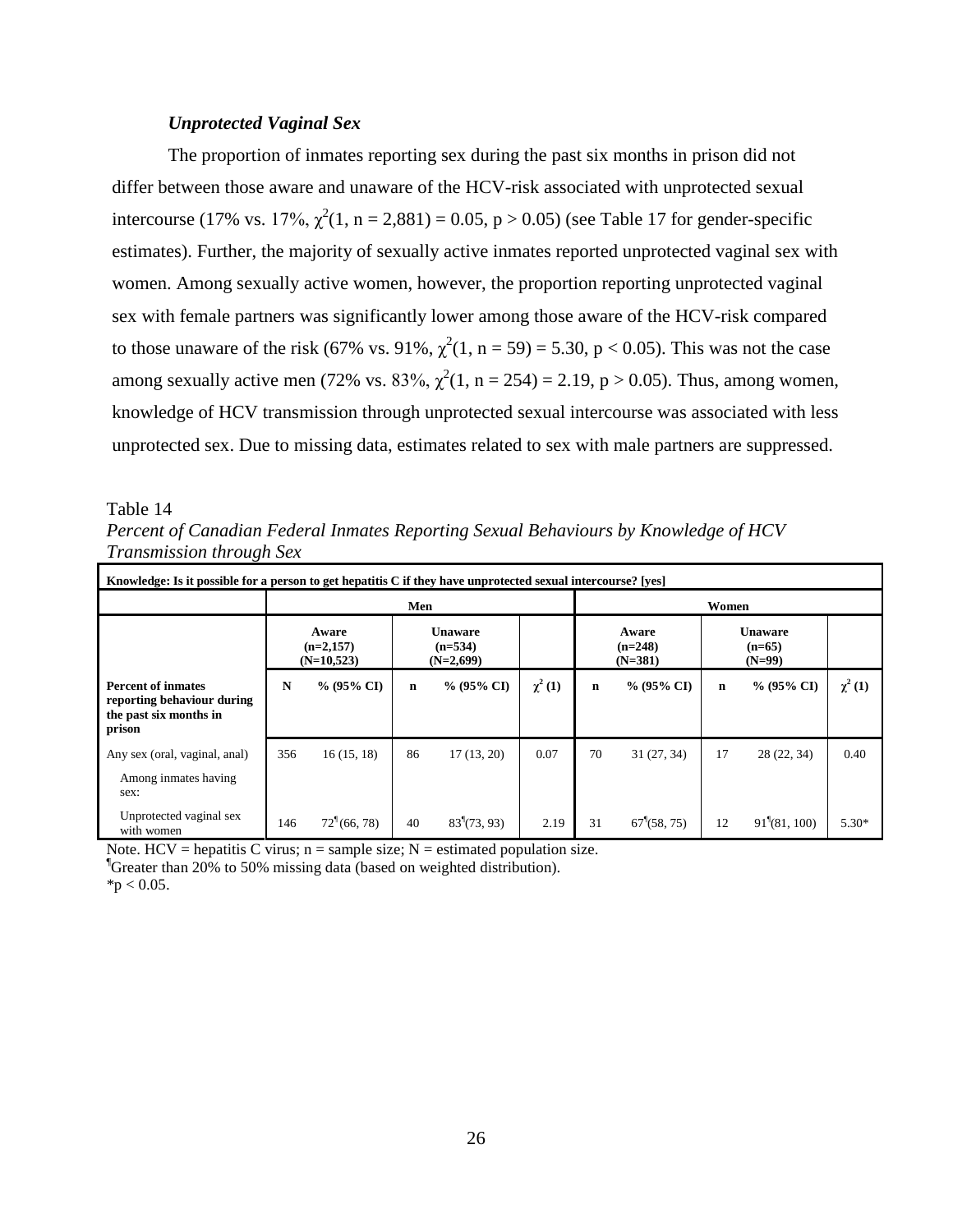## **Discussion**

<span id="page-42-0"></span>Overall, inmates correctly answered, on average, about 11 of 14 HIV questions and 10 of 14 HCV questions. Although knowledge deficiencies were identified for some key HIV/HCV facts, these deficiencies may not be much greater than that found in the general population (see Appendix L). A 2006 community-based telephone survey conducted in Canadians older than 15 years found that approximately 11% were unaware that HIV/AIDS could not be cured. Among Aboriginal peoples, this proportion reached as high as 26% in the Inuit sub-population (EKOS Research Associates, 2006a, 2006b). Our research indicated that 21% (95% CI: 20, 23) of inmates were unaware there is no cure for HIV and this proportion was 24% (95% CI: 21, 28) for Aboriginal males and 19% (95% CI: 15, 22) for Aboriginal females. Furthermore, comparisons with past research involving federal women inmates suggest knowledge of transmission of HIV and HCV may have increased over time. For example, in 2001/02, approximately 54% of women were aware that HCV could be transmitted through tattooing and body piercing (Prisoners' HIV/AIDS Support Action Network, 2003) whereas the NIIDRBS indicated that 91% (95% CI: 89, 93) of women were aware of this mode of transmission.

# <span id="page-42-1"></span>**The Relationships between Gender, Aboriginal Self-Identification, Health Education Program Attendance and Knowledge**

For both HIV and HCV, women were slightly more knowledgeable than men (see Tables 1 and 8), and non-Aboriginal inmates were slightly more knowledgeable than Aboriginal inmates (see Tables 3 and 10), but the importance of such small absolute differences is questionable. More substantial differences in HCV knowledge, however, existed across knowledge subdomains (see Table 8) and, among women, by health education program attendance (see Table 11 and Appendix K). With respect to sub-domains, knowledge of HCV transmission through casual contact, prevention, and testing and treatment was lower than knowledge of the major modes of transmission. In regards to health education programs, women attendees scored significantly higher than women non-attendees for 10 of the 14 HCV questions. Furthermore, for 7 of these 10 questions, the proportion of women attendees correctly answering was more than 10% greater than women non-attendees. The greater knowledge differences between health education program attendees and non-attendees observed among women compared to men are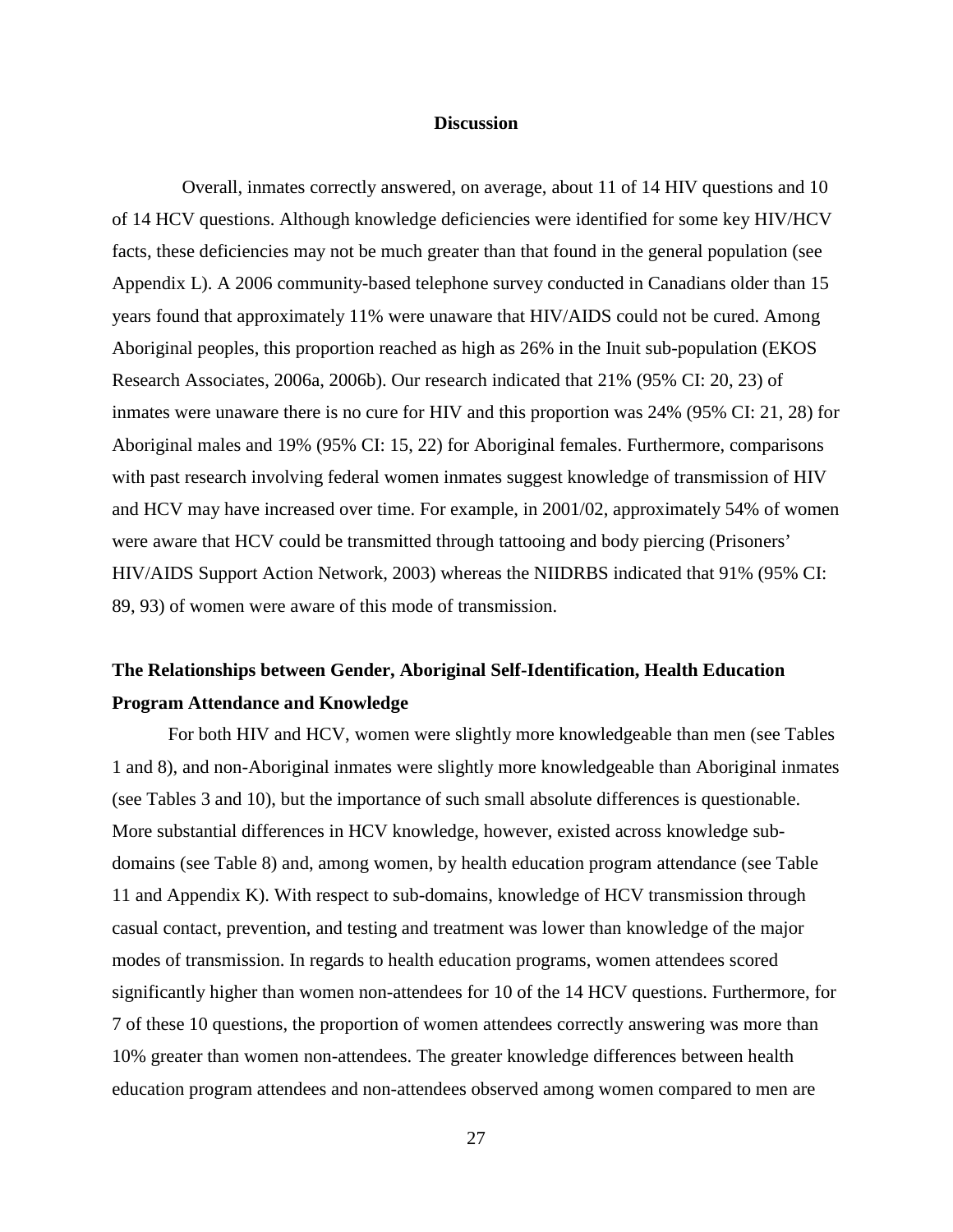consistent with previously published work. Bryan, Robbins, Ruiz, & O'Neill (2006) found women gained significantly more knowledge than men during a prison-based HIV prevention intervention.

These findings suggest that health education programs may be more effective for women than men and that HCV knowledge is lacking, particularly in areas other than the major modes of transmission.

## <span id="page-43-0"></span>**The Relationships between Knowledge and Behaviour**

Contrary to previously cited research (Alarid & Marquart, 1999; Bryan, Robbins, Ruiz, & O'Neill, 2006; Koulierakis et al., 2003; Lee 2005; Moseley & Tewksbury, 2006), there were instances where greater knowledge was associated with safer behaviour. First, inmates aware of the HIV-risk associated with injecting drugs with needles previously used by others were less likely to report injecting drugs during the past six months in prison compared to inmates who were unaware of the risk (14% vs. 22%,  $\chi^2(1, n = 2.922) = 5.84$ , p < 0.05). Second, among males who injected drugs during the past six months in prison, those aware of the HCV-risk were more likely to have last injected with a needle cleaned with bleach compared to those unaware of the risk (73% vs. 46%,  $\chi^2(1, n = 265) = 9.00$ , p < 0.05) (see Table 12). Third, among males ever pierced on a CSC prison range, those aware of the HCV-risk were twice as likely to report consistently using piercing equipment cleaned with bleach compared to those unaware of the risk  $(63\% \text{ vs. } 31\%, \chi^2(1, n = 306) = 8.15, p < 0.05)$  (see Table 13). Finally, among currently sexually active women, those aware of the HIV-risk were less likely to report unprotected anal sex with women during the past six months in prison compared to those who were unaware of the risk (37% vs. 71%,  $\chi^2(1, n = 55) = 5.57$ , p < 0.05) (see Table 7). Further, those aware of the HCVrisk were less likely to report unprotected vaginal sex with women compared to those unaware of the risk (67% vs. 91%,  $\chi^2(1, n = 59) = 5.30, p < 0.05$ ) (see Table 14). Unprotected sex has varying degrees of risk depending on the method of penetration. For example, unprotected anal sex is a higher risk activity when it involves penile penetration or shared sex toys rather than fingering or fisting, and unprotected vaginal sex is a higher risk activity when it involves penile penetration or fisting rather than fingering (Canadian AIDS Society, 2004). Unfortunately, information regarding the method of penetration was not captured. Further, missing data precluded an evaluation of these knowledge-behaviour relationships among inmates reporting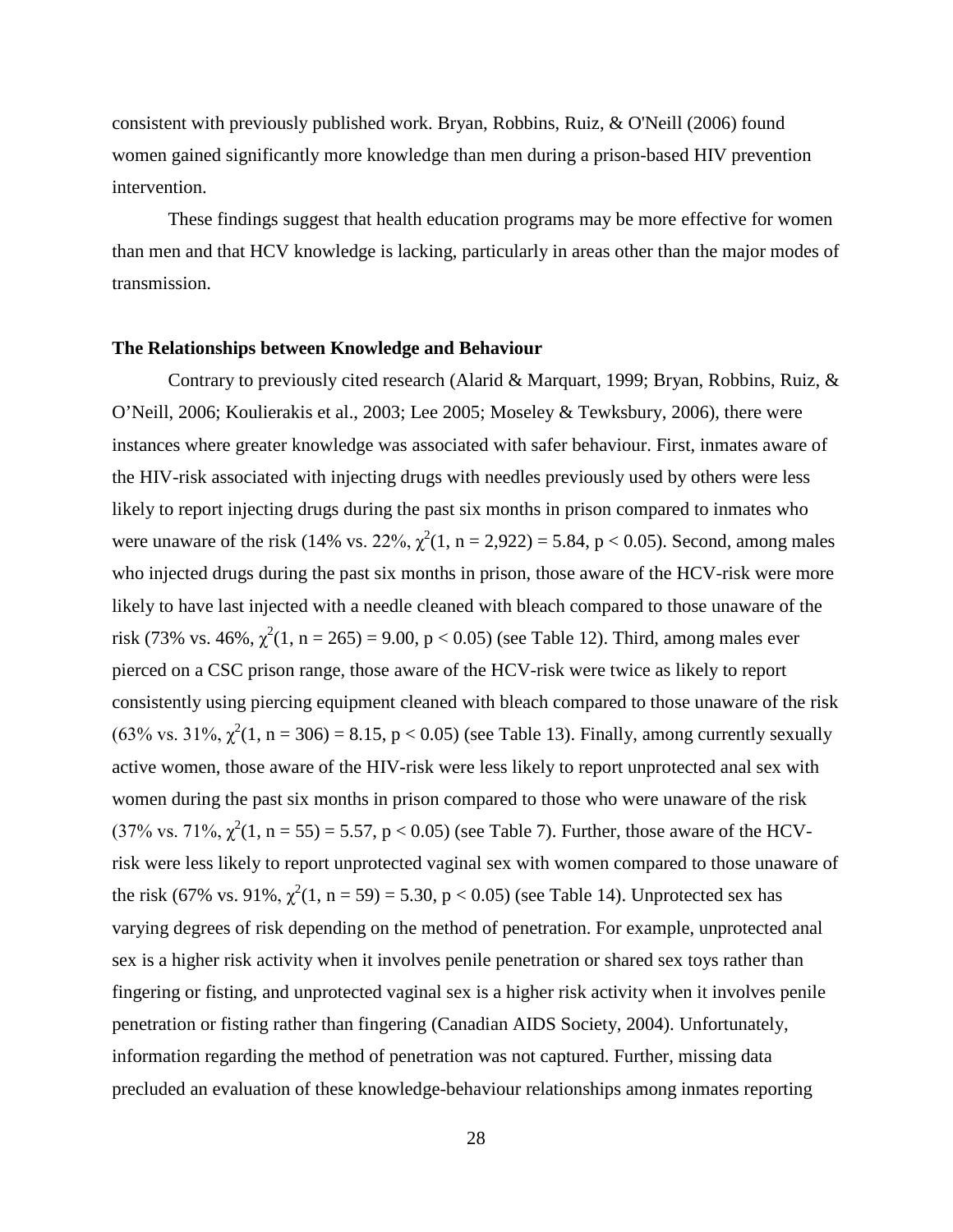sex with male partners.

Thus, greater knowledge may not consistently reduce the occurrence of a risk-behaviour, but it may increase an inmate's tendency to use harm reduction items should he or she engage in the risk-behaviour. Further research, however, is needed to validate these findings, and quantify the knowledge-behaviour relationship after adjusting for other potentially important factors (e.g., severity of drug addiction, availability of harm reduction items, sentence length, infection status, etc.).

#### <span id="page-44-0"></span>**Knowledge Comparisons across HIV and HCV**

Although the average overall knowledge score was higher for HIV (80%, 95% CI: 79, 80) than HCV (69%, 95% CI: 68, 70), differences in the questions across pathogens limit a direct comparison of these scores. Seven of the 14 questions, however, were similar enough across pathogens for direct comparisons (see Appendix M). For one of the seven items, knowledge was comparable: at least 90% of men and women knew sharing needles can transmit HIV and HCV. For the remaining six items, the HIV-HCV knowledge differential was evident for both men and women. These six items covered transmission through casual contact (4 items), the use of antibiotics for prevention (1 item), and the presence of a cure (1 item).

With respect to those items examining knowledge of transmission through casual contact, inmates correctly answered, on average, 81% (95% CI: 80, 82) of these questions in reference to HIV compared to 62% (95% CI: 61, 64) in reference to HCV (see Tables 1 and 8). In regards to the use of antibiotics for prevention, 86% (95% CI: 84, 87) of inmates knew antibiotics were not protective against HIV compared to 75% (96% CI: 73, 76) for HCV. Finally, with respect to knowledge of a cure, 79% (95% CI: 77, 80) of inmates were aware there was no cure for HIV. In comparison, only 41% (95% CI: 39, 42) of inmates were aware that HCV could be cured with medication.

As a consequence of these knowledge deficiencies for HCV, inmates may fear discrimination because of their infection status; inmates on antibiotics may behave riskier under a false sense of security; and, testing uptake may not be optimal because of lack of awareness of a cure. This HIV-HCV knowledge differential, which has been previously noted among federal women inmates (Prisoners' HIV/AIDS Support Action Network, 2003), may reflect a greater emphasis on HIV in both federal prison and the community.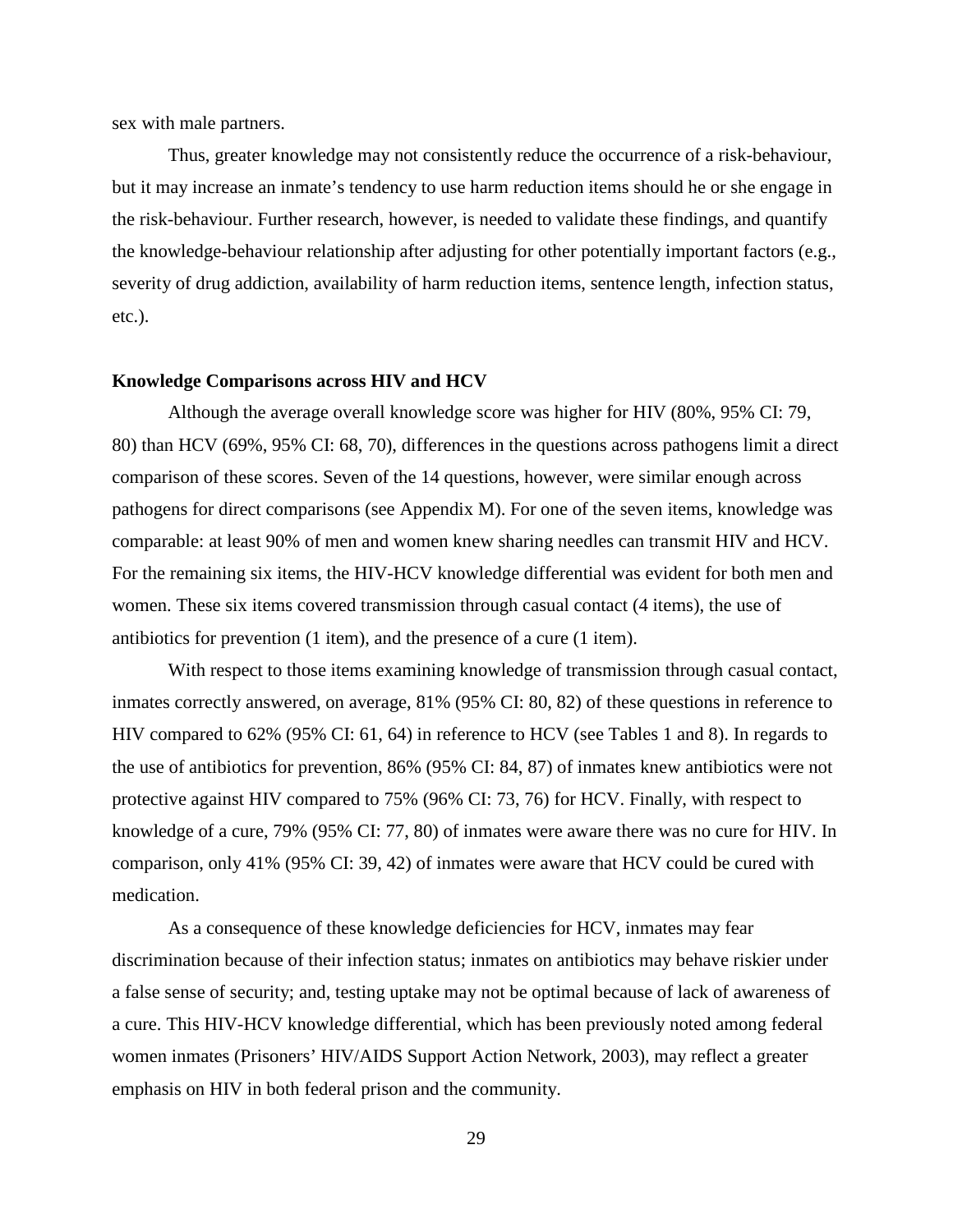## <span id="page-45-0"></span>**Limitations and Recommendations for Future Research**

The NIIDRBS has several limitations. First, although it provided some insight into the associations between knowledge, health education, and behaviour, its cross-sectional design limited rigorous evaluation of these relationships, particularly with respect to causal effects. Second, since the NIIDRBS did not inquire about all possible information sources (e.g., television, educational pamphlets, health services interactions, etc.), it was not possible to quantify the knowledge gained specifically through health education program participation. Finally, inmates may have been unaware of the names of the various health education programs leading to their misclassification as "non-attendees". Such misclassification could lead to an underestimation of the impact of health education programs.

To address these limitations, an intervention study, which captures knowledge and behaviour before and after health education program attendance, could provide more accurate information about the impact of health education on knowledge and knowledge on behaviour. Such research should collect and adjust for other potentially important factors (e.g., severity of drug addiction, availability of harm-reduction programs/items, additional sources of knowledge, etc.) in the analyses. This would provide a more valid quantification of the knowledge-behaviour relationship. Finally, information about why inmates continue to engage in risk-behaviours, despite adequate knowledge, would be useful.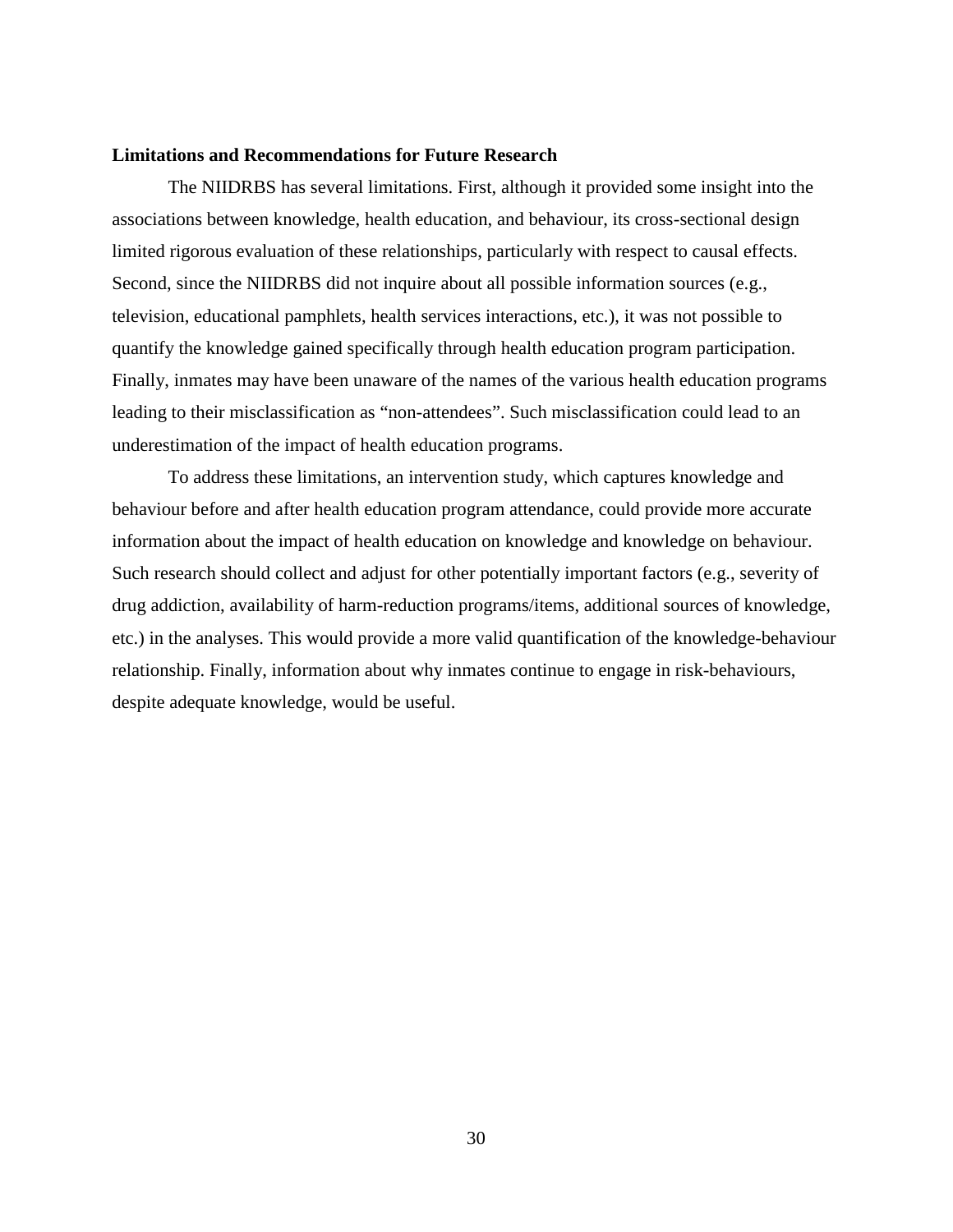## **References**

- <span id="page-46-0"></span>Alarid, L.F., & Marquart, J.W. (1999). HIV/AIDS knowledge and risk perception of adult women in an urban area jail. *Journal of Correctional Health Care*, 6(1), 97-126.
- Belenko, S., Shedlin, M., & Chaple, M. (2005). HIV risk behaviours, knowledge, and prevention service experiences among African American and other offenders. *Journal of Health Care for the Poor and Underserved*, 16(4), 108-129.
- Bryan, A., Robbins, R.N., Ruiz, M.S., & O'Neill, D. (2006). Effectiveness of an HIV Prevention Intervention in Prison Among African Americans, Hispanics, and Caucasians. *Health Education & Behavior*, 33(2), 154-177.
- Calzavara, L.M., Myers, T., Millson, M., Schlossberg J., & Burchell, A. (1997). *Understanding HIV-related risk behaviour in prisons: the inmates' perspective.* Toronto, Ontario: HIV Social, Behavioural and Epidemiological Studies Unit, Faculty of Medicine, University of Toronto.
- Canadian AIDS Society (2004). *HIV transmission: guidelines for assessing risk, 5th edition*. Ottawa, Canada: Correctional Service of Canada.
- Centre for Infectious Disease Prevention and Control, Public Health Agency of Canada, and the Correctional Service of Canada (CIDPC, PHAC & CSC) (2008). *Infectious Disease Surveillance in Canadian Federal Penitentiaries, 2002-2004*. Ottawa, Canada: Correctional Service of Canada.

Cochran, W.G. (1977). *Sampling Techniques, 3rd edition*. New York: John Wiley & Sons, Inc.

- De, P., Connor, N., Bouchard, F., & Sutherland, D. (2004). HIV and hepatitis C virus testing and seropositivity rates in Canadian federal penitentiaries: A critical opportunity for care and prevention. *Canadian Journal of Infectious Diseases,* 15(4), 221-225.
- EKOS Research Associates (2006a). *Aboriginal HIV/AIDS attitudinal survey 2006*. [http://www.](http://www/)phac-aspc.gc.ca/aids-sida/publication/por/2007/index-eng.php (last accessed Feb 20, 2009)
- EKOS Research Associates (2006b). *HIV/AIDS attitudinal tracking survey 2006*. [http://www.](http://www/)phac-aspc.gc.ca/aids-sida/publication/por/2006/index-eng.php (last accessed Feb 20, 2009).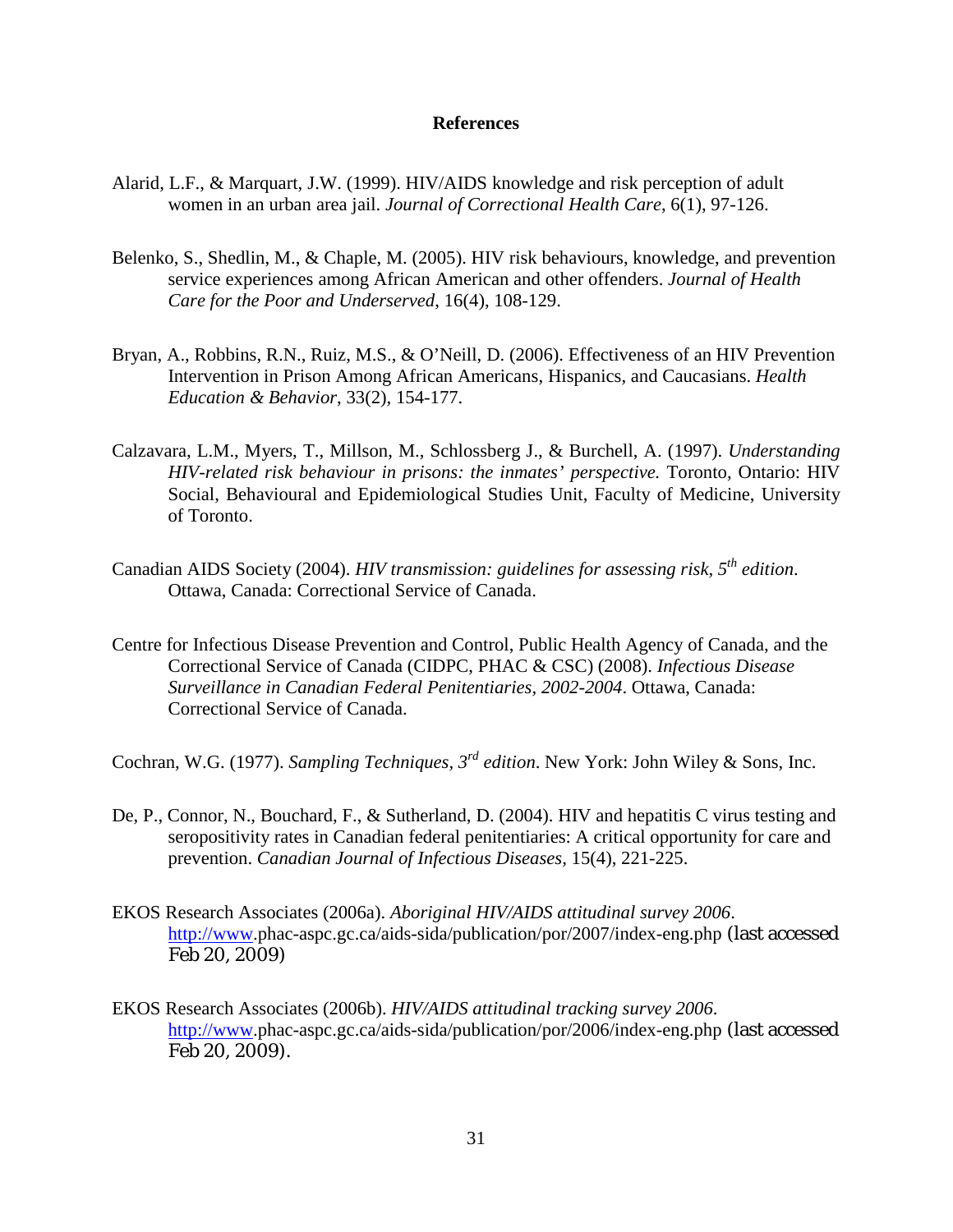- Ford, P.M., Pearson, M., Sankar-Mistry, P., Stevenson, T., Bell, D., & Austin, J. (2000). HIV, hepatitis C and risk behaviour in a Canadian medium-security federal penitentiary. Queen's University HIV Prison Study Group. *Quarterly Journal of Medicine,* 93(2), 113- 119.
- Grinstead, O., Faigeles, B., & Zack, B. (1997). The effectiveness of peer HIV education for male inmates entering state prison. *Journal of Health Education*, 28(6), S31-S37.
- Joint United Nations Programme on HIV/AIDS (UNAIDS) (2006). *2006 Report on the global AIDS epidemic*. Geneva, Switzerland: Joint United Nations Programme on HIV/AIDS (UNAIDS).
- Koulierakis, G., Power, K.G., Gnardellis, C., & Agrafiotis, D. (2003). HIV/AIDS related knowledge of inmates in Greek prisons. *Addiction Research and Theory*, 11, 103-118.
- Last, J.M. (1995). *A dictionary of epidemiology, 3rd edition*. New York: Oxford University Press.
- Lee, T.S.H. (2005). Prevalence and related factors of needle-sharing behavior among female prisoners. *Journal of Medical Sciences*, 25(1), 27-31.
- Moseley, K., & Tewksbury, R. (2006). Prevalence and predictors of HIV risk behaviors among male prison inmates. *Journal of Correctional Health Care*, 12(2), 132-144.
- Prisoners' HIV/AIDS Support Action Network (2003). *Unlocking our futures: a national study on women, prisons, HIV, and Hepatitis C*. Toronto, Ontario: PASAN.
- Public Health Agency of Canada (PHAC) (2005). *Notifiable Diseases On-Line*. Retrieved Sep 24, 2008 from [http://dsol-smed.phac-aspc.gc.ca/dsol-smed/ndis/index\\_e.html.](http://dsol-smed.phac-aspc.gc.ca/dsol-smed/ndis/index_e.html)
- Ross, M.W., Harzke, A.J., Scott, D.P., McCann, K., & Kelley, M. (2006). Outcomes of project wall talk: an HIV/AIDS peer education program implemented within the Texas State prison system. *AIDS Education and Prevention*, 18(6), 504-517.
- SAS Institute Inc. (2004). *SAS/STAT® 9.1 User's Guide*. Cary, NC: SAS Institute Inc.

SAS Institute Inc. (2008). *SAS/STAT® 9.2 User's Guide*. Cary, NC: SAS Institute Inc.

Scott, D., Harzke, A., Mizwa, M., Pugh, M., & Ross, M. (2004). Evaluation of an HIV peer education program in Texas prisons. *Journal of Correctional Health Care*, 10, 151-173.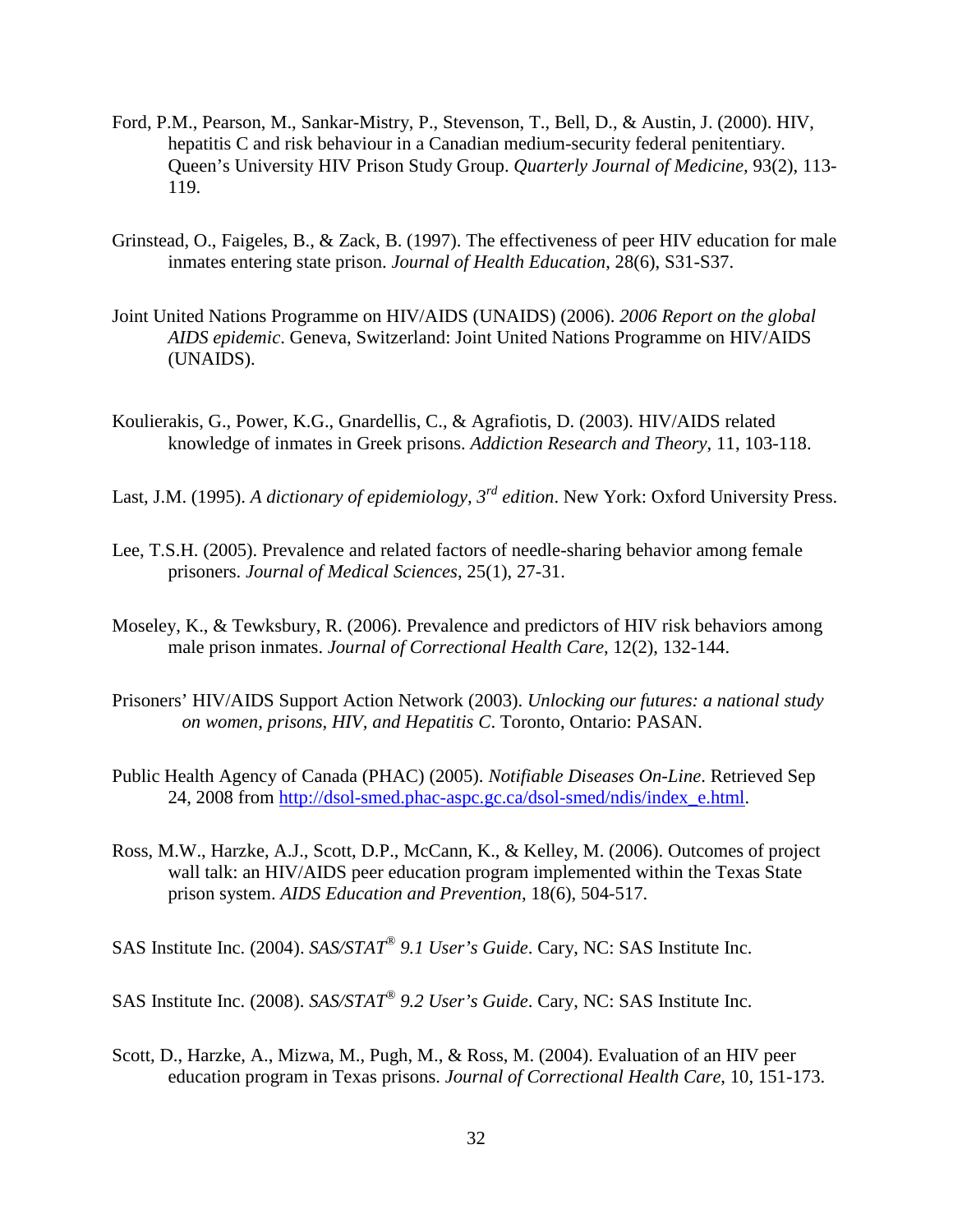- Simbulan, N.P., Aguilar, A.S., Flanigan, T., & Cu-Uvin, S. (2001). High-risk behaviors and the prevalence of sexually transmitted diseases among women prisoners at the women state penitentiary in Metro Manila. *Social Science & Medicine*, 52(4), 599-608.
- Zakaria, D., Thompson, J., Borgatta, F. (2009). Study materials for the 2007 National Inmate Infectious Diseases and Risk-Behaviours Survey. Research Report R-212. Ottawa: Correctional Service Canada.
- Zou, S., Tepper, M., & Giulivi, A. (2001). Viral hepatitis and emerging bloodborne pathogens in Canada. *Canada Communicable Disease Report*, 27S3.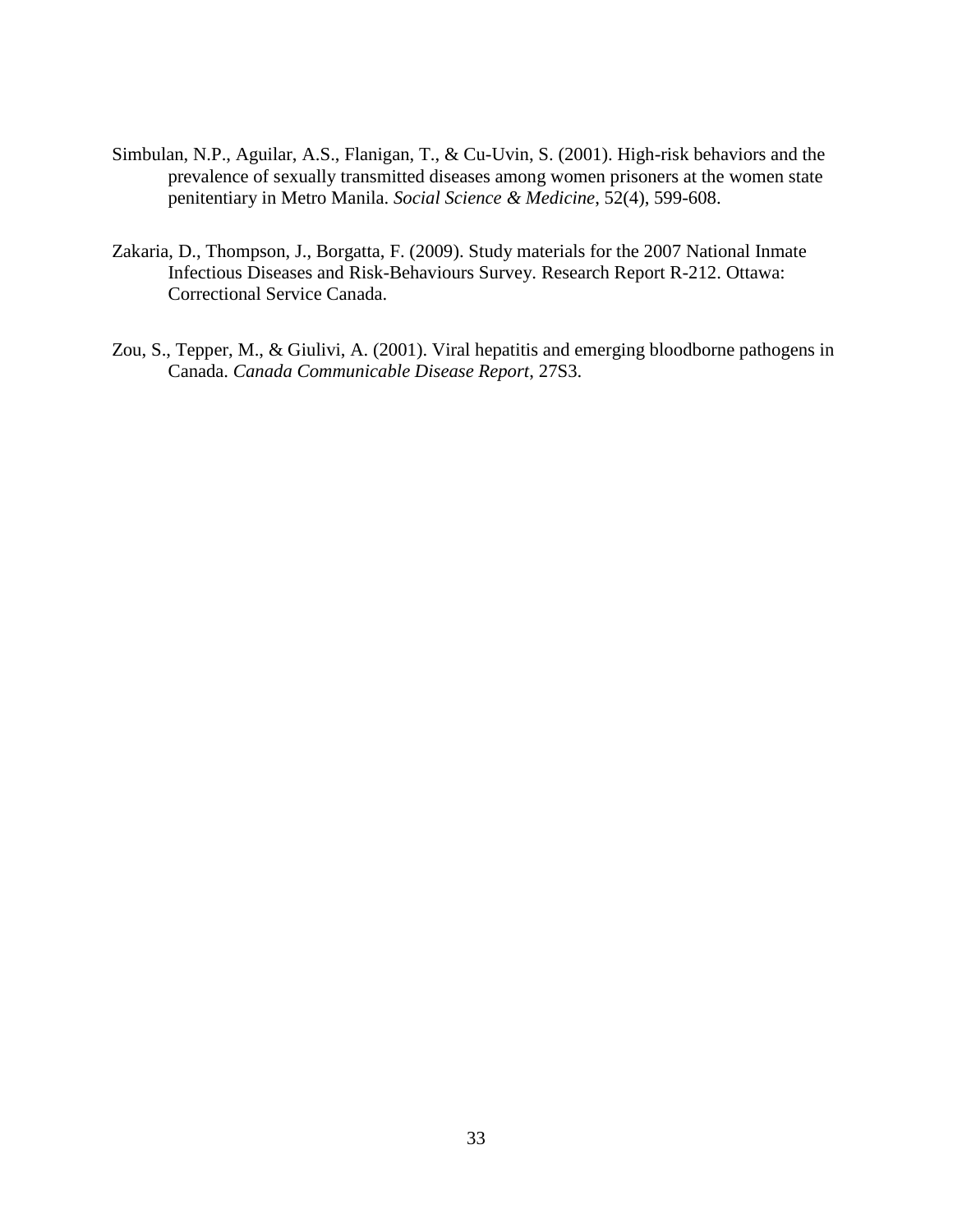# **Appendices**

## **Appendix A: American Studies Examining the Knowledge of HIV and the Impact of Health Education Programs Among Offenders**

<span id="page-49-1"></span><span id="page-49-0"></span>

| <b>Study</b>                                       | State &<br><b>Sample Size</b>                                                                        | <b>Pre-Intervention Knowledge</b><br><b>Score</b>                                                                         | <b>Intervention/Education Program</b>                                                                                                                                              | <b>Post-Intervention Knowledge</b><br><b>Score</b>                                                                                                                                                                                                                                                                                                                |
|----------------------------------------------------|------------------------------------------------------------------------------------------------------|---------------------------------------------------------------------------------------------------------------------------|------------------------------------------------------------------------------------------------------------------------------------------------------------------------------------|-------------------------------------------------------------------------------------------------------------------------------------------------------------------------------------------------------------------------------------------------------------------------------------------------------------------------------------------------------------------|
| Ross, Harzke, Scott,<br>McCann, & Kelley<br>(2006) | Texas<br>$n=257$ (217 males,<br>40 females) inmate<br>peer educators<br>$n=2,506$ inmate<br>students | Average percent correct for inmate<br>peer educators=80%.<br>Average percent correct for inmate<br>students not provided. | 40 hours of training for peer<br>educators.<br>HIV education sessions delivered<br>by peer educators to other inmates.<br>Annual regional conferences to<br>update peer educators. | Average percent correct for inmate<br>peer educators=90%.<br>Average percent correct for inmate<br>students not provided.<br>Pre-intervention, significant<br>differences in HIV-related<br>knowledge existed across<br>categories of prior education level<br>and race/ethnicity for the peer<br>educators and inmate students, but<br>most of these differences |
| Bryan, Robbins, Ruiz,<br>& O'Neill (2006)          | Connecticut<br>$n=196$ (176 males,<br>20 females)                                                    | Average percent correct=79%.                                                                                              | Six education sessions (each lasting<br>90 minutes and occurring once<br>weekly).                                                                                                  | disappeared post-intervention.<br>Average percent correct=89%.<br>Women appeared to gain more<br>knowledge than men from the<br>intervention.                                                                                                                                                                                                                     |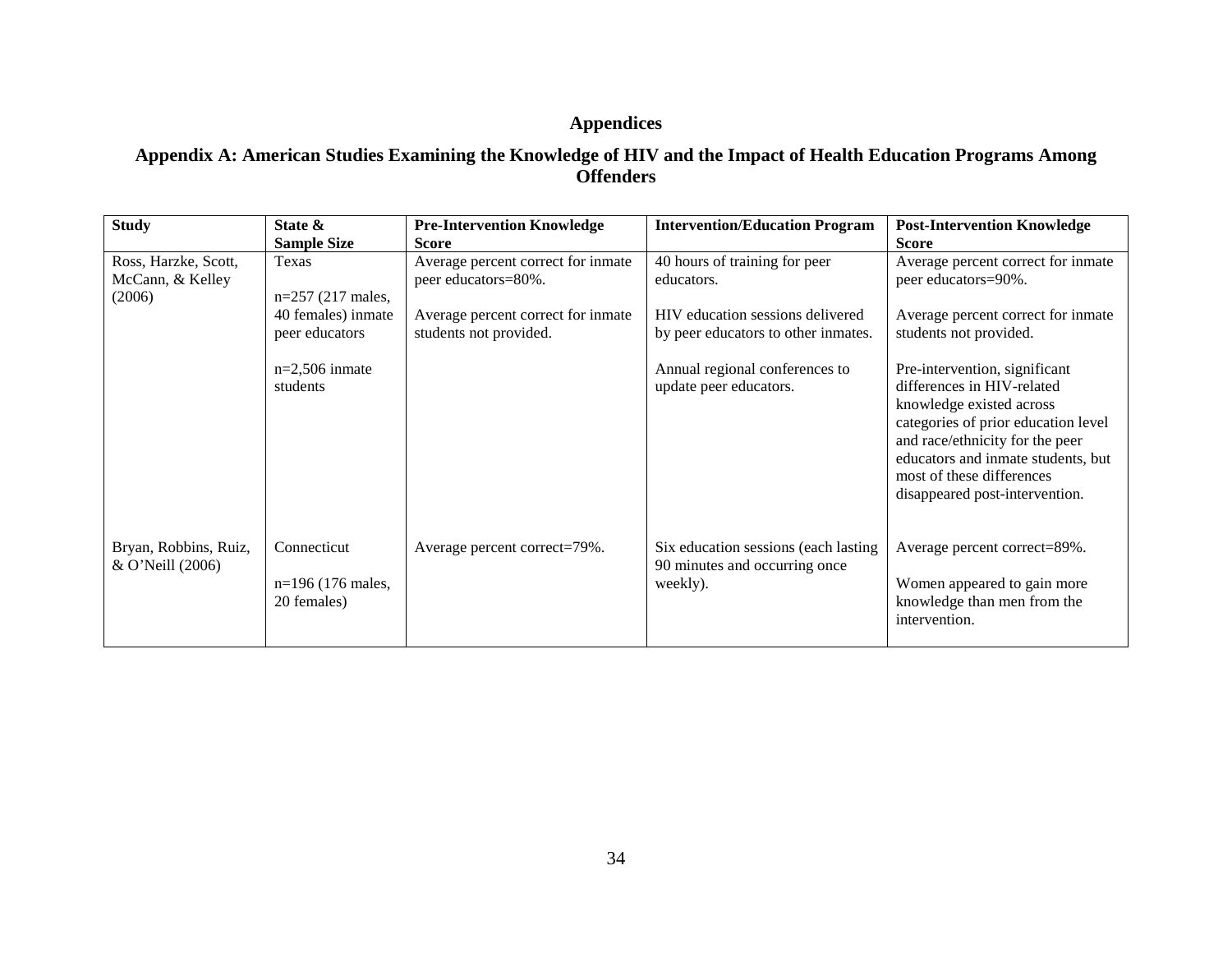| <b>Study</b>                         | State &               | <b>Pre-Intervention Knowledge</b>   | <b>Intervention/Education Program</b>                          | <b>Post-Intervention Knowledge</b> |  |
|--------------------------------------|-----------------------|-------------------------------------|----------------------------------------------------------------|------------------------------------|--|
|                                      | <b>Sample Size</b>    | <b>Score</b>                        |                                                                | <b>Score</b>                       |  |
| Belenko, Shedlin, &<br>Chaple (2005) | New York              | Average percent correct=84%.        | Not applicable.                                                | Not applicable.                    |  |
|                                      | n=300 (210 males,     | Knowledge scores consistent across  |                                                                |                                    |  |
|                                      | 90 females)           | criminal justice settings (i.e.,    |                                                                |                                    |  |
|                                      |                       | inmates, parolees, and              |                                                                |                                    |  |
|                                      |                       | probationers).                      |                                                                |                                    |  |
|                                      |                       | Knowledge scores were consistent    |                                                                |                                    |  |
|                                      |                       | across ethnicity (African American, |                                                                |                                    |  |
|                                      |                       | Hispanic, non-Hispanic              |                                                                |                                    |  |
|                                      |                       | white/other).                       |                                                                |                                    |  |
|                                      |                       | Average sub-scale scores were also  |                                                                |                                    |  |
|                                      |                       | high ranging from 80% for the       |                                                                |                                    |  |
|                                      |                       | maternal transmission subscale to   |                                                                |                                    |  |
|                                      |                       | 93% for the general knowledge       |                                                                |                                    |  |
|                                      |                       | subscale.                           |                                                                |                                    |  |
|                                      |                       |                                     |                                                                |                                    |  |
| Scott, Harzke, Mizwa,                | Texas                 | Average percent correct=79%.        | Inmates selected as peer educators                             | Average percent correct=87%.       |  |
| Pugh, & Ross (2004)                  |                       |                                     | received 40 hours of training                                  |                                    |  |
|                                      | n=242 (138 males,     |                                     | regarding HIV/STD.                                             |                                    |  |
|                                      | 104 females)          |                                     |                                                                |                                    |  |
|                                      |                       |                                     | Peer educators, in turn, provided<br>approximately 12 hours of |                                    |  |
|                                      |                       |                                     | HIV/STD peer education.                                        |                                    |  |
|                                      |                       |                                     |                                                                |                                    |  |
| Grinstead, Faigeles, &               | California            | Average percent correct=78%.        | 60 to 90 minutes of HIV prevention                             | Average percent correct=83%        |  |
| Zack (1997)                          |                       |                                     | education provided in a group                                  | (professional educator).           |  |
|                                      | $n=2,295$ (all males) |                                     | environment by a professional                                  |                                    |  |
|                                      |                       |                                     | educator or HIV-positive peer                                  | Average percent correct=81%        |  |
|                                      |                       |                                     | educator.                                                      | (HIV-positive peer educator).      |  |

*Note.* All pre-post comparisons were reported as statistically significant at an alpha=0.05. HIV = human immunodeficiency virus.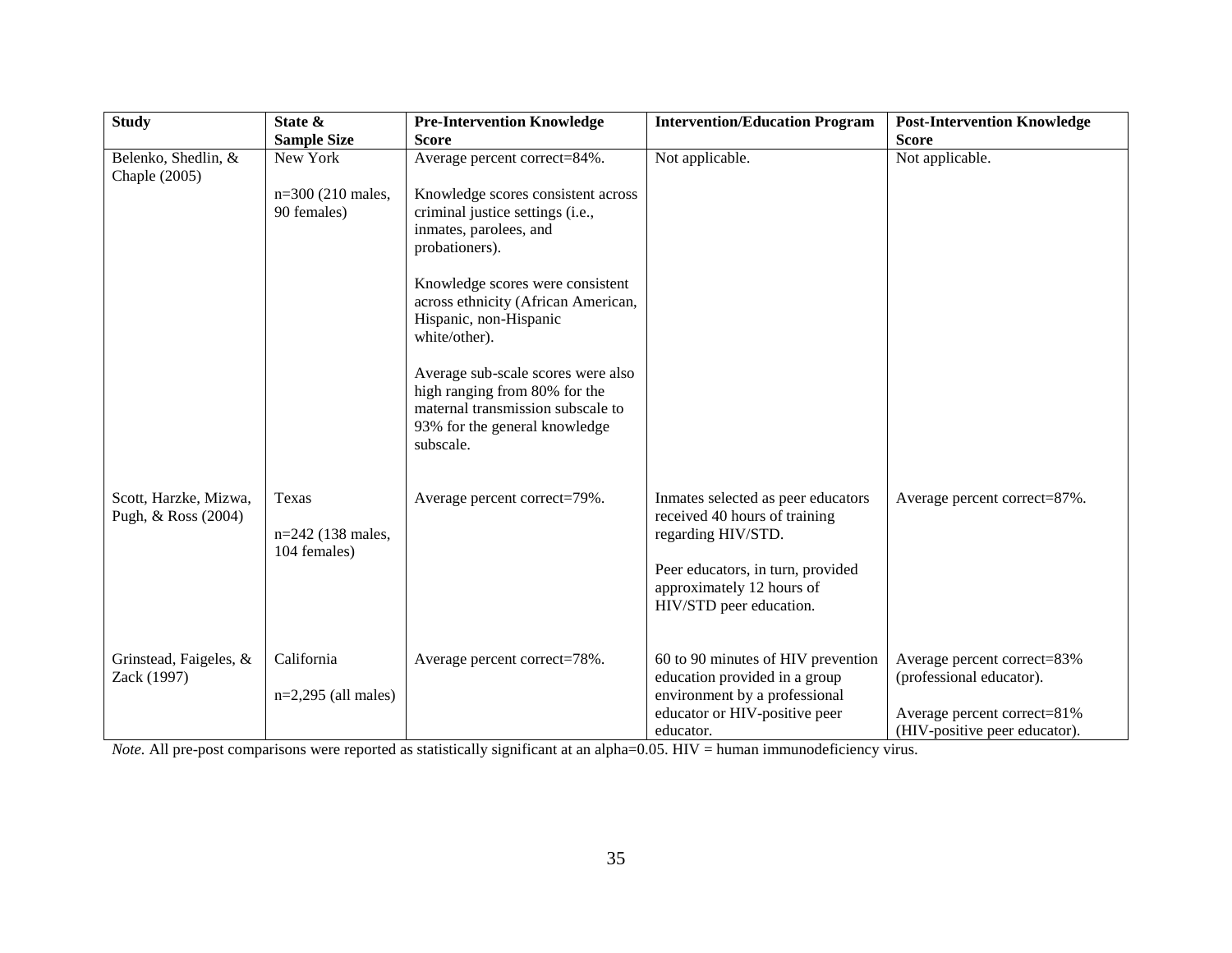## <span id="page-51-0"></span>**Appendix B: Knowledge of Transmission of HIV and HCV Among Canadian Federal Women Inmates in 2001/2002**

|                                                 | <b>Percentage Aware</b><br>$(n = 118)$ |            |  |
|-------------------------------------------------|----------------------------------------|------------|--|
| <b>Knowledge of Transmission</b>                | <b>HIV</b>                             | <b>HCV</b> |  |
| Sexually from a man to a woman                  | 78                                     | 53         |  |
| Through sharing of injection equipment          | 71                                     | 57         |  |
| Through tattooing and body piercing             | 67                                     | 54         |  |
| Sexually from woman to woman                    | 54                                     | 45         |  |
| From sharing sharps for slashing or self-injury | 35                                     | 32         |  |
| Through snorting cocaine or smoking crack       | 25                                     | 27         |  |

*Note.* Data was collected using qualitative one-on-one interview methods in 9 of the 11 Canadian facilities housing federal women prisoners in 2001/02 (Prisoners' HIV/AIDS Support Action Network, 2003).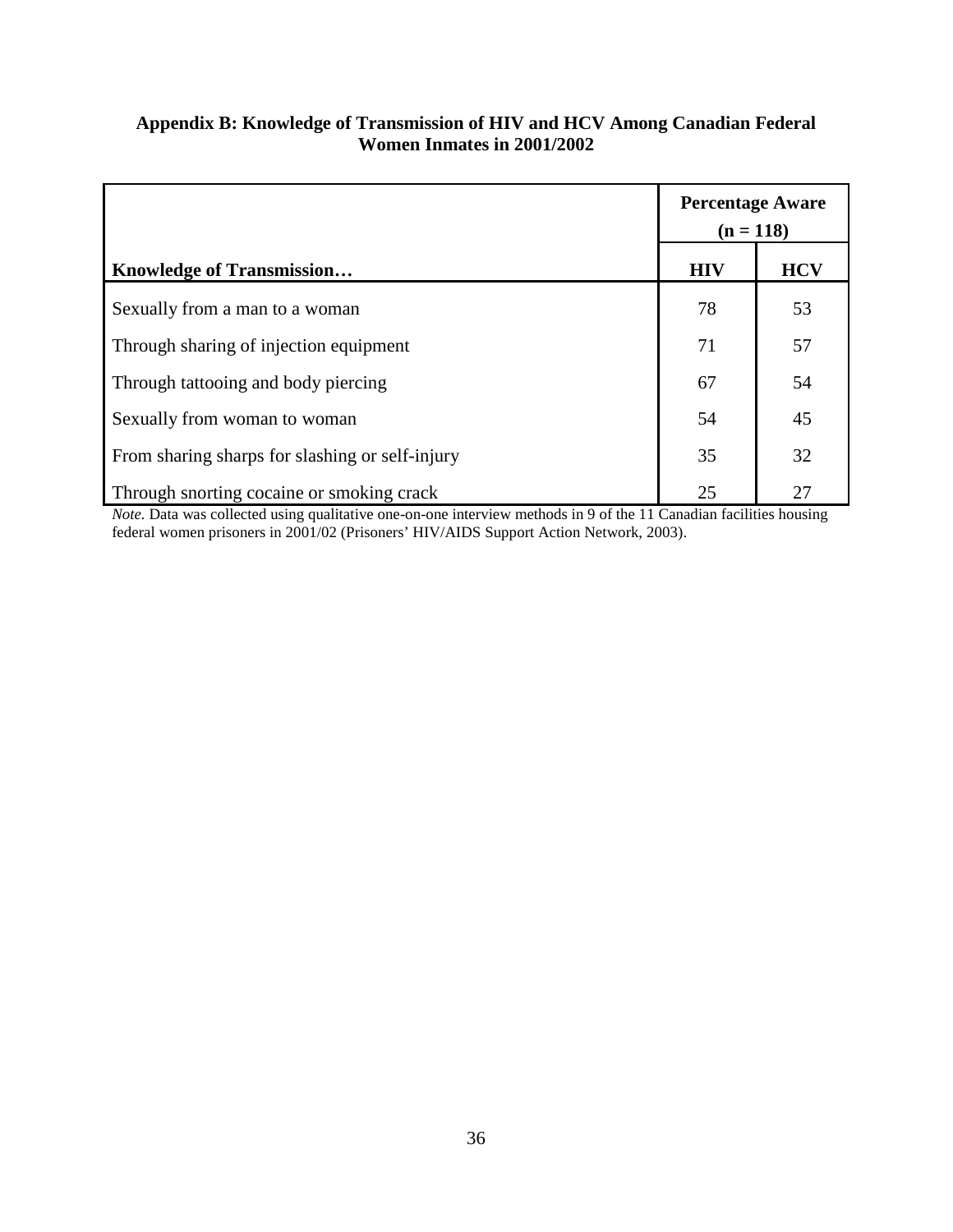# <span id="page-52-0"></span>**Reception Awareness Program**

The Reception Awareness Program (RAP) is offered to inmates in CSC reception institutions and in all women's institutions. RAP provides information on infectious diseases, harmreduction measures, substance abuse treatment programs, infectious disease testing and treatment, and health services offered in all CSC institutions. As with all health education programs, participation is voluntary.

## **Choosing Health in Prisons Program**

This program includes information about healthy living, nutrition, stress, and infectious diseases. It is not available in all penitentiaries. As with all health education programs, participation is voluntary.

# **The National HIV/AIDS Peer Education and Counselling Program**

The National HIV/AIDS Peer Education and Counselling (PEC) Program trains selected inmates to become peer educators to provide information and support to other inmates, primarily around infectious diseases. PEC contains information on infectious diseases, healthy living, stress, addictions, and harm-reduction.

There is a women's component of PEC which provides women-specific information. Similar programs exist for Aboriginal inmates. Chee Mamuk is delivered in the Pacific Region as it is geared towards Pacific First Nations peoples. Circles of Knowledge Keepers is delivered in all CSC regions. As with all health education programs, participation is voluntary.

*Note.* HIV = human immunodeficiency virus; AIDS = acquired immunodeficiency syndrome.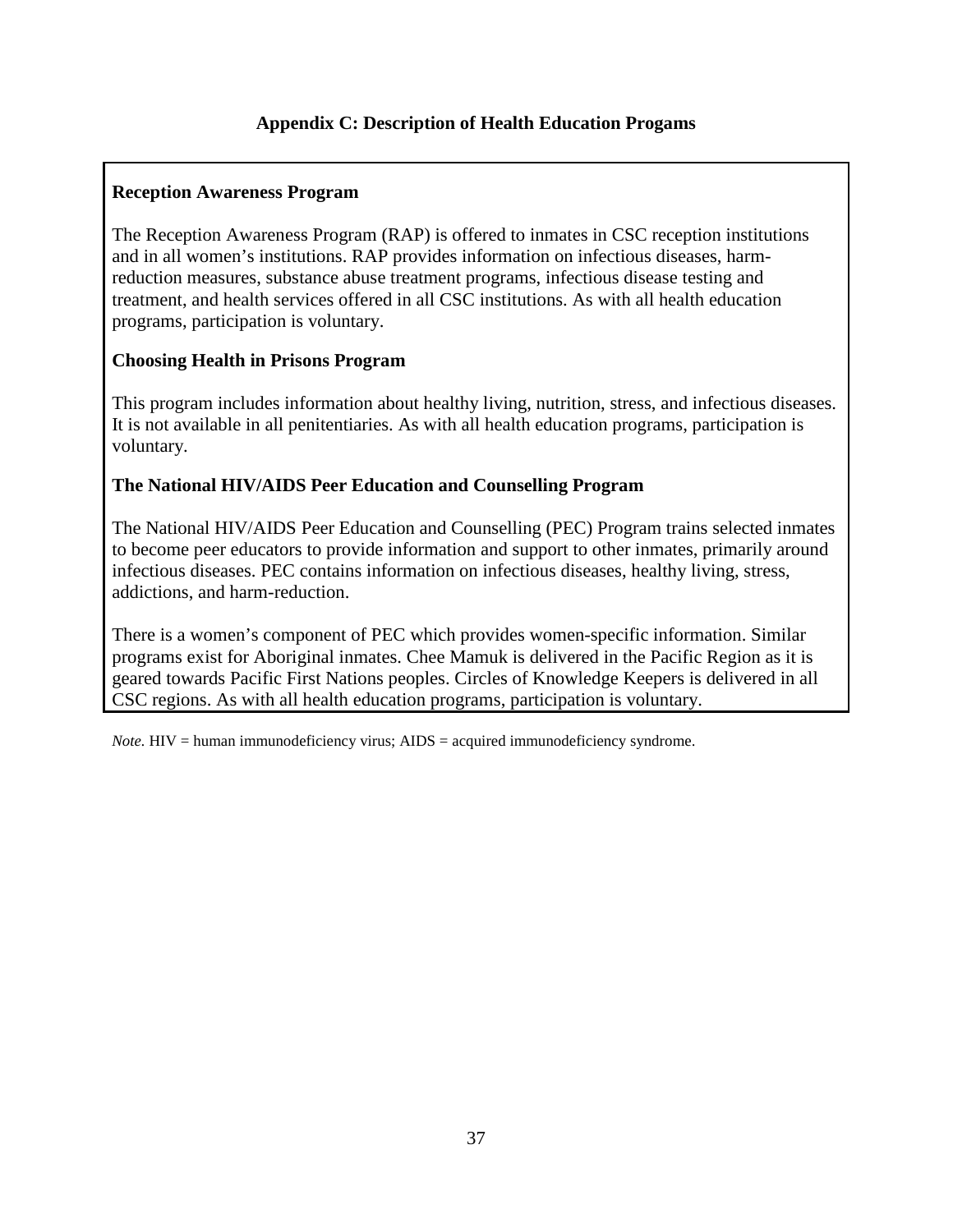<span id="page-53-0"></span>

| <b>Risk-Behaviours</b>                                                                | <b>NIIDRBS Questions</b> |  |  |  |  |
|---------------------------------------------------------------------------------------|--------------------------|--|--|--|--|
| <b>Drug-Related Risk-Behaviours since Nov 2006</b>                                    |                          |  |  |  |  |
| Non-injection drug use                                                                | Q47                      |  |  |  |  |
| Injection drug use                                                                    | Q32                      |  |  |  |  |
| Last injecting with a needle cleaned with bleach                                      | Q37, Q37a                |  |  |  |  |
| Using someone else's needle after they used it                                        | Q36                      |  |  |  |  |
| Sharing a needle with someone who has HIV, HCV, or an unknown<br>infection status     | Q39                      |  |  |  |  |
| Using someone else's works <sup>a</sup> after they used it                            | Q44                      |  |  |  |  |
| Sharing works with someone who has HIV, HCV, or an unknown<br>infection status        | Q46                      |  |  |  |  |
| <b>Sexual Risk-Behaviours since Nov 2006</b>                                          |                          |  |  |  |  |
| Any sex (oral, vaginal, or anal)                                                      | Q <sub>55</sub>          |  |  |  |  |
| Sex with multiple partners                                                            | Q55a                     |  |  |  |  |
| Unprotected sex                                                                       | Q56, Q57, Q59, Q60, Q63  |  |  |  |  |
| Using someone else's sex toy after they used it                                       | Q58                      |  |  |  |  |
| Having sex with a partner who has HIV, HCV, an STI, or an<br>unknown infection status | Q61                      |  |  |  |  |
|                                                                                       |                          |  |  |  |  |
| Lifetime Tattooing Risk-Behaviours on a CSC Prison Range                              |                          |  |  |  |  |
| Ever tattooed on a CSC prison range                                                   | Q24, Q24a                |  |  |  |  |
| Using someone else's ink and/or tattoo equipment                                      | Q24b, Q24e               |  |  |  |  |
| Consistent tattoo equipment cleaning with bleach                                      | Q24f, Q24g               |  |  |  |  |
|                                                                                       |                          |  |  |  |  |
| <b>Lifetime Piercing Risk-Behaviours on a CSC Prison Range</b>                        |                          |  |  |  |  |
| Ever pierced on a CSC prison range                                                    | Q25, Q25a                |  |  |  |  |
| Using someone else's piercing equipment                                               | Q25b                     |  |  |  |  |
| Consistent piercing equipment cleaning with bleach                                    | Q25d, Q25e               |  |  |  |  |

# **Appendix D: Risk-Behaviours Captured by the NIIDRBS**

*Note.* NIIDRBS = National Inmate Infectious Diseases and Risk-Behaviours Survey; HIV = human immunodeficiency virus; HCV = hepatitis C virus; STI = sexually transmitted infection. a Works include water, filter, and cooker/spoon.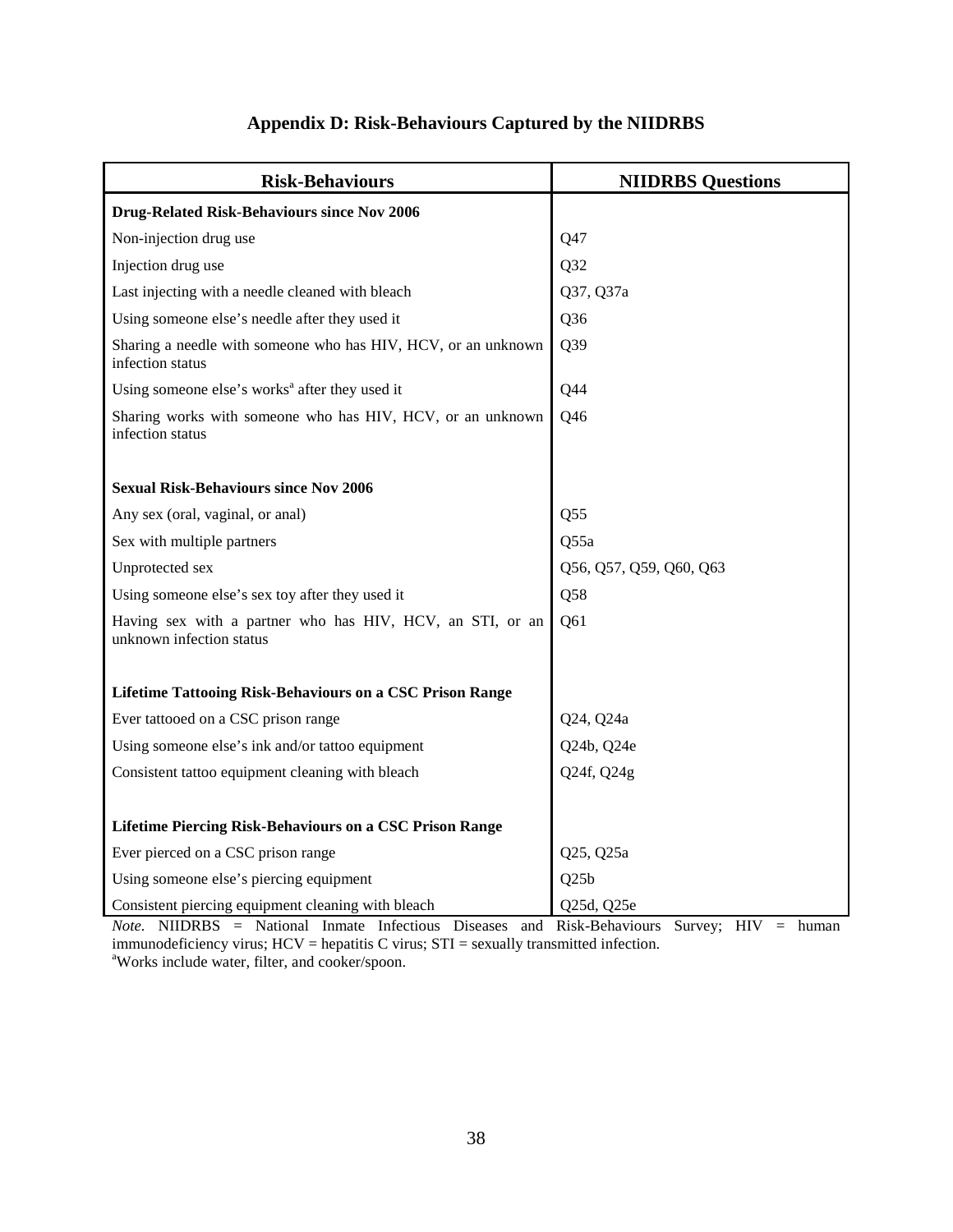<span id="page-54-0"></span>

|                                                                               |                                 |                                                                     | <b>NIIDRBS</b><br>$(n=3,357)$<br>$(N=13,701)$           |                                                                     | <b>CSC Administrative Data</b><br>$(N=13,041)$ |                                           |                            |                              |                                |  |
|-------------------------------------------------------------------------------|---------------------------------|---------------------------------------------------------------------|---------------------------------------------------------|---------------------------------------------------------------------|------------------------------------------------|-------------------------------------------|----------------------------|------------------------------|--------------------------------|--|
|                                                                               |                                 | Men<br>$(n=3,006)$<br>$(N=13,222)$                                  |                                                         | Women<br>$(n=351)$<br>$(N=479)$                                     | $X^2(df)$<br>or<br>$F(v_1, v_2)$               | Men<br>$(N=12,574)$                       |                            |                              | Women<br>$(N=467)$             |  |
| <b>Characteristics</b>                                                        | $\mathbf n$                     | Mean or %<br>$(95\% \text{ CI})$                                    | $\mathbf{n}$                                            | Mean or %<br>$(95\% \text{ CI})$                                    |                                                | $\mathbf N$                               | Mean<br>or %               | $\mathbf N$                  | Mean<br>or %                   |  |
| Age (years)                                                                   | 2,899                           | 38 (38, 39)                                                         | 335                                                     | 34 (34, 35)                                                         | 106.64*<br>(1,3192)                            | 12,554                                    | 38                         | 466                          | 35                             |  |
| Highest level of education at time of<br>survey $(\%)$                        |                                 |                                                                     |                                                         |                                                                     |                                                |                                           |                            |                              |                                |  |
| Less than highschool diploma<br>Highschool diploma or greater                 | 1,252<br>1,533                  | 46 (44, 48)<br>54 (52, 56)                                          | 156<br>176                                              | 48 (45, 51)<br>52 (49, 55)                                          | 0.68<br>(1)                                    |                                           | $\overline{a}$<br>÷,       |                              |                                |  |
| Marital status (%)<br>Married/common law<br>Single/separated/divorced/widowed | 884<br>2,043                    | 31 (29, 32)<br>69 (68, 71)                                          | 121<br>224                                              | 35 (32, 38)<br>65(62, 68)                                           | 4.90*<br>(1)                                   | 4,839<br>7,654                            | 39<br>61                   | 165<br>297                   | 36<br>64                       |  |
| Country of birth (%)<br>Canada<br>Other                                       | 2,622<br>305                    | 89 (88, 90)<br>11(10, 12)                                           | 320<br>26                                               | 92 (91, 94)<br>8(6, 9)                                              | 5.87*<br>(1)                                   | 11,175<br>1,386                           | 89<br>11                   | 412<br>53                    | 89<br>11                       |  |
| Aboriginal self-identification (%)<br>Aboriginal<br>Non-Aboriginal            | 612<br>2,281                    | 21(19, 22)<br>79 (78, 81)                                           | 129<br>212                                              | 36(33, 38)<br>65(62, 67)                                            | 94.37*<br>(1)                                  | 2,466<br>10,023                           | 20<br>80                   | 147<br>310                   | 32<br>68                       |  |
| Race $(\% )$<br>White/caucasian<br>Aboriginal<br>Other visible minority       | 1,852<br>612<br>356             | 65(63, 67)<br>21(20, 23)<br>14(13, 15)                              | 179<br>129<br>28                                        | 55 (52, 58)<br>36(34, 38)<br>9(7, 11)                               | 82.52*<br>(2)                                  | 8,482<br>2,466<br>1,541                   | 68<br>20<br>12             | 258<br>147<br>52             | 56<br>32<br>11                 |  |
| Language most comfortable speaking (%)<br>English<br>French<br>Other          | 2,154<br>719<br>54              | 78 (77, 79)<br>20(20, 21)<br>2(1, 2)                                | 302<br>37<br>6                                          | 84 (83, 86)<br>14(13, 15)<br>2(1, 2)                                | 32.90*<br>(2)                                  | 8,425<br>2,342<br>642                     | 74<br>21<br>6              | 317<br>62<br>22              | 79<br>15<br>5                  |  |
| Years served of present sentence                                              | 2,702                           | 4.8(4.6, 5.1)                                                       | 318                                                     | 2.2(2.0, 2.4)                                                       | 274.15*<br>(1, 2975)                           | 12,554                                    | 4.4                        | 466                          | 3.0                            |  |
| Region (%)<br>Atlantic<br>Quebec<br>Ontario<br>Prairie<br>Pacific             | 317<br>868<br>627<br>847<br>347 | 10(10, 10)<br>24 (24, 24)<br>27(27, 27)<br>25(25, 25)<br>15(14, 15) | 50<br>42<br>84<br>137<br>38                             | 13(13, 13)<br>16(16, 16)<br>26(26, 26)<br>33 (33, 33)<br>13(12, 13) | $\overline{a}$                                 | 1,297<br>2,990<br>3,344<br>3,168<br>1,772 | 10<br>24<br>27<br>25<br>14 | 62<br>73<br>123<br>151<br>58 | 13<br>16<br>26<br>32<br>12     |  |
| Security level (%)<br>Maximum<br>Medium<br>Minimum<br>Unknown                 | 581<br>1,488<br>869<br>68       | 21(21, 21)<br>60(60, 60)<br>18(18, 18)<br>1(1, 1)                   | $\overline{0}$<br>$\mathbf{0}$<br>$\overline{4}$<br>347 | 1(1, 1)<br>99 (99, 99)                                              |                                                | 3,199<br>6,934<br>1,907<br>534            | 25<br>55<br>15<br>4        | 102<br>196<br>161<br>8       | 22<br>42<br>34<br>$\mathbf{2}$ |  |

## **Appendix E: Canadian Federal Inmate Characteristics by Data Source**

*Note.* Percentages may not add to 100 due to rounding. Education level derived from administrative data is not comparable to NIIDRBS estimates because of inconsistency in method of capture (i.e., standardized testing at admission versus self-report at time of survey). Since NIIDRBS security level is based on institutional security level, it is unknown for the majority of women inmates who reside in multi-level security institutions. The chi-square test was not calculable for region because of lack of stratum variance. NIIDRBS = 2007 National Inmate Infectious Diseases & Risk-Behaviours Survey;  $\text{CSC} = \text{Correctional Service Canada}$ ; n = sample size; N = estimated population size.

 $*$ p < 0.05.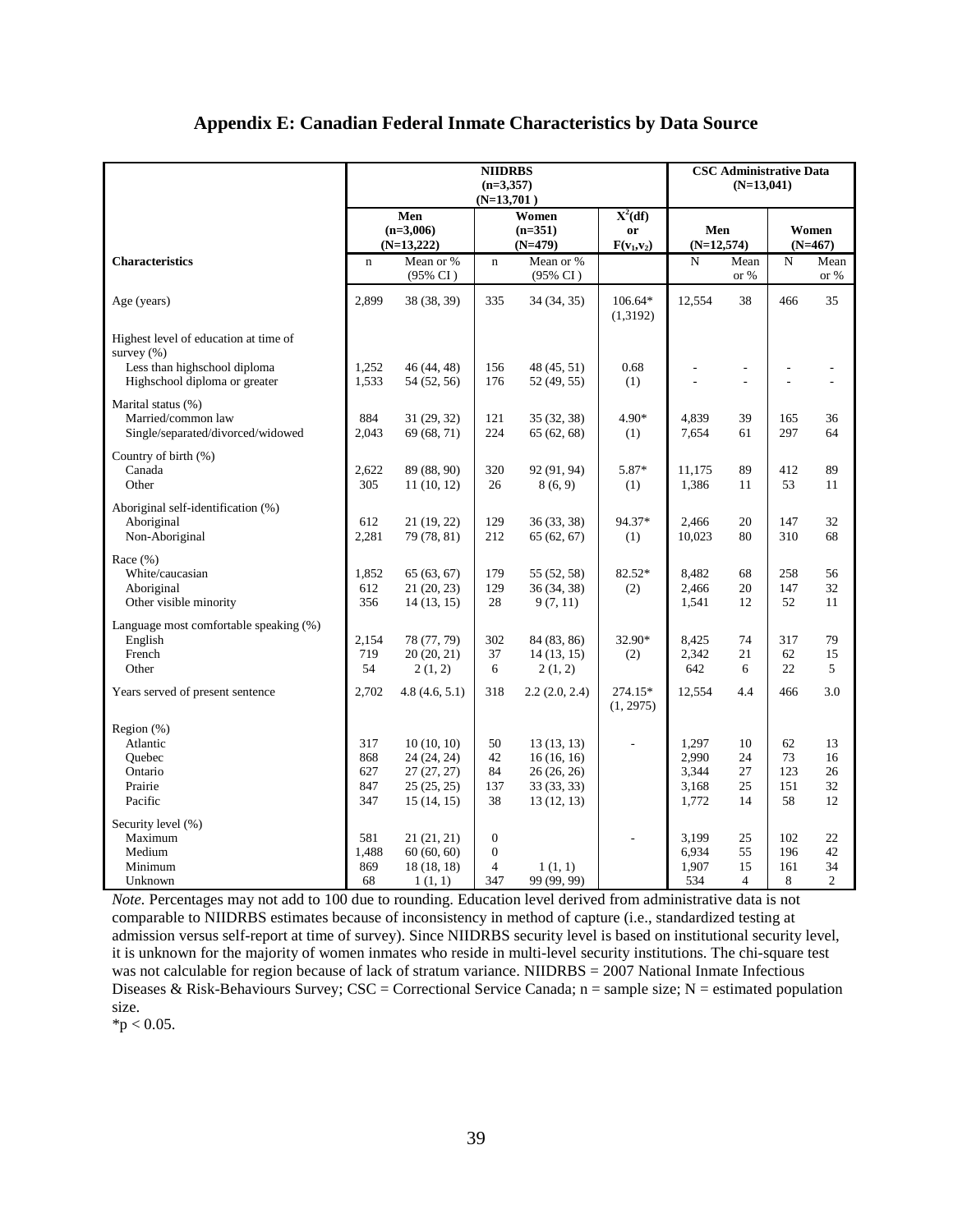<span id="page-55-0"></span>

|                                                                                                                                               |             | Men<br>$(n=3,006)$<br>$(N=13,222)$ |             | Women<br>$(n=351)$<br>$(N=479)$ |             |             | All<br>$(n=3,357)$<br>$(N=13,701)$ |
|-----------------------------------------------------------------------------------------------------------------------------------------------|-------------|------------------------------------|-------------|---------------------------------|-------------|-------------|------------------------------------|
|                                                                                                                                               | $\mathbf n$ | $% (95\% CI)$                      | $\mathbf n$ | $% (95\% CI)$                   | $\chi^2(1)$ | $\mathbf n$ | $% (95\% CI)$                      |
| <b>Major Modes of Transmission</b>                                                                                                            |             |                                    |             |                                 |             |             |                                    |
| Is there a risk of getting HIV if a person has unprotected anal sex? [yes]                                                                    | 2,385       | 88 (87, 89)                        | 271         | 85 (83, 87)                     | $4.23*$     | 2,656       | 88 (87, 89)                        |
| Is it possible to get HIV from oral sex? [yes]                                                                                                | 2,035       | 75 (74, 77)                        | 244         | 77 (75, 80)                     | 1.17        | 2,279       | 75 (74, 77)                        |
| Is there a risk of getting HIV if a person shoots up with a needle used by someone else? [yes]                                                | 2,480       | 92 (91, 93)                        | 297         | 95 (93, 96)                     | $5.54*$     | 2,777       | 92 (91, 93)                        |
| <b>Transmission Through Casual Contact</b>                                                                                                    |             |                                    |             |                                 |             |             |                                    |
| Is HIV spread by coughing or sneezing? [no]                                                                                                   | 2,275       | 84 (83, 86)                        | 299         | 93 (92, 94)                     | 41.95*      | 2,574       | 85 (84, 86)                        |
| Is HIV spread from one person to another if they share a drink? [no]                                                                          | 2,079       | 78 (76, 79)                        | 277         | 87 (85, 89)                     | $27.57*$    | 2,356       | 78 (77, 80)                        |
| Is HIV spread in swimming pools and hot tubs? [no]                                                                                            | 2,122       | 79 (78, 81)                        | 256         | 82 (79, 84)                     | 2.12        | 2,378       | 79 (78, 81)                        |
| Is HIV spread through food? [no]                                                                                                              | 2,215       | 83 (81, 84)                        | 287         | 91 (89, 93)                     | 29.43*      | 2,502       | 83 (82, 84)                        |
| Prevention                                                                                                                                    |             |                                    |             |                                 |             |             |                                    |
| Can a woman protect herself from getting HIV during sexual intercourse if the man pulls out his penis<br>before he climaxes/cums? [no]        | 2,197       | 81 (80, 83)                        | 231         | 73 (70, 75)                     | $26.63*$    | 2,428       | 81 (80, 82)                        |
| If a person washes their genitals/private parts after sex, can they protect themselves from getting HIV? [no]                                 | 2,282       | 85 (83, 86)                        | 271         | 85 (83, 87)                     | 0.01        | 2,553       | 85 (84, 86)                        |
| Is there such a thing as a female condom that can be used by women to protect themselves from getting HIV<br>during sexual intercourse? [yes] | 1,619       | 60(58, 62)                         | 246         | 78 (75, 80)                     | 79.44*      | 1,865       | 61(59, 63)                         |
| If a person is taking antibiotics, are they protected from getting HIV? [no]                                                                  | 2,294       | 85 (84, 87)                        | 284         | 90 (88, 91)                     | 8.72*       | 2,578       | 86 (84, 87)                        |
| If a person uses Vaseline or baby oil with a condom, does this lower their chance of getting HIV? [no]                                        | 1,963       | 73 (71, 75)                        | 255         | 81 (79, 83)                     | $20.53*$    | 2,218       | 73 (72, 75)                        |
| Is plastic wrap (Saran wrap) as effective as a condom in protecting a person from getting HIV during sexual<br>intercourse? [no]              | 2,111       | 78 (77, 80)                        | 249         | 79 (77, 82)                     | 0.37        | 2,360       | 79 (77, 80)                        |
| <b>Testing and Treatment</b>                                                                                                                  |             |                                    |             |                                 |             |             |                                    |
| Is there medication a person can take that will cure HIV? [no]                                                                                | 2,105       | 79 (77, 80)                        | 259         | 82 (80, 84)                     | $3.96*$     | 2,364       | 79 (77, 80)                        |

## **Appendix F: Percent of Canadian Federal Inmates Correctly Answering Knowledge of HIV Questions**

*Note.* HIV = human immunodeficiency virus;  $n =$  sample size;  $N =$  estimated population size.  $*p < 0.05$ .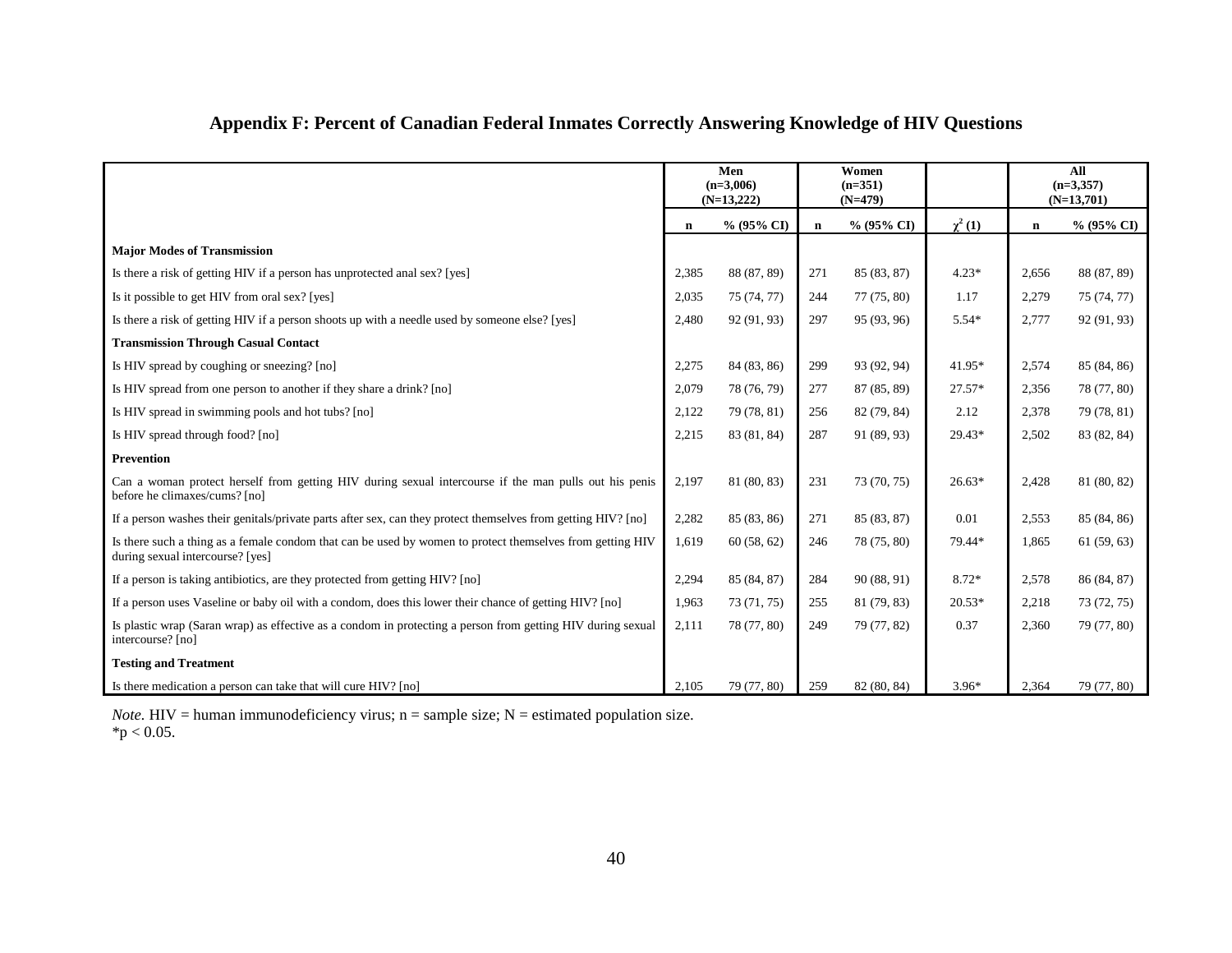<span id="page-56-0"></span>

|                                                                                                                                               |       |                                               | Men         |                                        |             | Women |                                          |             |                                      |             |  |
|-----------------------------------------------------------------------------------------------------------------------------------------------|-------|-----------------------------------------------|-------------|----------------------------------------|-------------|-------|------------------------------------------|-------------|--------------------------------------|-------------|--|
|                                                                                                                                               |       | Non-Aboriginal<br>$(n=2,281)$<br>$(N=10,480)$ |             | Aboriginal<br>$(n=612)$<br>$(N=2,742)$ |             |       | Non-Aboriginal<br>$(n=212)$<br>$(N=309)$ |             | Aboriginal<br>$(n=129)$<br>$(N=170)$ |             |  |
|                                                                                                                                               | n     | % (95% CI)                                    | $\mathbf n$ | $% (95\% CI)$                          | $\chi^2(1)$ | n     | % (95% CI)                               | $\mathbf n$ | $% (95\% CI)$                        | $\chi^2(1)$ |  |
| <b>Major Modes of Transmission</b>                                                                                                            |       |                                               |             |                                        |             |       |                                          |             |                                      |             |  |
| Is there a risk of getting HIV if a person has unprotected anal sex? [yes]                                                                    | 1,845 | 88 (87, 90)                                   | 484         | 87 (84, 90)                            | 0.22        | 167   | 86 (83, 88)                              | 99          | 84 (81, 88)                          | 0.26        |  |
| Is it possible to get HIV from oral sex? [yes]                                                                                                | 1,565 | 75 (73, 77)                                   | 418         | 77 (73, 80)                            | 0.66        | 155   | 79 (76, 82)                              | 86          | 74 (71, 78)                          | 2.61        |  |
| Is there a risk of getting HIV if a person shoots up with a needle used by<br>someone else? [yes]                                             | 1,925 | 93 (92, 94)                                   | 489         | 89 (86, 92)                            | 5.84*       | 188   | 98 (97, 99)                              | 104         | 89 (86, 92)                          | 33.10*      |  |
| <b>Transmission Through Casual Contact</b>                                                                                                    |       |                                               |             |                                        |             |       |                                          |             |                                      |             |  |
| Is HIV spread by coughing or sneezing? [no]                                                                                                   | 1,749 | 85 (83, 86)                                   | 463         | 84 (81, 87)                            | 0.01        | 186   | 95 (94, 96)                              | 107         | 89 (86, 92)                          | 10.80*      |  |
| Is HIV spread from one person to another if they share a drink? [no]                                                                          | 1.591 | 78 (76, 79)                                   | 434         | 79 (76, 83)                            | 0.49        | 169   | 86 (83, 89)                              | 102         | 87 (83, 90)                          | 0.03        |  |
| Is HIV spread in swimming pools and hot tubs? [no]                                                                                            | 1,635 | 79 (78, 81)                                   | 430         | 78 (75, 82)                            | 0.20        | 158   | 82 (79, 85)                              | 92          | 80(76, 84)                           | 0.59        |  |
| Is HIV spread through food? [no]                                                                                                              | 1,722 | 84 (82, 85)                                   | 431         | 78 (74, 82)                            | $6.81*$     | 179   | 92 (90, 94)                              | 103         | 88 (85, 91)                          | 3.79        |  |
| Prevention                                                                                                                                    |       |                                               |             |                                        |             |       |                                          |             |                                      |             |  |
| Can a woman protect herself from getting HIV during sexual intercourse if<br>the man pulls out his penis before he climaxes/cums? [no]        | 1,708 | 82 (80, 83)                                   | 432         | 79 (76, 83)                            | 1.12        | 146   | 75 (72, 80)                              | 80          | 68 (63, 72)                          | $5.72*$     |  |
| If a person washes their genitals/private parts after sex, can they protect<br>themselves from getting HIV? [no]                              | 1,778 | 86 (84, 87)                                   | 445         | 81 (78, 84)                            | 5.47*       | 165   | 85 (82, 87)                              | 101         | 85 (82, 89)                          | 0.12        |  |
| Is there such a thing as a female condom that can be used by women to<br>protect themselves from getting HIV during sexual intercourse? [yes] | 1,231 | 60(58, 62)                                    | 346         | 63(58, 67)                             | 1.05        | 148   | 77 (73, 80)                              | 93          | 79 (76, 83)                          | 0.81        |  |
| If a person is taking antibiotics, are they protected from getting HIV? [no]                                                                  | 1,776 | 86 (85, 87)                                   | 458         | 84 (81, 87)                            | 0.82        | 179   | 92 (90, 94)                              | 100         | 86 (83, 89)                          | $6.69*$     |  |
| If a person uses Vaseline or baby oil with a condom, does this lower their<br>chance of getting HIV? [no]                                     | 1,531 | 74 (72, 76)                                   | 381         | 69 (65, 73)                            | $4.31*$     | 163   | 85 (82, 87)                              | 88          | 75 (71, 79)                          | $11.14*$    |  |
| Is plastic wrap (Saran wrap) as effective as a condom in protecting a person<br>from getting HIV during sexual intercourse? [no]              | 1,653 | 80 (78, 82)                                   | 399         | 73 (69, 76)                            | $10.31*$    | 155   | 81 (79, 84)                              | 90          | 77(73, 81)                           | 2.72        |  |
| <b>Testing and Treatment</b>                                                                                                                  |       |                                               |             |                                        |             |       |                                          |             |                                      |             |  |
| Is there medication a person can take that will cure HIV? [no]                                                                                | 1,638 | 80 (78, 81)                                   | 408         | 76 (72, 79)                            | 3.20        | 159   | 82 (79, 85)                              | 95          | 82 (78, 85)                          | 0.10        |  |

## **Appendix G: Percent of Canadian Federal Inmates Correctly Answering Knowledge of HIV Questions by Aboriginal Self-Identification**

*Note.* HIV = human immunodeficiency virus;  $n =$  sample size;  $N =$  estimated population size.  $*p < 0.05$ .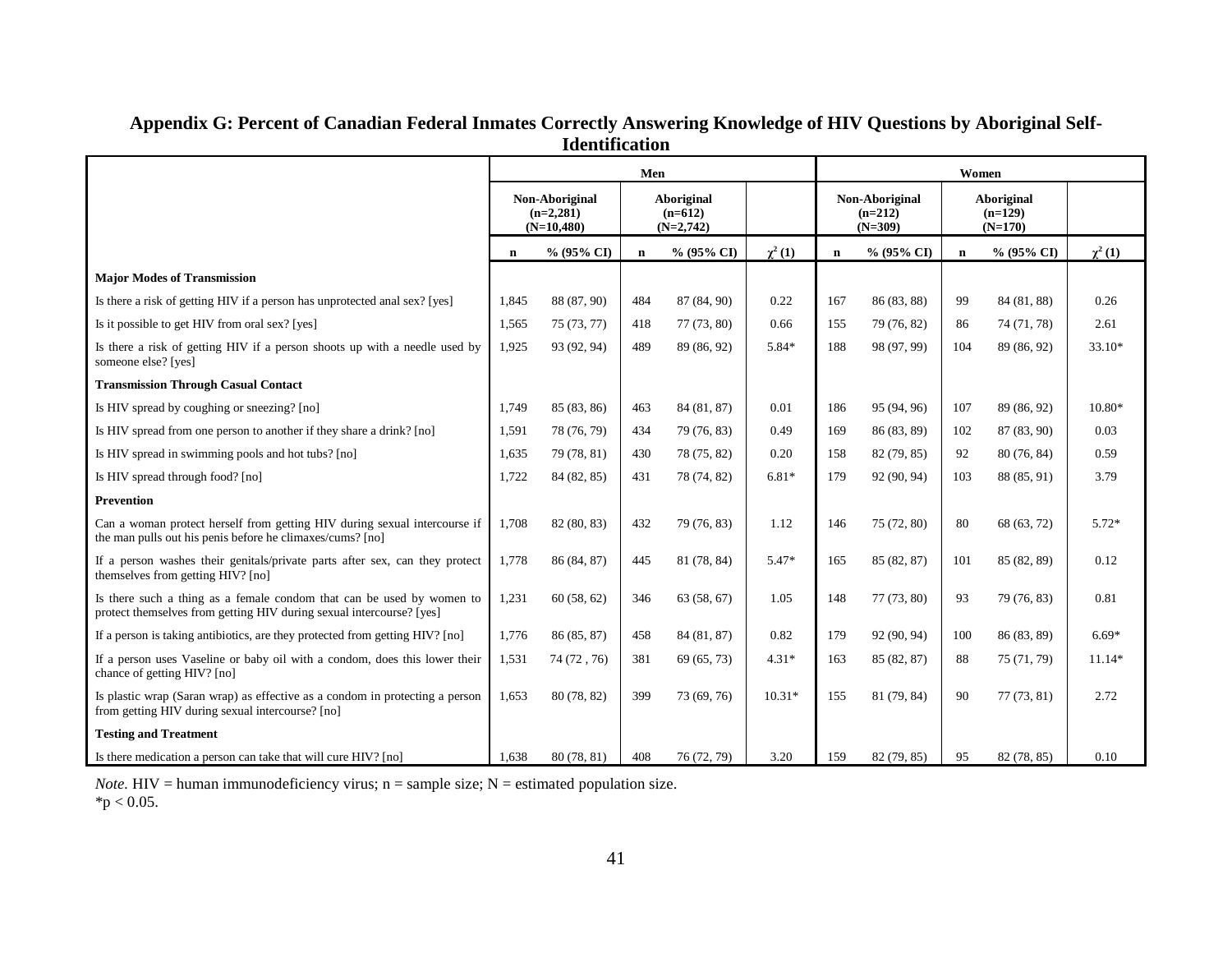## **Appendix H: Percent of Canadian Federal Inmates Correctly Answering Knowledge of HIV Questions by Health Education Program Attendance**

<span id="page-57-0"></span>

|                                                                                                                                               |             |                                   | Men         | <b>Health Education Program Attendance</b>    |             | Women<br><b>Health Education Program Attendance</b> |                               |                              |               |              |  |
|-----------------------------------------------------------------------------------------------------------------------------------------------|-------------|-----------------------------------|-------------|-----------------------------------------------|-------------|-----------------------------------------------------|-------------------------------|------------------------------|---------------|--------------|--|
|                                                                                                                                               |             | Yes<br>$(n=1,046)$<br>$(N=5,541)$ |             | N <sub>0</sub><br>$(n=1, 426)$<br>$(N=7,681)$ |             |                                                     | Yes<br>$(n=219)$<br>$(N=338)$ | No.<br>$(n=86)$<br>$(N=142)$ |               |              |  |
|                                                                                                                                               | $\mathbf n$ | % (95% CI)                        | $\mathbf n$ | $% (95\% CI)$                                 | $\chi^2(1)$ | $\mathbf n$                                         | % (95% CI)                    | $\mathbf n$                  | $% (95\% CI)$ | $\chi^2$ (1) |  |
| <b>Major Modes of Transmission</b>                                                                                                            |             |                                   |             |                                               |             |                                                     |                               |                              |               |              |  |
| Is there a risk of getting HIV if a person has unprotected anal sex? [yes]                                                                    | 909         | 90 (88, 92)                       | 1,157       | 87 (86, 89)                                   | 1.93        | 181                                                 | 87 (84, 89)                   | 69                           | 86 (81, 90)   | 0.23         |  |
| Is it possible to get HIV from oral sex? [yes]                                                                                                | 792         | 79 (77, 82)                       | 975         | 73 (71, 76)                                   | 8.78*       | 163                                                 | 78 (75, 81)                   | 64                           | 79 (74, 84)   | 0.04         |  |
| Is there a risk of getting HIV if a person shoots up with a needle used by someone<br>else? [yes]                                             | 946         | 94 (93, 96)                       | 1,203       | 91 (90, 93)                                   | $6.99*$     | 200                                                 | 97 (97, 98)                   | 74                           | 91 (87, 95)   | $16.64*$     |  |
| <b>Transmission Through Casual Contact</b>                                                                                                    |             |                                   |             |                                               |             |                                                     |                               |                              |               |              |  |
| Is HIV spread by coughing or sneezing? [no]                                                                                                   | 868         | 87 (86, 89)                       | 1,090       | 82 (80, 84)                                   | 11.28*      | 202                                                 | 96 (95, 97)                   | 73                           | 90 (87, 94)   | $10.79*$     |  |
| Is HIV spread from one person to another if they share a drink? [no]                                                                          | 797         | 81 (79, 83)                       | 1,001       | 76 (73, 78)                                   | 8.27*       | 186                                                 | 89 (87, 91)                   | 67                           | 82 (77, 87)   | 5.79*        |  |
| Is HIV spread in swimming pools and hot tubs? [no]                                                                                            | 818         | 83 (80, 85)                       | 1,024       | 77(75, 80)                                    | 7.80*       | 179                                                 | 87 (85, 89)                   | 59                           | 73 (67, 79)   | 22.46*       |  |
| Is HIV spread through food? [no]                                                                                                              | 857         | 86 (84, 88)                       | 1,059       | 80 (78, 82)                                   | 12.70*      | 197                                                 | 96 (95, 97)                   | 70                           | 85 (81, 90)   | $30.67*$     |  |
| <b>Prevention</b>                                                                                                                             |             |                                   |             |                                               |             |                                                     |                               |                              |               |              |  |
| Can a woman protect herself from getting HIV during sexual intercourse if the man<br>pulls out his penis before he climaxes/cums? [no]        | 826         | 83 (81, 85)                       | 1,067       | 80 (78, 82)                                   | 2.45        | 161                                                 | 77(75, 80)                    | 54                           | 67(62, 73)    | 7.91*        |  |
| If a person washes their genitals/private parts after sex, can they protect themselves<br>from getting HIV? [no]                              | 863         | 87 (85, 89)                       | 1.113       | 84 (82, 86)                                   | 1.92        | 183                                                 | 88 (86, 90)                   | 69                           | 85 (80, 89)   | 1.24         |  |
| Is there such a thing as a female condom that can be used by women to protect<br>themselves from getting HIV during sexual intercourse? [yes] | 657         | 67(64, 70)                        | 760         | 57 (55, 60)                                   | 15.98*      | 165                                                 | 79 (76, 82)                   | 63                           | 78 (73, 83)   | 0.14         |  |
| If a person is taking antibiotics, are they protected from getting HIV? [no]                                                                  | 864         | 87 (85, 89)                       | 1,119       | 85 (83, 87)                                   | 1.78        | 192                                                 | 92 (90, 94)                   | 69                           | 85 (81, 90)   | $8.67*$      |  |
| If a person uses Vaseline or baby oil with a condom, does this lower their chance of<br>getting HIV? [no]                                     | 751         | 75 (72, 78)                       | 952         | 72 (70, 75)                                   | 1.65        | 173                                                 | 85 (82, 87)                   | 64                           | 78 (73, 83)   | $4.12*$      |  |
| Is plastic wrap (Saran wrap) as effective as a condom in protecting a person from<br>getting HIV during sexual intercourse? [no]              | 813         | 81 (79, 84)                       | 1,019       | 77 (75, 80)                                   | 3.48        | 171                                                 | 83 (80, 86)                   | 59                           | 74 (68, 79)   | 7.87*        |  |
| <b>Testing and Treatment</b>                                                                                                                  |             |                                   |             |                                               |             |                                                     |                               |                              |               |              |  |
| Is there medication a person can take that will cure HIV? [no]                                                                                | 797         | 81 (78, 83)                       | 1,029       | 78 (76, 80)                                   | 2.08        | 179                                                 | 86 (84, 89)                   | 60                           | 75(69, 80)    | $13.16*$     |  |

*Note.* HIV = human immunodeficiency virus;  $n =$  sample size;  $N =$  estimated population size.

 $*p < 0.05$ .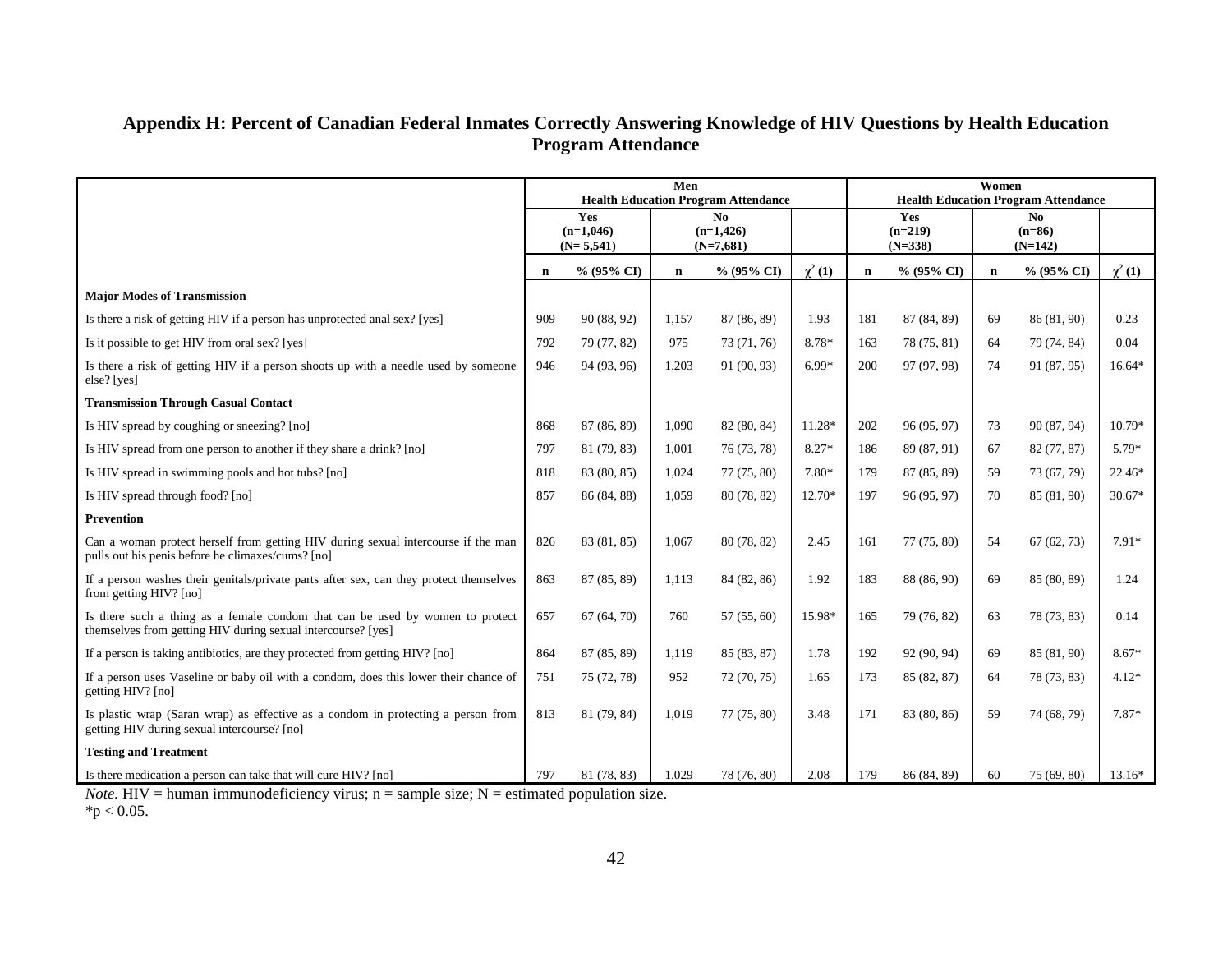<span id="page-58-0"></span>

|                                                                                                                                                                    |       | Men<br>$(n=3.006)$<br>$(N=13,222)$ |             | Women<br>$(n=351)$<br>$(N=479)$ |              |             | All<br>$(n=3,357)$<br>$(N=13,701)$ |
|--------------------------------------------------------------------------------------------------------------------------------------------------------------------|-------|------------------------------------|-------------|---------------------------------|--------------|-------------|------------------------------------|
|                                                                                                                                                                    | n     | $% (95\% CI)$                      | $\mathbf n$ | $% (95\% CI)$                   | $\chi^2$ (1) | $\mathbf n$ | $% (95\% CI)$                      |
| <b>Major Modes of Transmission</b>                                                                                                                                 |       |                                    |             |                                 |              |             |                                    |
| Is it possible for someone to get hepatitis C if they borrow straws and/or crack pipes to snort or smoke<br>cocaine? [yes]                                         | 1,848 | 68 (66, 70)                        | 227         | 72 (70, 75)                     | $4.49*$      | 2,075       | 68 (67, 70)                        |
| Is it possible for a person to get hepatitis C if they have unprotected sexual intercourse? [yes]                                                                  | 2,157 | 80 (78, 81)                        | 248         | 79 (77, 82)                     | 0.01         | 2,405       | 80 (78, 81)                        |
| Is there a risk of getting infected with hepatitis C while getting a tattoo or piercing? [yes]                                                                     | 2,447 | 91 (90, 92)                        | 287         | 91 (89, 93)                     | 0.00         | 2,734       | 91 (90, 92)                        |
| Is there a risk of getting hepatitis C if a person injects with a needle used by someone else? [yes]                                                               | 2,430 | 91 (90, 92)                        | 281         | 90 (89, 92)                     | 0.18         | 2,711       | 91 (90, 92)                        |
| Is it possible for a person to get hepatitis C if they borrow a razor or a toothbrush from someone? [yes]                                                          | 2,291 | 86 (85, 87)                        | 275         | 88 (86, 90)                     | 1.31         | 2,566       | 86 (85, 87)                        |
| <b>Transmission Through Casual Contact</b>                                                                                                                         |       |                                    |             |                                 |              |             |                                    |
| Is hepatitis C spread through food? [no]                                                                                                                           | 1,757 | 66 (64, 68)                        | 250         | 79 (77, 82)                     | 45.58*       | 2,007       | 66 (65, 68)                        |
| Is hepatitis C spread in hot tubs and swimming pools? [no]                                                                                                         | 1.779 | 67(65, 69)                         | 228         | 73 (70, 76)                     | $10.47*$     | 2,007       | 67(65, 69)                         |
| Is hepatitis C spread by coughing or sneezing? [no]                                                                                                                | 1,720 | 65(63, 67)                         | 244         | 79 (77, 82)                     | $50.33*$     | 1,964       | 66 (64, 67)                        |
| Is hepatitis C spread from one person to another if they share a drink? [no]                                                                                       | 1,376 | 52 (50, 54)                        | 227         | 73 (70, 75)                     | 93.35*       | 1.603       | 53(51, 55)                         |
| <b>Prevention</b>                                                                                                                                                  |       |                                    |             |                                 |              |             |                                    |
| Is there a vaccine that can prevent people from getting hepatitis C? [no]                                                                                          | 1,423 | 53 (51, 55)                        | 180         | 57 (54, 60)                     | $4.54*$      | 1,603       | 53(51, 55)                         |
| If a person is taking antibiotics, are they safe from getting hepatitis $C$ ? [no]                                                                                 | 1,978 | 75 (73, 76)                        | 243         | 79 (76, 81)                     | $4.83*$      | 2,221       | 75(73, 76)                         |
| <b>Testing and Treatment</b>                                                                                                                                       |       |                                    |             |                                 |              |             |                                    |
| Is it true that some people live for many years with hepatitis C without feeling sick? [yes]                                                                       | 2,043 | 77 (76, 79)                        | 256         | 82 (80, 85)                     | $8.57*$      | 2,299       | 77 (76, 79)                        |
| Is it possible, with the use of medication, to no longer be able to detect hepatitis C in a person's blood? [yes]                                                  | 1,031 | 40(38, 42)                         | 153         | 49 (46, 52)                     | $16.90*$     | 1,184       | 41(39, 42)                         |
| Once a person's hepatitis C has been treated and the virus can't be detected in their blood, is it possible for<br>them to get re-infected with hepatitis C? [yes] | 1,651 | 62(60, 64)                         | 212         | 68 (65, 71)                     | $9.44*$      | 1.863       | 62(61, 64)                         |

# **Appendix I: Percent of Canadian Federal Inmates Correctly Answering Knowledge of HCV Questions**

*Note.*  $HCV =$  hepatitis C virus;  $n =$  sample size;  $N =$  estimated population size.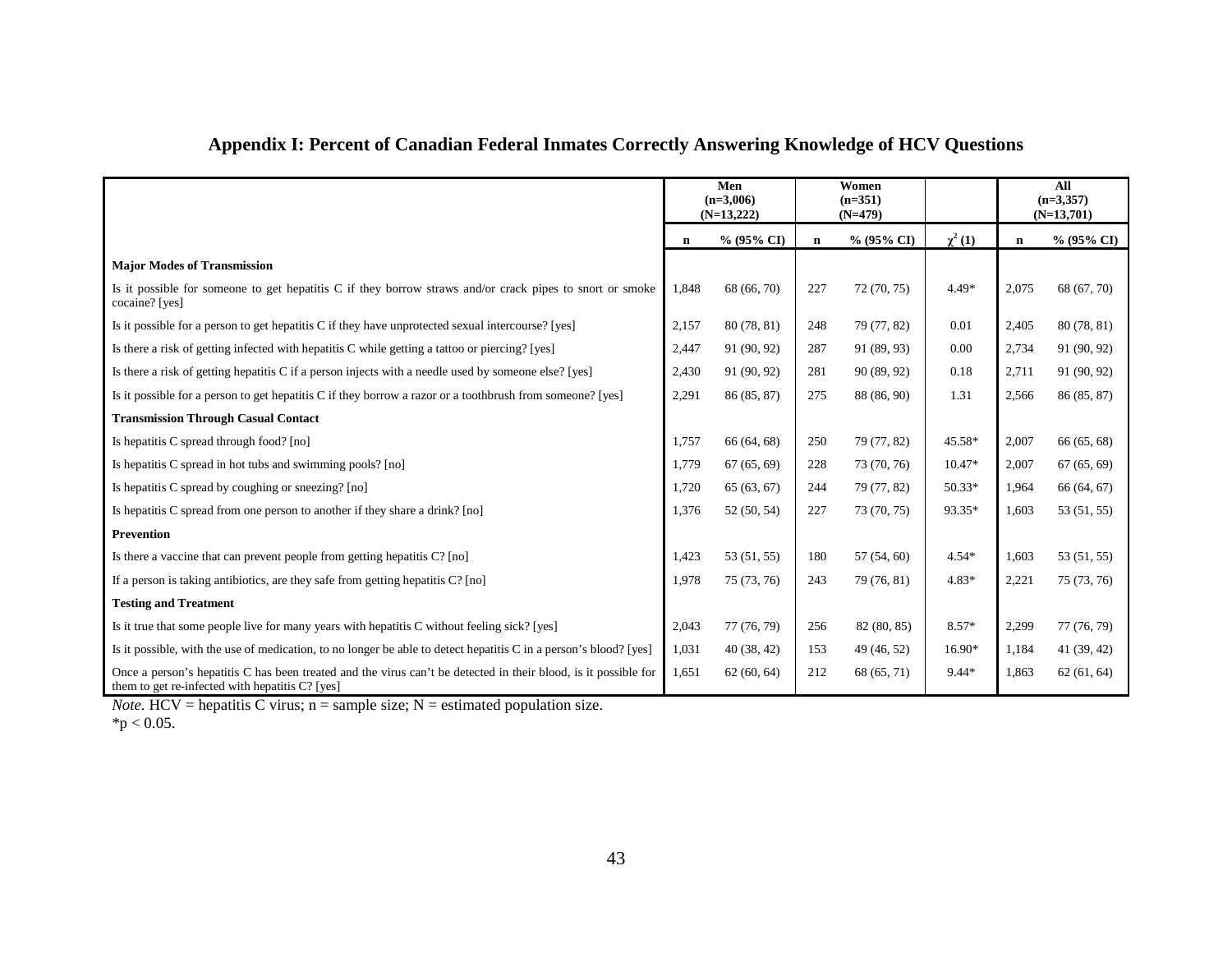<span id="page-59-0"></span>

|                                                                                                                                                                    |             |                                               | Men         |                                        |             | Women       |                                          |                                      |             |             |  |  |
|--------------------------------------------------------------------------------------------------------------------------------------------------------------------|-------------|-----------------------------------------------|-------------|----------------------------------------|-------------|-------------|------------------------------------------|--------------------------------------|-------------|-------------|--|--|
|                                                                                                                                                                    |             | Non-Aboriginal<br>$(n=2,281)$<br>$(N=10,480)$ |             | Aboriginal<br>$(n=612)$<br>$(N=2,742)$ |             |             | Non-Aboriginal<br>$(n=212)$<br>$(N=309)$ | Aboriginal<br>$(n=129)$<br>$(N=170)$ |             |             |  |  |
|                                                                                                                                                                    | $\mathbf n$ | % (95% CI)                                    | $\mathbf n$ | % (95% CI)                             | $\chi^2(1)$ | $\mathbf n$ | % (95% CI)                               | $\mathbf n$                          | % (95% CI)  | $\chi^2(1)$ |  |  |
| <b>Major Modes of Transmission</b>                                                                                                                                 |             |                                               |             |                                        |             |             |                                          |                                      |             |             |  |  |
| Is it possible for someone to get hepatitis C if they borrow straws and/or crack<br>pipes to snort or smoke cocaine? [yes]                                         | 1,437       | 69 (67, 71)                                   | 364         | 66 (62, 70)                            | 0.99        | 142         | 74 (71, 78)                              | 82                                   | 70 (66, 74) | 1.74        |  |  |
| Is it possible for a person to get hepatitis C if they have unprotected sexual<br>intercourse? [yes]                                                               | 1,659       | 80 (78, 81)                                   | 442         | 81 (77, 84)                            | 0.33        | 159         | 83 (80, 86)                              | 84                                   | 73 (69, 77) | $12.21*$    |  |  |
| Is there a risk of getting infected with hepatitis C while getting a tattoo or<br>piercing? [yes]                                                                  | 1,888       | 92 (91, 93)                                   | 498         | 91 (89, 94)                            | 0.05        | 181         | 94 (92, 96)                              | 102                                  | 88 (85, 91) | $10.06*$    |  |  |
| Is there a risk of getting hepatitis C if a person injects with a needle used by<br>someone else? [yes]                                                            | 1,874       | 91 (90, 92)                                   | 491         | 91 (88, 93)                            | 0.17        | 173         | 91 (89, 93)                              | 103                                  | 89 (87, 92) | 0.76        |  |  |
| Is it possible for a person to get hepatitis C if they borrow a razor or a toothbrush<br>from someone? [yes]                                                       | 1,757       | 86 (84, 87)                                   | 475         | 87 (85, 90)                            | 0.77        | 171         | 89 (86, 91)                              | 101                                  | 88 (85, 91) | 0.06        |  |  |
| <b>Transmission Through Casual Contact</b>                                                                                                                         |             |                                               |             |                                        |             |             |                                          |                                      |             |             |  |  |
| Is hepatitis C spread through food? [no]                                                                                                                           | 1,350       | 66 (64, 68)                                   | 363         | 68 (64, 72)                            | 1.01        | 154         | 80 (77, 83)                              | 92                                   | 79 (76, 83) | 0.07        |  |  |
| Is hepatitis C spread in hot tubs and swimming pools? [no]                                                                                                         | 1.366       | 67(65, 69)                                    | 364         | 68 (64, 72)                            | 0.18        | 141         | 74 (71, 78)                              | 81                                   | 69(65, 74)  | 2.12        |  |  |
| Is hepatitis C spread by coughing or sneezing? [no]                                                                                                                | 1,329       | 65(63, 67)                                    | 350         | 66 (62, 70)                            | 0.03        | 153         | 81 (78, 84)                              | 85                                   | 74 (70, 78) | $5.31*$     |  |  |
| Is hepatitis C spread from one person to another if they share a drink? [no]                                                                                       | 1,038       | 51 (49, 53)                                   | 304         | 57(53, 61)                             | $4.19*$     | 144         | 75 (71, 78)                              | 78                                   | 68 (63, 72) | $4.60*$     |  |  |
| <b>Prevention</b>                                                                                                                                                  |             |                                               |             |                                        |             |             |                                          |                                      |             |             |  |  |
| Is there a vaccine that can prevent people from getting hepatitis C? [no]                                                                                          | 1,128       | 54 (52, 56)                                   | 257         | 48 (44, 52)                            | $4.44*$     | 121         | 62(59, 66)                               | 57                                   | 50(45, 54)  | 12.58*      |  |  |
| If a person is taking antibiotics, are they safe from getting hepatitis $C$ ? [no]                                                                                 | 1,547       | 76 (74, 78)                                   | 382         | 71 (67, 75)                            | $4.32*$     | 154         | 81 (78, 84)                              | 85                                   | 75 (71, 79) | 3.72        |  |  |
| <b>Testing and Treatment</b>                                                                                                                                       |             |                                               |             |                                        |             |             |                                          |                                      |             |             |  |  |
| Is it true that some people live for many years with hepatitis C without feeling<br>sick? [yes]                                                                    | 1,579       | 78 (76, 79)                                   | 409         | 76 (72, 79)                            | 0.68        | 159         | 83 (80, 86)                              | 93                                   | 83 (80, 86) | 0.00        |  |  |
| Is it possible, with the use of medication, to no longer be able to detect hepatitis C<br>in a person's blood? [yes]                                               | 786         | 40(38, 42)                                    | 217         | 43 (38, 47)                            | 0.96        | 96          | 49(45, 53)                               | 53                                   | 47(42, 52)  | 0.42        |  |  |
| Once a person's hepatitis C has been treated and the virus can't be detected in their<br>blood, is it possible for them to get re-infected with hepatitis C? [yes] | 1,262       | 61(59, 64)                                    | 349         | 65(61, 69)                             | 2.14        | 136         | 71 (67, 75)                              | 74                                   | 66(62, 70)  | 2.19        |  |  |

## **Appendix J: Percent of Canadian Federal Inmates Correctly Answering Knowledge of HCV Questions by Aboriginal Self-Identification**

*Note.*  $HCV =$  hepatitis C virus; n = sample size; N = estimated population size. \*p < 0.05.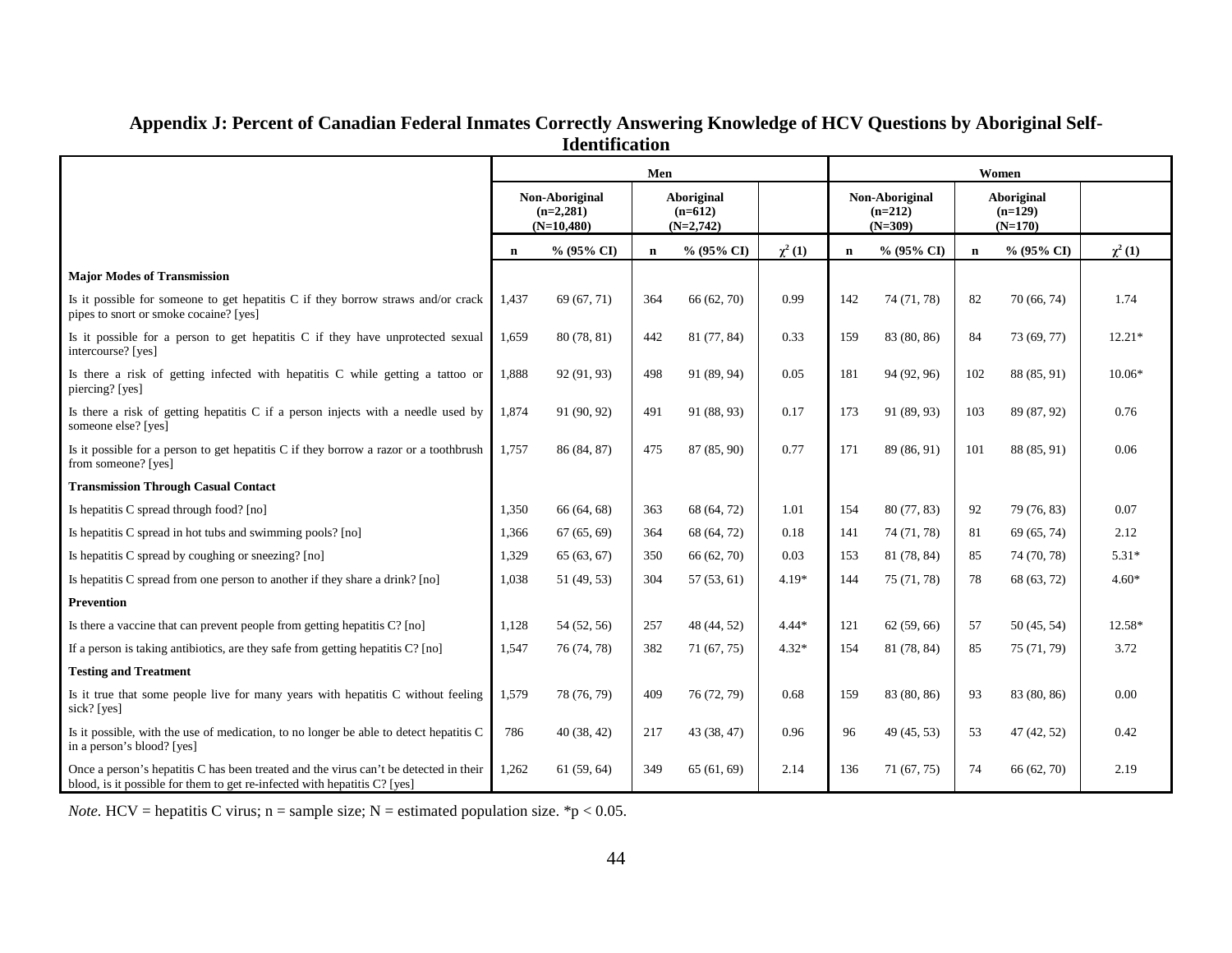## **Appendix K: Percent of Canadian Federal Inmates Correctly Answering Knowledge of HCV Questions by Health Education Program Attendance**

<span id="page-60-0"></span>

|                                                                                                                                                                    | Men<br><b>Health Education Program Attendance</b> |                              |       |                                |             |                                             | Women<br><b>Health Education Program Attendance</b> |             |                           |             |  |
|--------------------------------------------------------------------------------------------------------------------------------------------------------------------|---------------------------------------------------|------------------------------|-------|--------------------------------|-------------|---------------------------------------------|-----------------------------------------------------|-------------|---------------------------|-------------|--|
|                                                                                                                                                                    |                                                   | Yes                          |       | N <sub>0</sub>                 |             |                                             | Yes                                                 |             | N <sub>0</sub>            |             |  |
|                                                                                                                                                                    |                                                   | $(n=1.046)$<br>$(N = 5,541)$ |       | $(n = 1,426)$<br>$(N = 7,681)$ |             |                                             | $(n = 219)$                                         |             | $(n = 86)$<br>$(N = 142)$ |             |  |
|                                                                                                                                                                    | n                                                 | % (95% CI)                   |       | $% (95\% CI)$<br>$\mathbf n$   |             | $(N = 338)$<br>$% (95\% CI)$<br>$\mathbf n$ |                                                     | $\mathbf n$ | $% (95\% CI)$             | $\chi^2(1)$ |  |
| <b>Major Modes of Transmission</b>                                                                                                                                 |                                                   |                              |       |                                | $\chi^2(1)$ |                                             |                                                     |             |                           |             |  |
| Is it possible for someone to get hepatitis C if they borrow straws and/or crack pipes to<br>snort or smoke cocaine? [yes]                                         | 729                                               | 73 (71, 76)                  | 873   | 65(62, 68)                     | 14.79*      | 155                                         | 75 (72, 78)                                         | 54          | 69 (63, 75)               | 2.53        |  |
| Is it possible for a person to get hepatitis C if they have unprotected sexual intercourse?<br>[yes]                                                               | 823                                               | 82(80, 85)                   | 1,051 | 79 (77, 81)                    | 2.33        | 169                                         | 82 (79, 85)                                         | 61          | 78 (72, 83)               | 1.68        |  |
| Is there a risk of getting infected with hepatitis C while getting a tattoo or piercing? [yes]                                                                     | 922                                               | 93 (92, 95)                  | 1,192 | 91 (89, 92)                    | 3.62        | 193                                         | 93 (91, 95)                                         | 71          | 90(86, 94)                | 1.74        |  |
| Is there a risk of getting hepatitis C if a person injects with a needle used by someone else?<br>[yes]                                                            | 928                                               | 94 (92, 95)                  | 1,172 | 89 (88, 91)                    | $11.60*$    | 194                                         | 95 (93, 96)                                         | 65          | 85 (80, 89)               | 18.23*      |  |
| Is it possible for a person to get hepatitis C if they borrow a razor or a toothbrush from<br>someone? [yes]                                                       | 880                                               | 89 (87, 91)                  | 1,109 | 85 (83, 87)                    | $7.32*$     | 189                                         | 92 (90, 94)                                         | 64          | 80(75, 86)                | 15.05*      |  |
| <b>Transmission Through Casual Contact</b>                                                                                                                         |                                                   |                              |       |                                |             |                                             |                                                     |             |                           |             |  |
| Is hepatitis C spread through food? [no]                                                                                                                           | 696                                               | 71 (69, 74)                  | 841   | 64(61, 67)                     | $10.92*$    | 170                                         | 82 (79, 85)                                         | 59          | 75(69, 81)                | 3.24        |  |
| Is hepatitis C spread in hot tubs and swimming pools? [no]                                                                                                         | 692                                               | 71 (68, 74)                  | 873   | 66 (64, 69)                    | $5.16*$     | 161                                         | 79 (76, 82)                                         | 47          | 60(53, 66)                | 25.34*      |  |
| Is hepatitis C spread by coughing or sneezing? [no]                                                                                                                | 676                                               | 69 (66, 72)                  | 829   | 64(61, 66)                     | 5.84*       | 167                                         | 83 (80, 85)                                         | 57          | 72 (66, 78)               | $9.09*$     |  |
| Is hepatitis C spread from one person to another if they share a drink? [no]                                                                                       | 548                                               | 57(53, 60)                   | 663   | 51 (48, 54)                    | 5.39*       | 159                                         | 77 (74, 80)                                         | 48          | 62(55, 68)                | $16.35*$    |  |
| Prevention                                                                                                                                                         |                                                   |                              |       |                                |             |                                             |                                                     |             |                           |             |  |
| Is there a vaccine that can prevent people from getting hepatitis C? [no]                                                                                          | 548                                               | 56 (53, 59)                  | 692   | 52 (49, 55)                    | 2.55        | 127                                         | 62(58, 66)                                          | 40          | 50 (44, 57)               | $7.64*$     |  |
| If a person is taking antibiotics, are they safe from getting hepatitis C? [no]                                                                                    | 769                                               | 78 (76, 81)                  | 966   | 74 (71, 76)                    | 5.33*       | 174                                         | 85 (83, 88)                                         | 52          | 67(61, 73)                | 29.71*      |  |
| <b>Testing and Treatment</b>                                                                                                                                       |                                                   |                              |       |                                |             |                                             |                                                     |             |                           |             |  |
| Is it true that some people live for many years with hepatitis C without feeling sick? [yes]                                                                       | 795                                               | 82 (80, 84)                  | 992   | 76 (73, 78)                    | $10.65*$    | 175                                         | 86 (83, 88)                                         | 61          | 78 (72, 83)               | $6.01*$     |  |
| Is it possible, with the use of medication, to no longer be able to detect hepatitis C in a<br>person's blood? [yes]                                               | 404                                               | 43(40, 46)                   | 517   | 41 (38, 43)                    | 0.89        | 107                                         | 52 (49, 56)                                         | 30          | 38 (32, 44)               | $11.35*$    |  |
| Once a person's hepatitis C has been treated and the virus can't be detected in their blood,<br>is it possible for them to get re-infected with hepatitis C? [yes] | 662                                               | 67(64, 70)                   | 794   | 61(58, 63)                     | $7.45*$     | 147                                         | 73 (69, 76)                                         | 50          | 63 (57, 69)               | $5.71*$     |  |

*Note.*  $HCV =$  hepatitis C virus;  $n =$  sample size;  $N =$  estimated population size. \*p < 0.05.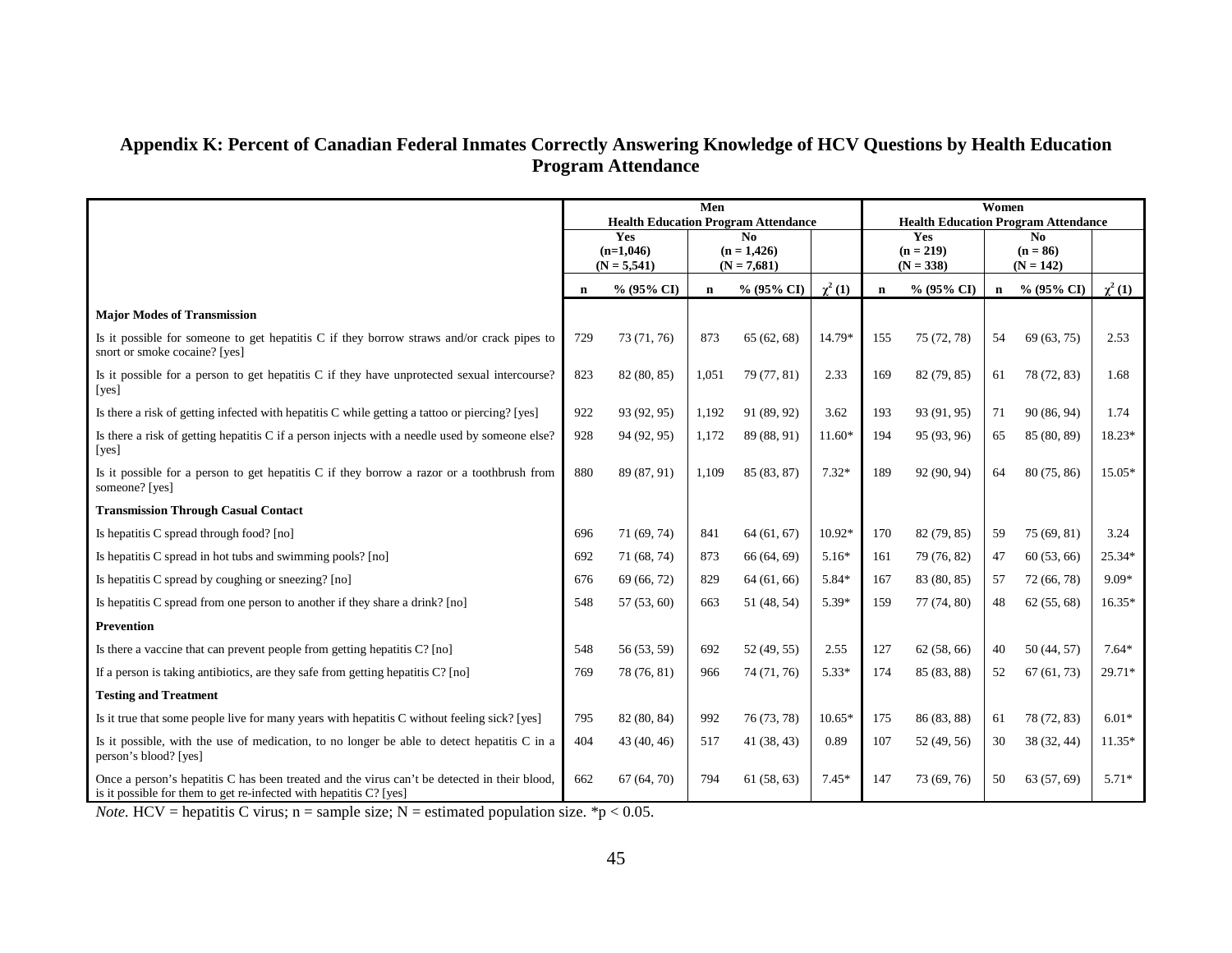## <span id="page-61-0"></span>**Appendix L: Knowledge of HIV Among the Canadian Population and Aboriginal Peoples in 2006**

|                                         | Canadians <sup>a</sup> | <b>Aboriginal Peoples</b>      |         |              |  |  |
|-----------------------------------------|------------------------|--------------------------------|---------|--------------|--|--|
|                                         |                        | <b>First</b><br><b>Nations</b> | Inuit   | <b>Metis</b> |  |  |
| Knowledge                               | $n=2,036$              | $n = 985$                      | $n=204$ | $n = 408$    |  |  |
| % aware that HIV/AIDS cannot be cured   | 89                     | 85                             | 74      | 83           |  |  |
|                                         |                        |                                |         |              |  |  |
| % reporting that HIV can be passed by   |                        |                                |         |              |  |  |
| Sharing drug needles                    | 99                     | 97                             | 95      | 95           |  |  |
| Unprotected oral sex                    | 81                     | 80                             | 75      | 79           |  |  |
| Unprotected sex between a man and woman | 100                    | 98                             | 96      | 97           |  |  |
| Unprotected sex between two men         | 98                     | 96                             | 92      | 96           |  |  |
| A sneeze or cough                       | 11                     | 18                             | 19      | 16           |  |  |
| Casual contact                          | 5                      | 6                              | 9       | 7            |  |  |

*Note.* Estimates obtained from HIV/AIDS Attitudinal Surveys completed by EKOS Research Associates in 2006 (EKOS Research Associates, 2006a, 2006b). Random digit dialing was used to identify Canadians over the age of 15 years for community-based telephone surveys. Participation rates ranged from 24% in the general population survey to 46% in the off-reserve Aboriginal peoples survey. Estimates were weighted to reflect population proportions in terms of gender, age, and region.

<sup>a</sup>The estimates for Canadians include Aboriginal peoples.